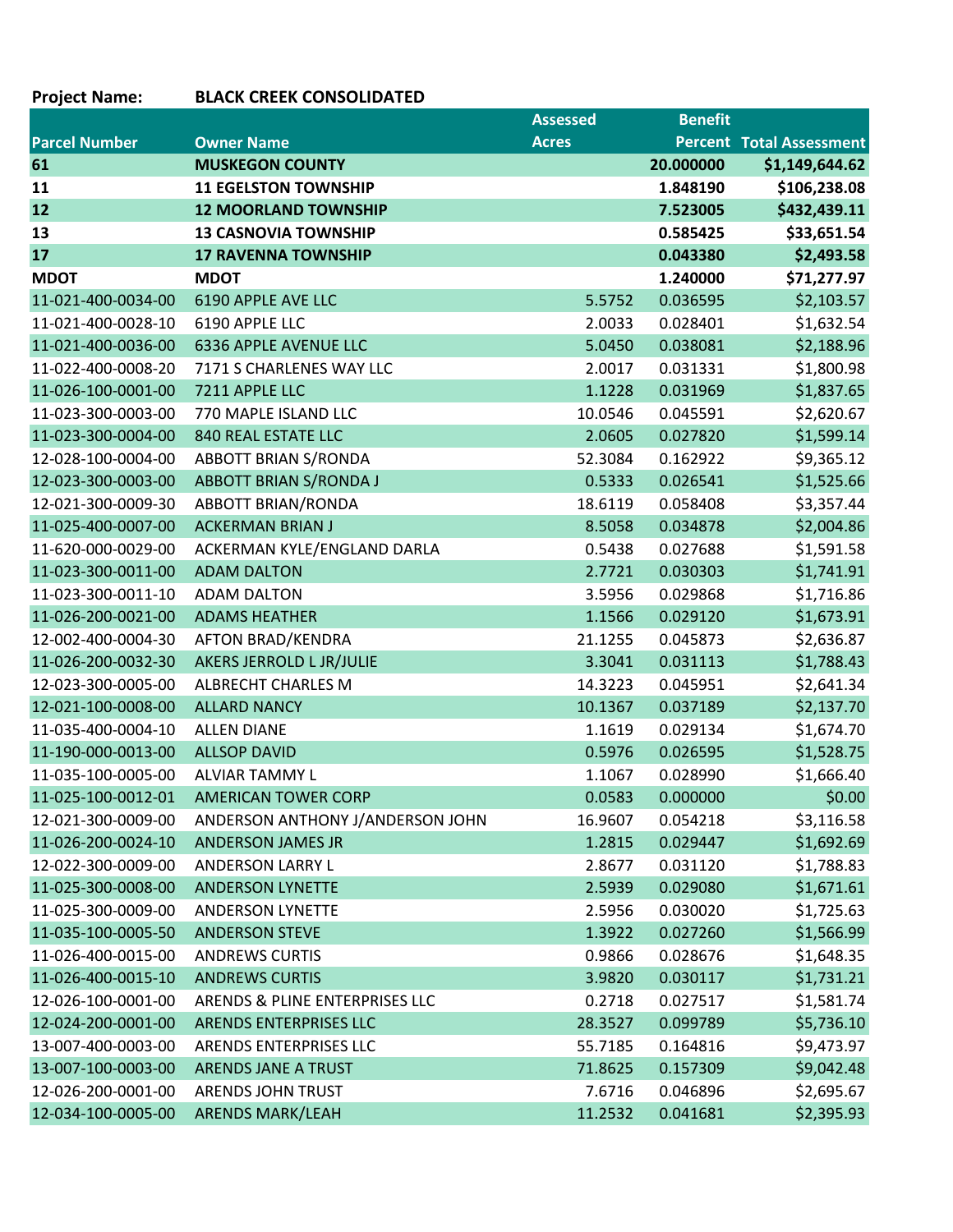| 12-011-200-0009-00 | ARENDS MARY JO TRUST                | 72.1013 | 0.226968 | \$13,046.60 |
|--------------------|-------------------------------------|---------|----------|-------------|
| 12-011-200-0010-00 | ARENDS MARY JO TRUST                | 59.4604 | 0.181630 | \$10,440.50 |
| 11-035-300-0007-00 | <b>ARMSTRONG DAVID</b>              | 4.7312  | 0.106073 | \$6,097.29  |
| 11-028-100-0026-00 | <b>ARMSTRONG DUANE/ROSE</b>         | 0.4501  | 0.026943 | \$1,548.73  |
| 11-026-400-0016-00 | ARNOLD MICHAEL J/KATHRYN H          | 4.9805  | 0.031856 | \$1,831.17  |
| 13-018-100-0003-20 | <b>ARNTZ TERESA</b>                 | 4.9879  | 0.034876 | \$2,004.76  |
| 11-035-100-0005-10 | ARQUETTE ETHAN T/CASEY M            | 1.2072  | 0.029253 | \$1,681.52  |
| 13-007-200-0004-00 | <b>ASHBAUGH CHUCK</b>               | 3.7562  | 0.035920 | \$2,064.78  |
| 12-023-400-0001-00 | <b>ASQUITH CYNTHIA K</b>            | 48.9461 | 0.113665 | \$6,533.72  |
| 11-013-100-0001-01 | <b>AT&amp;T MOBILITY LLC</b>        | 0.0138  | 0.000000 | \$0.00      |
| 11-027-400-0007-00 | <b>ATER CLARENCE</b>                | 3.1102  | 0.029988 | \$1,723.78  |
| 11-023-300-0010-00 | <b>AUBERT RODNEY</b>                | 5.0637  | 0.041748 | \$2,399.76  |
| 11-035-100-0011-00 | <b>AYLWORTH TRAVIS</b>              | 20.4861 | 0.238556 | \$13,712.76 |
| 11-026-200-0022-00 | <b>BAHR ROBERT/BRENDA</b>           | 1.4068  | 0.027273 | \$1,567.69  |
| 13-007-200-0003-00 | <b>BAKER ERICA L</b>                | 40.6037 | 0.101638 | \$5,842.39  |
| 12-026-100-0003-00 | BAKKER CAREY M/MARGARET M           | 9.5078  | 0.044002 | \$2,529.31  |
| 11-026-400-0007-00 | <b>BALDWIN BRUCE A</b>              | 10.3457 | 0.042704 | \$2,454.73  |
| 11-026-400-0014-00 | <b>BALDWIN NATHAN/KELLY A</b>       | 2.2674  | 0.029716 | \$1,708.15  |
| 11-025-300-0006-00 | <b>BALL DANIEL/ANGEL M</b>          | 5.0700  | 0.033980 | \$1,953.25  |
| 11-472-000-0005-00 | BALLARD ROBERTA/MAYNARD TERRY L     | 0.7576  | 0.075638 | \$4,347.83  |
| 11-035-200-0017-00 | <b>BARBER MANDI/NATHAN</b>          | 4.9996  | 0.032228 | \$1,852.51  |
| 11-035-200-0017-10 | <b>BARBER MANDI/NATHAN</b>          | 4.9954  | 0.030276 | \$1,740.36  |
| 11-035-200-0017-20 | BARBER NATHAN A/MANDI L             | 5.0056  | 0.030285 | \$1,740.85  |
| 12-022-100-0004-00 | <b>BARCENAS RAFAEL/GUADALUPE</b>    | 3.5316  | 0.033672 | \$1,935.56  |
| 11-026-100-0018-00 | BARENDSE KENNETH/BARENDSE DENISE    | 4.9336  | 0.033637 | \$1,933.55  |
| 11-022-300-0007-00 | <b>BARNARD BRUCE W</b>              | 3.2357  | 0.031039 | \$1,784.17  |
| 11-025-400-0001-00 | <b>BARNES ELIZABETH</b>             | 9.8605  | 0.036715 | \$2,110.43  |
| 12-021-100-0011-00 | <b>BARNHARD MARY</b>                | 2.8008  | 0.030322 | \$1,743.00  |
| 11-190-000-0017-00 | BARTOLI ALEXANDER L/MACKENIZE       | 0.7164  | 0.028194 | \$1,620.64  |
| 12-024-100-0001-30 | <b>BATKA BRIAN/JILL</b>             | 41.0280 | 0.063619 | \$3,656.95  |
| 12-010-400-0018-00 | BAWCUM WILLIAM/ANGELA L             | 1.7399  | 0.030646 | \$1,761.61  |
| 11-036-100-0013-00 | <b>BAYNE JANETTIA M</b>             | 11.1564 | 0.040546 | \$2,330.68  |
| 11-026-300-0005-00 | <b>BEACH JONATHAN R</b>             | 6.1308  | 0.032813 | \$1,886.14  |
| 11-028-200-0001-00 | BEACON LIGHT COMMUNITY CHURCH       | 2.2047  | 0.030247 | \$1,738.68  |
| 12-016-200-0003-00 | <b>BECHTEL CRAIG/DEBRA L</b>        | 55.9429 | 0.104987 | \$6,034.88  |
| 12-009-100-0003-00 | <b>BECHTEL SHAWN</b>                | 8.5247  | 0.034291 | \$1,971.13  |
| 11-027-200-0019-00 | <b>BECKER TIMOTHY/CHERIE</b>        | 2.3082  | 0.030163 | \$1,733.82  |
| 11-021-400-0022-00 | <b>BECKLIN GENE D</b>               | 0.0999  | 0.026179 | \$1,504.81  |
| 12-027-300-0014-00 | <b>BEEBE BRIAN</b>                  | 2.0235  | 0.029967 | \$1,722.59  |
| 12-034-100-0003-00 | <b>BEEBE DENNIS/CYNTHIA</b>         | 5.0072  | 0.039193 | \$2,252.89  |
| 11-240-000-0006-00 | <b>BEEGLE ZACHARY</b>               | 0.9195  | 0.052552 | \$3,020.82  |
| 13-006-300-0003-10 | <b>BEHLER DANIEL/MARY JO</b>        | 1.1181  | 0.029020 | \$1,668.12  |
| 13-006-300-0002-00 | BEHLER DANIEL/ROBERT & EILEEN TRUST | 34.0235 | 0.071381 | \$4,103.16  |
| 13-006-300-0003-00 | BEHLER DANIEL/ROBERT & EILEEN TRUST | 46.0510 | 0.145167 | \$8,344.55  |
| 12-001-400-0003-00 | <b>BEHLER ROBERT J/EILEEN</b>       | 83.3706 | 0.209064 | \$12,017.48 |
| 13-006-300-0004-00 | <b>BEHLER ROBERT J/EILEEN A</b>     | 0.7001  | 0.027926 | \$1,605.27  |
| 12-422-000-0009-00 | <b>BELL PAM</b>                     | 0.9205  | 0.028180 | \$1,619.87  |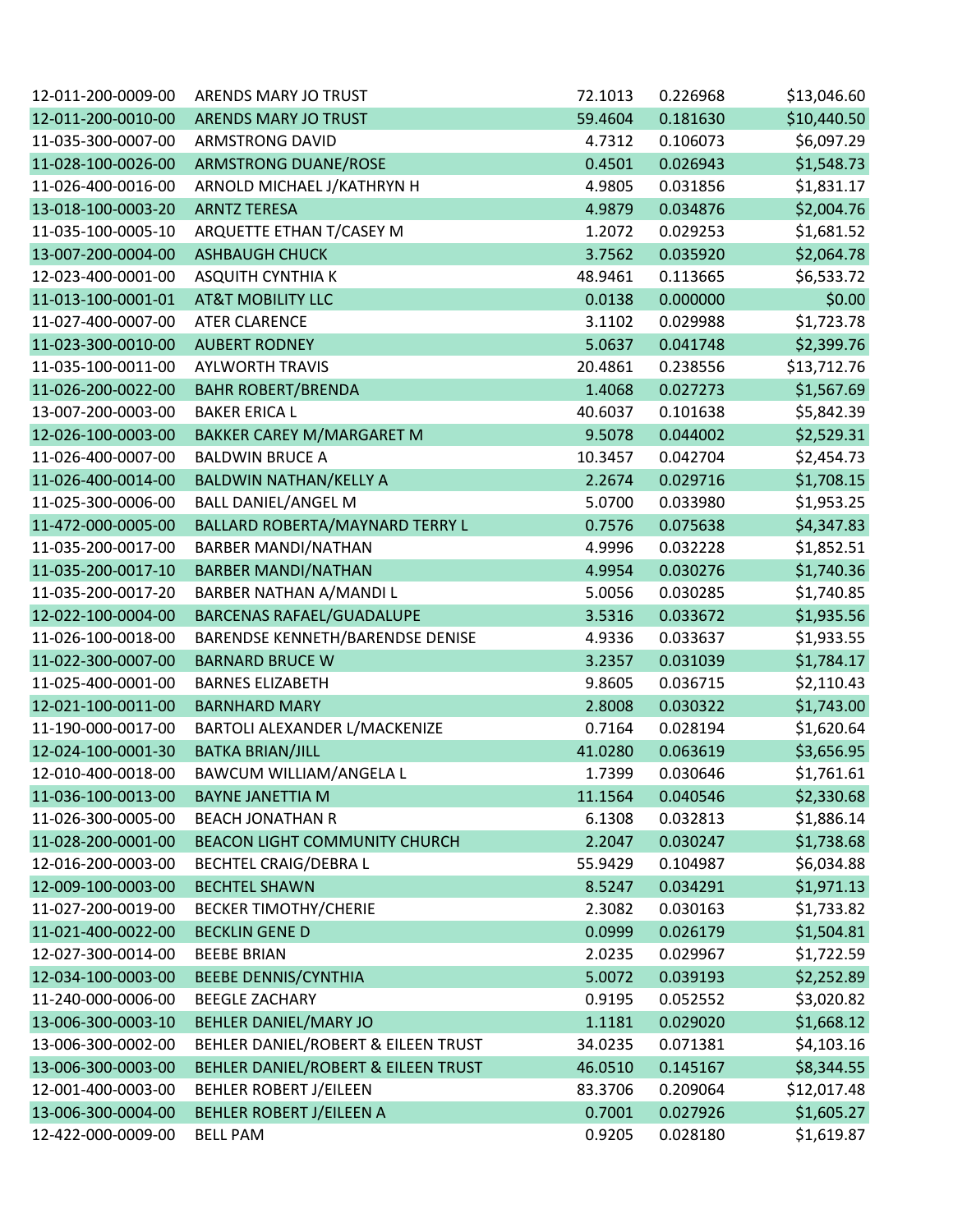| 11-178-000-0005-00 | BENEDICT JOSEPH L/MARJORIE JL TRUST   | 0.5505  | 0.027708 | \$1,592.71 |
|--------------------|---------------------------------------|---------|----------|------------|
| 12-013-100-0002-10 | <b>BENNETT CLIFFORD A</b>             | 20.0296 | 0.048456 | \$2,785.38 |
| 12-013-100-0002-00 | <b>BENNETT CLIFFORD A/STEPHANIE S</b> | 53.9241 | 0.136962 | \$7,872.87 |
| 12-014-200-0006-00 | BENNETT CLIFFORD A/STEPHANIE S        | 13.4441 | 0.052923 | \$3,042.14 |
| 12-014-400-0003-00 | BENNETT CLIFFORD A/STEPHANIE S        | 10.7240 | 0.046442 | \$2,669.58 |
| 12-014-400-0004-10 | BENNETT CLIFFORD A/STEPHANIE S        | 6.7563  | 0.043768 | \$2,515.88 |
| 11-026-300-0006-00 | <b>BENNETT KURTIS A</b>               | 5.4714  | 0.030675 | \$1,763.26 |
| 11-025-300-0001-10 | <b>BENNETT MATTHEW A</b>              | 1.4866  | 0.029984 | \$1,723.53 |
| 12-023-100-0001-00 | <b>BENNINK CHAD/ARENDS SARA</b>       | 30.6268 | 0.085291 | \$4,902.73 |
| 11-025-300-0012-00 | <b>BENSON JEFF/CARLA</b>              | 74.5438 | 0.088492 | \$5,086.70 |
| 11-025-300-0013-00 | <b>BENSON JEFF/CARLA</b>              | 5.0305  | 0.033375 | \$1,918.45 |
| 12-013-200-0003-00 | <b>BERG CATHERINE M</b>               | 5.9939  | 0.037247 | \$2,141.05 |
| 12-013-200-0004-00 | BERG CATHERINE M/FORD MARION K        | 21.0893 | 0.056736 | \$3,261.32 |
| 11-025-300-0010-00 | <b>BERRY BRENDA L</b>                 | 1.0504  | 0.028843 | \$1,657.94 |
| 12-011-200-0005-10 | <b>BERRY KENNETH/DIANE</b>            | 5.0883  | 0.035066 | \$2,015.68 |
| 12-021-300-0006-00 | <b>BEVINS SUSANA M</b>                | 6.9337  | 0.033921 | \$1,949.87 |
| 11-026-400-0008-00 | BIRD WILFORD C/JACQUELINE J TRUST     | 5.0073  | 0.037254 | \$2,141.47 |
| 11-021-400-0025-00 | <b>BISHOP ANDREW J/SHERRIK</b>        | 0.6924  | 0.028124 | \$1,616.60 |
| 11-035-300-0011-00 | <b>BITELY EDWARD/PATRICIA</b>         | 11.9811 | 0.126383 | \$7,264.75 |
| 11-021-300-0044-00 | <b>BITSON RONALD/MELISSA</b>          | 0.7646  | 0.028335 | \$1,628.76 |
| 11-026-400-0005-00 | <b>BLAIR WAYNE G/EVA M</b>            | 10.9203 | 0.049682 | \$2,855.83 |
| 11-036-100-0016-00 | <b>BLAMER DANIEL L JR</b>             | 5.2005  | 0.033862 | \$1,946.46 |
| 11-190-000-0034-00 | <b>BLEKKING JESSE L/ASHLEY K</b>      | 1.1906  | 0.029583 | \$1,700.50 |
| 12-022-100-0005-00 | <b>BLOCK JAMES</b>                    | 2.4254  | 0.032439 | \$1,864.68 |
| 13-006-400-0008-00 | <b>BLURTON RALPH</b>                  | 3.4766  | 0.033816 | \$1,943.79 |
| 11-036-100-0012-10 | <b>BOES BRAD</b>                      | 2.7565  | 0.030275 | \$1,740.30 |
| 12-022-300-0003-00 | <b>BONTER DAVID/KAREN M</b>           | 3.6076  | 0.035532 | \$2,042.44 |
| 12-010-200-0007-00 | <b>BONTER ELDEN/LORRAINE</b>          | 10.2948 | 0.040267 | \$2,314.61 |
| 12-015-300-0009-00 | <b>BORGMAN JOHN B/JESSICA R</b>       | 5.0605  | 0.034152 | \$1,963.12 |
| 12-027-300-0006-00 | BORGMAN KENNETH/DEVLYN TRUST          | 40.5145 | 0.085081 | \$4,890.66 |
| 12-033-300-0002-00 | <b>BORGMAN PAUL E/ELIZABETH J</b>     | 65.7207 | 0.156380 | \$8,989.09 |
| 12-033-100-0003-00 | <b>BORGMAN PAUL/AUTUMN</b>            | 2.5083  | 0.032656 | \$1,877.15 |
| 12-013-200-0008-00 | <b>BORSCH MICHAEL</b>                 | 3.7404  | 0.030532 | \$1,755.03 |
| 11-021-400-0037-00 | <b>BOURNE MICHAEL/WENDI</b>           | 0.0522  | 0.026139 | \$1,502.51 |
| 11-620-000-0030-00 | <b>BOWEN ANGELA</b>                   | 0.9533  | 0.028888 | \$1,660.54 |
| 11-026-400-0024-00 | BOYER JOSEPH JR/TRACY L               | 1.1040  | 0.028983 | \$1,666.00 |
| 11-022-200-0019-00 | <b>BRACKETT DONALD/MARY</b>           | 2.3885  | 0.029449 | \$1,692.77 |
| 11-026-300-0004-00 | <b>BRACKETT NATASHA</b>               | 1.1522  | 0.029109 | \$1,673.25 |
| 11-191-000-0062-00 | <b>BRADLEY GREGORY</b>                | 0.4959  | 0.027548 | \$1,583.51 |
| 12-014-100-0001-20 | <b>BRADY DAVID L</b>                  | 4.5507  | 0.029904 | \$1,718.96 |
| 12-014-100-0001-40 | <b>BRADY DAVID L</b>                  | 10.5121 | 0.036702 | \$2,109.74 |
| 12-014-100-0001-50 | <b>BRADY DAVID L</b>                  | 9.6798  | 0.041209 | \$2,368.81 |
| 12-014-100-0001-00 | BRADY JIMMY L JR/TANYA M              | 4.2745  | 0.033065 | \$1,900.68 |
| 12-021-300-0008-10 | <b>BRAGG BRANDON E</b>                | 3.5984  | 0.033851 | \$1,945.82 |
| 12-023-300-0007-00 | <b>BRAGG MAX</b>                      | 0.0452  | 0.026213 | \$1,506.80 |
| 12-024-100-0001-10 | <b>BRAGG WILLIAM E/DENISE</b>         | 2.5009  | 0.031457 | \$1,808.19 |
| 12-015-300-0001-20 | <b>BRANDEL KIMBERLY M</b>             | 10.2186 | 0.038586 | \$2,217.99 |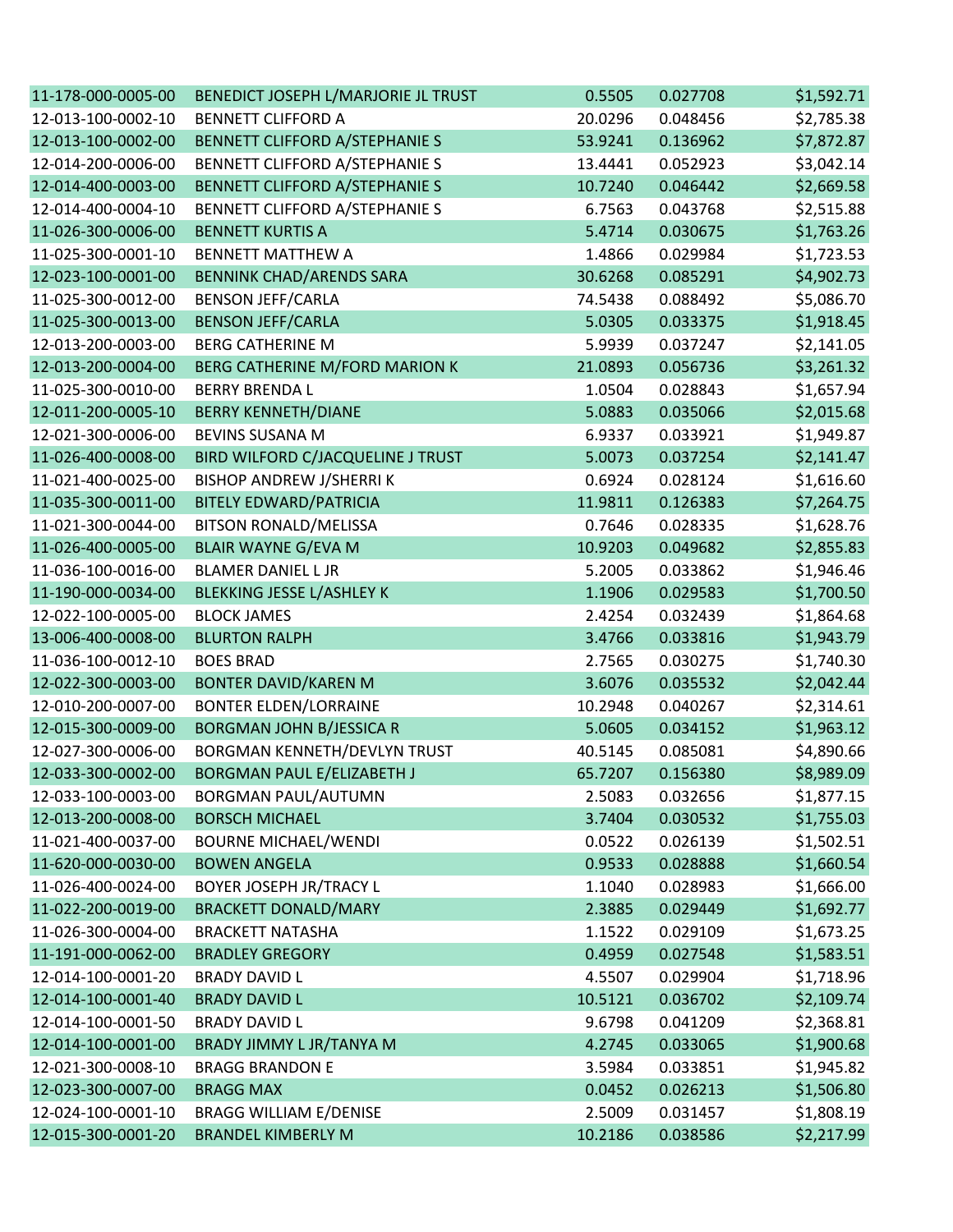| 11-026-400-0009-00 | <b>BRANNAM SCOTT L/JANET</b>        | 10.2494  | 0.036846 | \$2,118.01 |
|--------------------|-------------------------------------|----------|----------|------------|
| 11-026-400-0009-20 | <b>BRANNAM SCOTT/JANET</b>          | 1.6226   | 0.027963 | \$1,607.35 |
| 12-022-300-0001-60 | <b>BRAULT CHARLES</b>               | 2.4956   | 0.032623 | \$1,875.24 |
| 13-007-300-0003-00 | <b>BRAULT JEAN JR</b>               | 1.9966   | 0.029855 | \$1,716.15 |
| 12-021-300-0008-30 | <b>BRAUN MARK</b>                   | 13.4743  | 0.047357 | \$2,722.21 |
| 12-003-400-0001-00 | <b>BREEN TRACY L/ANGELA M</b>       | 22.0078  | 0.052449 | \$3,014.87 |
| 12-027-200-0004-00 | BREMER JR DANIEL H/SCHNOERING PEGGY | 10.2558  | 0.037881 | \$2,177.46 |
| 12-016-100-0004-00 | <b>BREZINSKI RODNEY</b>             | 9.8528   | 0.038179 | \$2,194.60 |
| 11-027-400-0001-00 | <b>BRIMMER &amp; BENKERT</b>        | 10.1150  | 0.037498 | \$2,155.48 |
| 12-010-100-0007-00 | <b>BROCK GARY L/STACEY K</b>        | 2.5616   | 0.032564 | \$1,871.85 |
| 11-022-300-0005-00 | <b>BRODEUR TOM/MARY</b>             | 3.2616   | 0.028825 | \$1,656.93 |
| 11-026-300-0011-00 | <b>BRONDYKE PAUL/GAYLE</b>          | 10.0777  | 0.042572 | \$2,447.15 |
| 12-740-000-0001-00 | <b>BROOKS ROBERT A JR</b>           | 1.9406   | 0.030534 | \$1,755.15 |
| 12-021-200-0003-10 | <b>BROOKS ROBERT/KATTI JO</b>       | 2.5989   | 0.032373 | \$1,860.85 |
| 11-026-300-0019-00 | BROWN ERIC D/ANDREWS JESICA         | 6.6998   | 0.034442 | \$1,979.82 |
| 11-035-200-0008-00 | <b>BROWN MICHAEL</b>                | 0.9459   | 0.028569 | \$1,642.23 |
| 11-035-100-0003-00 | <b>BROWN ROBERT A</b>               | 3.9956   | 0.029638 | \$1,703.68 |
| 11-035-100-0004-00 | <b>BROWN ROBERT A</b>               | 6.0357   | 0.033370 | \$1,918.20 |
| 12-010-100-0004-00 | <b>BROWN TAYLOR</b>                 | 2.5333   | 0.032722 | \$1,880.91 |
| 12-027-300-0003-00 | <b>BRUECK TONY J/ELAINE M</b>       | 10.3351  | 0.036155 | \$2,078.24 |
| 12-016-300-0002-00 | <b>BRUINS TRUST</b>                 | 100.7306 | 0.110411 | \$6,346.69 |
| 12-016-300-0004-00 | <b>BRUINS TRUST</b>                 | 10.3335  | 0.034745 | \$1,997.20 |
| 12-033-400-0005-00 | BUCKNER DUANE D/SANTES JOAN M       | 20.6628  | 0.043391 | \$2,494.20 |
| 12-022-100-0006-20 | <b>BUDAI BERTRAM/MARY</b>           | 18.8277  | 0.054470 | \$3,131.03 |
| 12-016-400-0005-00 | <b>BUDAI MICHAEL P</b>              | 2.5955   | 0.029294 | \$1,683.86 |
| 12-016-400-0005-10 | <b>BUDAI MICHAEL P</b>              | 2.6017   | 0.029439 | \$1,692.22 |
| 11-036-300-0010-20 | <b>BUDNICK STEPHEN</b>              | 0.9794   | 0.026915 | \$1,547.12 |
| 11-036-300-0010-10 | <b>BUDNICK STEPHEN C</b>            | 0.3941   | 0.026425 | \$1,518.96 |
| 12-740-000-0006-00 | BULERSKI TRAVIS C/WILLIAMSON BAILEY | 7.0851   | 0.032026 | \$1,840.90 |
| 13-018-100-0002-30 | <b>BULL TROY E</b>                  | 6.3013   | 0.038595 | \$2,218.50 |
| 12-016-200-0001-00 | <b>BULL TROY/BULL JUSTIN</b>        | 2.9862   | 0.031572 | \$1,814.85 |
| 12-016-200-0001-10 | <b>BULL TROY/LYLE/LOIS</b>          | 36.4981  | 0.126673 | \$7,281.45 |
| 12-011-200-0005-40 | <b>BULTHOUSE JUSTIN W</b>           | 5.1405   | 0.036811 | \$2,115.99 |
| 12-009-300-0009-00 | <b>BUMSTEAD JASON</b>               | 0.6239   | 0.027727 | \$1,593.81 |
| 11-036-200-0003-00 | <b>BUNKER CARL A/ANDREA M</b>       | 2.1977   | 0.031844 | \$1,830.45 |
| 12-009-300-0005-00 | <b>BUNKER JAMES/VIRGINIA</b>        | 9.7903   | 0.040432 | \$2,324.12 |
| 11-026-200-0009-00 | <b>BUNKER MATTHEW</b>               | 2.7599   | 0.032241 | \$1,853.27 |
| 11-026-400-0006-00 | BURMEISTER SHANE/BORGERDING MELISSA | 1.3744   | 0.029690 | \$1,706.66 |
| 12-021-300-0008-20 | <b>BURNS BRANDON/JOLEEN</b>         | 10.3571  | 0.037888 | \$2,177.89 |
| 11-191-000-0039-00 | <b>BURNS JOSHUA L/VICTORIA D</b>    | 1.1312   | 0.027426 | \$1,576.51 |
| 11-191-000-0040-00 | BURNS JOSHUA L/VICTORIA D           | 0.9254   | 0.027203 | \$1,563.68 |
| 12-027-300-0002-00 | <b>BURNS MELISSA</b>                | 9.9019   | 0.036666 | \$2,107.65 |
| 12-033-400-0001-00 | BURNS WILLIAM K/BURNS SHANE W       | 22.0383  | 0.058771 | \$3,378.31 |
| 11-035-400-0008-00 | <b>BUSH NICOLE/JARED</b>            | 2.4483   | 0.032499 | \$1,868.13 |
| 12-011-200-0007-00 | <b>BUSH SCOTT S/DAWN M</b>          | 3.1248   | 0.030100 | \$1,730.22 |
| 12-001-300-0003-00 | <b>BUSMAN CANDACE</b>               | 35.6139  | 0.092393 | \$5,310.94 |
| 11-026-400-0009-30 | CABRERA ENRIQUE JR/BRANNAM JENNIFER | 1.1547   | 0.029115 | \$1,673.62 |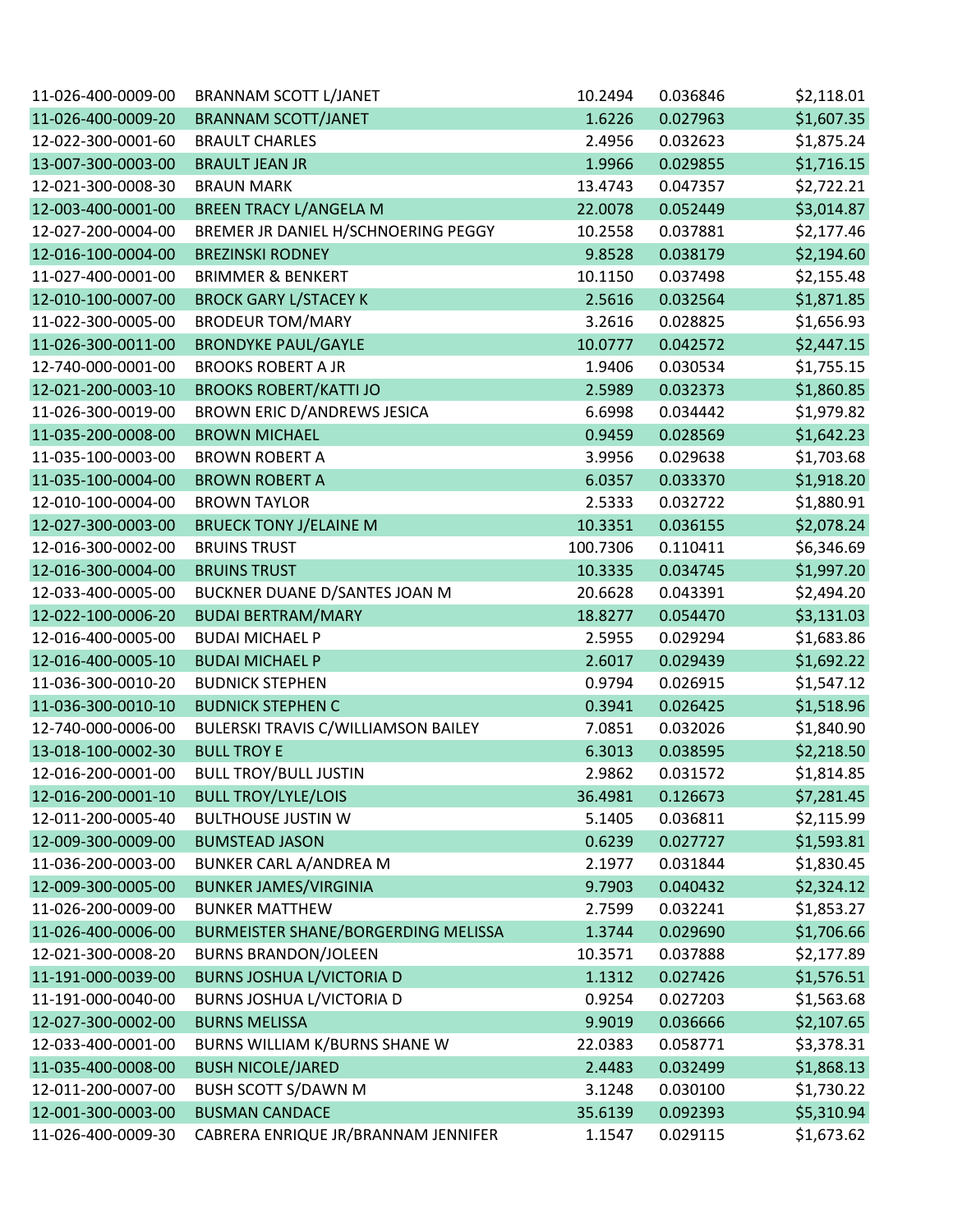| 11-026-300-0014-00 | <b>CALIFF RICHARD/LORRAINE</b>    | 9.7046  | 0.035917 | \$2,064.61 |
|--------------------|-----------------------------------|---------|----------|------------|
| 11-035-200-0014-30 | CAREY BERNARD/SAMANTHA            | 6.6650  | 0.038648 | \$2,221.55 |
| 11-035-200-0014-20 | <b>CARLSON ALETTA</b>             | 3.0532  | 0.032350 | \$1,859.54 |
| 11-022-400-0005-00 | <b>CARLSON BRYAN M/LORI</b>       | 2.0398  | 0.028539 | \$1,640.49 |
| 12-003-300-0002-30 | <b>CARLSON DENNIS/TINA</b>        | 5.3352  | 0.032455 | \$1,865.60 |
| 11-026-100-0022-00 | <b>CARLSON DIANE L</b>            | 4.9438  | 0.031533 | \$1,812.60 |
| 11-026-300-0009-20 | <b>CARLSON TRUST</b>              | 7.4267  | 0.034592 | \$1,988.44 |
| 11-026-200-0025-00 | <b>CARLSTON AMBER</b>             | 4.1901  | 0.030625 | \$1,760.41 |
| 11-022-400-0010-00 | CARMAN SCOTT/TERESA F             | 7.8760  | 0.034704 | \$1,994.88 |
| 11-190-000-0005-00 | <b>CARNEY CONSTANCE K</b>         | 0.5867  | 0.027814 | \$1,598.80 |
| 11-036-100-0004-00 | <b>CARR JOHN</b>                  | 5.0187  | 0.036945 | \$2,123.69 |
| 11-036-100-0005-00 | <b>CARR JOHN</b>                  | 5.4227  | 0.035054 | \$2,014.99 |
| 11-036-100-0006-00 | <b>CARR JOHN/KATHERINE</b>        | 2.6125  | 0.031015 | \$1,782.83 |
| 11-026-400-0004-00 | <b>CARR PATRICK</b>               | 5.0900  | 0.032468 | \$1,866.31 |
| 11-028-200-0003-00 | <b>CARR THOMAS/KAREN</b>          | 1.1565  | 0.029120 | \$1,673.89 |
| 12-009-200-0001-35 | CARRIGAN EMILY/DAUSMAN MARKUS     | 4.6790  | 0.031492 | \$1,810.24 |
| 11-036-200-0010-00 | <b>CARSON CHARLES/CATHERINE</b>   | 10.1837 | 0.037942 | \$2,181.01 |
| 11-191-000-0037-00 | <b>CARTER LYNN</b>                | 0.5540  | 0.026559 | \$1,526.66 |
| 12-002-300-0003-10 | <b>CARTIER THOMAS/BETTY</b>       | 31.1918 | 0.103959 | \$5,975.79 |
| 12-014-300-0002-00 | <b>CASLER REBECCA J</b>           | 17.2798 | 0.054848 | \$3,152.80 |
| 11-023-100-0010-00 | <b>CEDAR LAND COMPANY</b>         | 11.0869 | 0.084097 | \$4,834.07 |
| 11-022-200-0030-20 | CHAHORSKI MICHAEL/JENNIE          | 1.0037  | 0.028720 | \$1,650.92 |
| 11-025-100-0001-00 | <b>CHANEY LARRY</b>               | 5.0241  | 0.031877 | \$1,832.39 |
| 11-025-100-0002-00 | <b>CHANEY LARRY</b>               | 5.0546  | 0.035509 | \$2,041.14 |
| 11-021-400-0035-00 | <b>CHASE GERALD E</b>             | 4.5982  | 0.038976 | \$2,240.45 |
| 12-028-300-0006-10 | <b>CHITTENDEN MARK W</b>          | 9.6349  | 0.051298 | \$2,948.71 |
| 11-022-300-0026-00 | CHYROWSKI JACK/CHRISTINE          | 2.0979  | 0.029219 | \$1,679.59 |
| 11-190-000-0025-00 | CLARK KENNETH R JR/HEATHER A      | 0.6785  | 0.028083 | \$1,614.26 |
| 12-010-100-0006-00 | <b>CLEWLEY GREGORY J/BRENDA L</b> | 18.8891 | 0.050738 | \$2,916.55 |
| 12-021-400-0007-50 | CODY JAMES H/DEBORAH A            | 11.9634 | 0.042376 | \$2,435.88 |
| 11-036-300-0003-00 | <b>COLES JAMES</b>                | 4.3041  | 0.032753 | \$1,882.70 |
| 12-022-300-0001-40 | <b>COLLINS LARRY/ELAINE</b>       | 2.4957  | 0.032623 | \$1,875.25 |
| 11-025-100-0019-00 | <b>COLLINS TERRIS</b>             | 1.7058  | 0.030557 | \$1,756.49 |
| 11-022-300-0020-00 | <b>COMMUNITY SHORES BANK</b>      | 3.1195  | 0.035127 | \$2,019.20 |
| 12-016-300-0003-00 | <b>CONSUMERS ENERGY</b>           | 8.9361  | 0.039725 | \$2,283.49 |
| 12-017-200-0001-00 | <b>CONSUMERS ENERGY</b>           | 1.8905  | 0.031040 | \$1,784.26 |
| 12-021-100-0003-00 | <b>CONSUMERS ENERGY</b>           | 36.7756 | 0.087850 | \$5,049.79 |
| 12-027-100-0011-00 | <b>CONSUMERS ENERGY</b>           | 34.2820 | 0.077947 | \$4,480.58 |
| 12-028-200-0003-00 | <b>CONSUMERS ENERGY</b>           | 16.1668 | 0.058738 | \$3,376.41 |
| 11-014-300-0004-00 | <b>CONSUMERS ENERGY COMPANY</b>   | 1.4466  | 0.030457 | \$1,750.72 |
| 11-021-400-0020-00 | <b>CONSUMERS ENERGY COMPANY</b>   | 1.9854  | 0.029834 | \$1,714.94 |
| 11-022-300-0009-00 | <b>CONSUMERS ENERGY COMPANY</b>   | 3.8547  | 0.033355 | \$1,917.31 |
| 11-022-300-0009-10 | <b>CONSUMERS ENERGY COMPANY</b>   | 1.4904  | 0.030565 | \$1,756.97 |
| 11-022-400-0013-00 | <b>CONSUMERS ENERGY COMPANY</b>   | 3.8991  | 0.029359 | \$1,687.61 |
| 11-027-100-0006-00 | <b>CONSUMERS ENERGY COMPANY</b>   | 6.7655  | 0.038837 | \$2,232.43 |
| 12-014-100-0001-10 | COOK JUDY A                       | 5.2117  | 0.032724 | \$1,881.07 |
| 11-178-000-0001-00 | <b>COOK KENNETH/CHERYL</b>        | 0.5222  | 0.027625 | \$1,587.94 |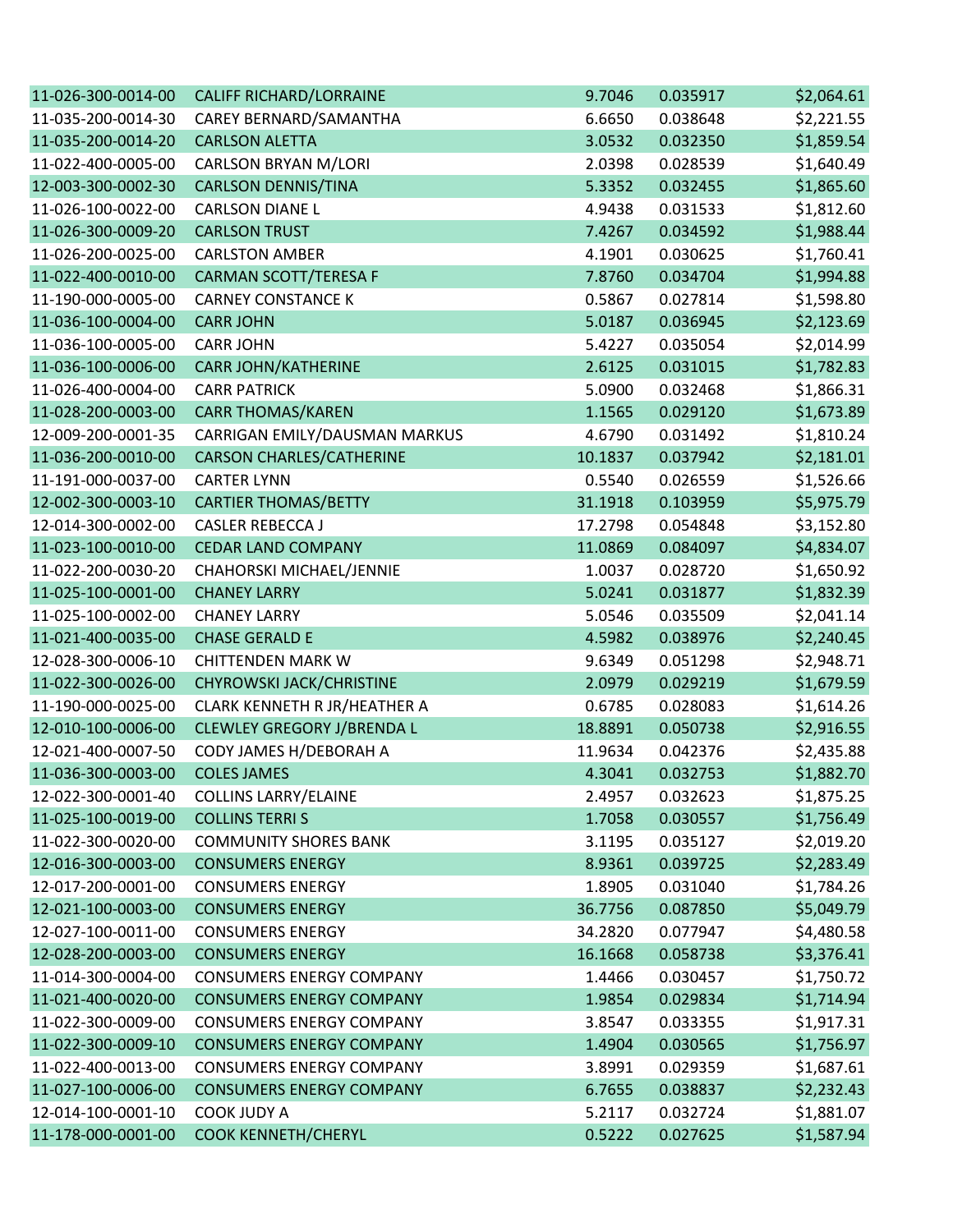| 11-190-000-0026-00 | <b>COON ROBERT/KATHY E</b>               | 0.5807   | 0.027796 | \$1,597.79  |
|--------------------|------------------------------------------|----------|----------|-------------|
| 11-025-100-0005-00 | <b>COOPER ELIJ</b>                       | 1.9346   | 0.029739 | \$1,709.44  |
| 11-025-300-0005-00 | <b>COOPER ELIJ</b>                       | 5.0684   | 0.034022 | \$1,955.67  |
| 11-026-100-0021-00 | <b>COOPER ELIJ</b>                       | 4.9253   | 0.031263 | \$1,797.08  |
| 11-026-100-0003-00 | COOPER ELI J/COOPER ANNE                 | 2.6002   | 0.029642 | \$1,703.88  |
| 11-022-200-0015-00 | <b>COOPER JANE A</b>                     | 1.0890   | 0.028456 | \$1,635.70  |
| 12-010-300-0002-00 | COOPER MARTIN P/ BREA E                  | 1.8898   | 0.031038 | \$1,784.15  |
| 12-010-300-0001-00 | <b>COOPER MARTIN P/BREA</b>              | 32.1699  | 0.058346 | \$3,353.85  |
| 12-021-300-0008-25 | <b>COOPER PAUL M</b>                     | 2.7877   | 0.030305 | \$1,741.99  |
| 11-190-000-0000-00 | <b>COPPER CREEK SUBD PHASE 1 &amp; 2</b> | 26.3309  | 0.000000 | \$0.00      |
| 12-015-300-0007-00 | <b>CORBETT JAMES/CONNIE</b>              | 5.1639   | 0.035809 | \$2,058.37  |
| 11-027-200-0008-00 | <b>CORBIN COLLEEN</b>                    | 7.7294   | 0.033795 | \$1,942.61  |
| 17-004-100-0002-00 | <b>CORCORAN THOMAS/GAIL</b>              | 7.2789   | 0.045135 | \$2,594.46  |
| 11-035-100-0008-20 | <b>CORNELISSE KENNETH/JANICE</b>         | 2.0473   | 0.031450 | \$1,807.83  |
| 11-021-300-0047-00 | <b>CORNELIUS JULIE</b>                   | 0.3432   | 0.027100 | \$1,557.80  |
| 12-014-400-0005-00 | <b>COSTIGAN EDWARD</b>                   | 13.9711  | 0.061525 | \$3,536.60  |
| 12-013-300-0003-10 | <b>COSTIGAN EDWARD M</b>                 | 30.1970  | 0.184072 | \$10,580.88 |
| 11-014-100-0002-00 | <b>COUNTY OF MUSKEGON</b>                | 14.4884  | 0.000000 | \$0.00      |
| 11-023-100-0012-00 | <b>COUNTY OF MUSKEGON</b>                | 195.9823 | 0.000000 | \$0.00      |
| 11-025-200-0008-00 | <b>COUNTY OF MUSKEGON</b>                | 0.6712   | 0.027359 | \$1,572.66  |
| 12-017-100-0001-00 | <b>COUNTY OF MUSKEGON</b>                | 15.1724  | 0.000000 | \$0.00      |
| 12-020-100-0001-00 | <b>COUNTY OF MUSKEGON</b>                | 70.8677  | 0.000000 | \$0.00      |
| 12-029-100-0001-00 | <b>COUNTY OF MUSKEGON</b>                | 648.5571 | 0.000000 | \$0.00      |
| 12-030-100-0001-00 | <b>COUNTY OF MUSKEGON</b>                | 647.6119 | 0.000000 | \$0.00      |
| 12-031-100-0001-00 | <b>COUNTY OF MUSKEGON</b>                | 368.2188 | 0.000000 | \$0.00      |
| 12-032-100-0001-00 | <b>COUNTY OF MUSKEGON</b>                | 264.9418 | 0.000000 | \$0.00      |
| 12-150-000-0001-00 | <b>COUNTY OF MUSKEGON</b>                | 2.1033   | 0.000000 | \$0.00      |
| 12-422-000-0016-00 | <b>COUNTY OF MUSKEGON</b>                | 4.0997   | 0.030170 | \$1,734.24  |
| 12-422-000-0017-00 | <b>COUNTY OF MUSKEGON</b>                | 0.6316   | 0.026954 | \$1,549.38  |
| 11-025-200-0004-00 | <b>COUNTY OF MUSKEGON DPW</b>            | 4.9485   | 0.030237 | \$1,738.10  |
| 11-025-200-0013-00 | <b>COUNTY OF MUSKEGON DPW</b>            | 5.2181   | 0.030463 | \$1,751.07  |
| 11-025-200-0015-00 | <b>COUNTY OF MUSKEGON DPW</b>            | 10.9601  | 0.042313 | \$2,432.24  |
| 11-025-200-0016-00 | <b>COUNTY OF MUSKEGON DPW</b>            | 5.3867   | 0.034549 | \$1,985.97  |
| 11-025-200-0017-00 | <b>COUNTY OF MUSKEGON DPW</b>            | 9.6300   | 0.037671 | \$2,165.39  |
| 11-025-200-0018-00 | <b>COUNTY OF MUSKEGON DPW</b>            | 1.5367   | 0.028989 | \$1,666.36  |
| 11-025-200-0019-00 | <b>COUNTY OF MUSKEGON DPW</b>            | 0.9907   | 0.027961 | \$1,607.25  |
| 11-025-200-0020-00 | <b>COUNTY OF MUSKEGON DPW</b>            | 8.3773   | 0.037907 | \$2,178.99  |
| 11-036-200-0005-00 | <b>COUNTY OF MUSKEGON DPW</b>            | 16.4617  | 0.044250 | \$2,543.61  |
| 11-026-100-0013-00 | CRABB TIMOTHY B/BARBARA L                | 4.9227   | 0.032833 | \$1,887.34  |
| 11-035-200-0014-00 | <b>CRANDALL KARI L</b>                   | 7.8507   | 0.039250 | \$2,256.16  |
| 11-035-100-0001-00 | <b>CRANDALL THOMAS/FREDA</b>             | 3.3397   | 0.029773 | \$1,711.39  |
| 11-035-100-0002-00 | <b>CRANDALL THOMAS/FREDA</b>             | 6.6179   | 0.031635 | \$1,818.42  |
| 12-010-400-0010-00 | <b>CRAWFORD LISA</b>                     | 15.1753  | 0.042954 | \$2,469.06  |
| 13-007-200-0004-10 | <b>CRESSBROOK FARM FAMILY LP</b>         | 25.0080  | 0.091510 | \$5,260.22  |
| 13-007-400-0001-00 | <b>CRESSBROOK FARM FAMILY LP</b>         | 12.5714  | 0.058979 | \$3,390.24  |
| 13-008-100-0001-10 | <b>CRESSBROOK FARM FAMILY LP</b>         | 16.1772  | 0.068411 | \$3,932.41  |
| 12-016-100-0007-00 | <b>CRESWICK STEVEN B/NORMA J</b>         | 34.0251  | 0.108586 | \$6,241.75  |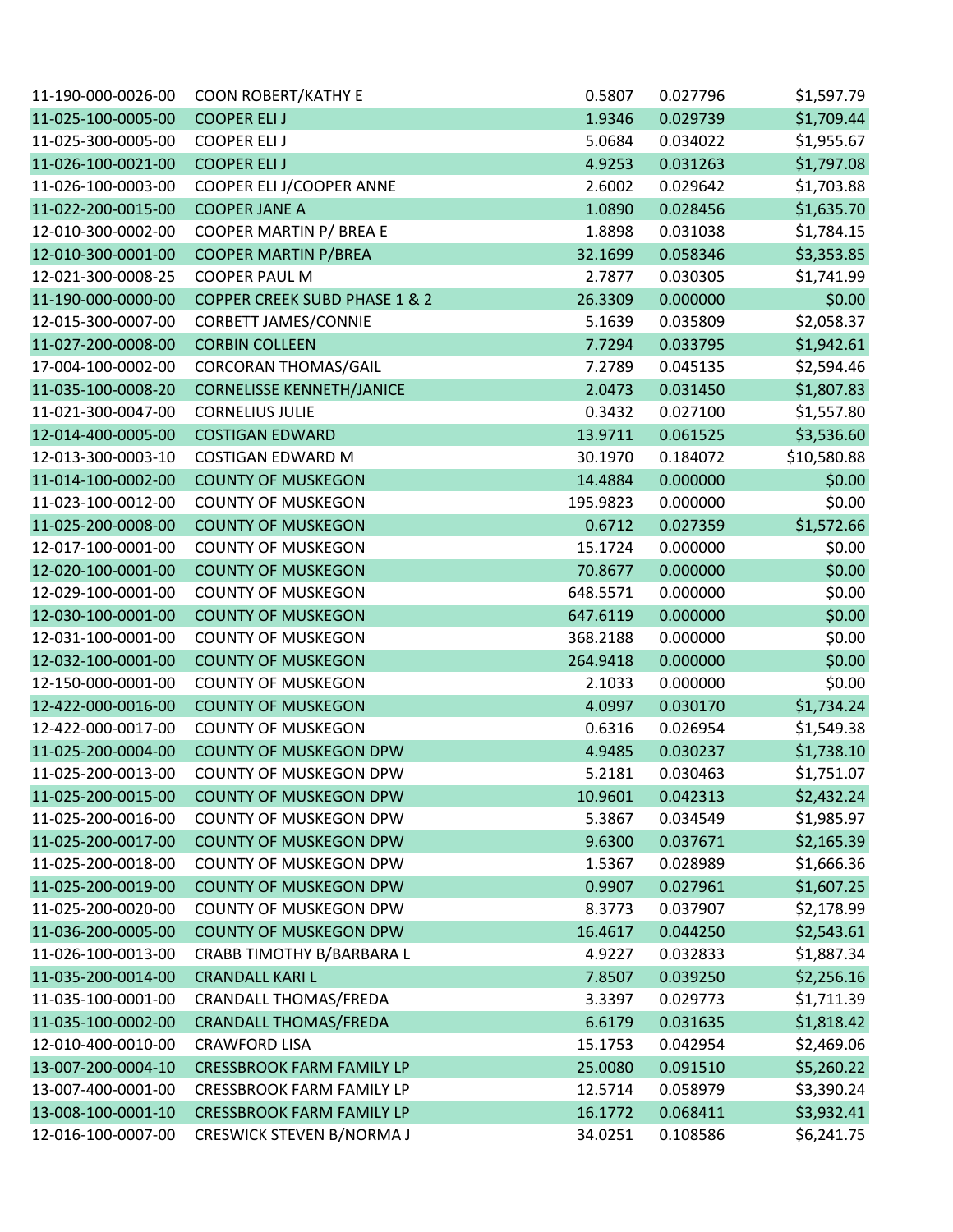| 12-016-100-0008-00 | <b>CRESWICK STEVEN B/NORMA J</b>             | 39.5903 | 0.107616 | \$6,185.99  |
|--------------------|----------------------------------------------|---------|----------|-------------|
| 12-027-300-0011-00 | <b>CRITCHETT RICHARD/JUNE</b>                | 8.9014  | 0.039220 | \$2,254.43  |
| 11-027-200-0009-00 | <b>CRONKRIGHT &amp; KRONZEK EGELSTON LLC</b> | 5.7901  | 0.031791 | \$1,827.41  |
| 11-013-100-0001-03 | CROWN CASTLE TOWERS 05 LLC                   | 0.2256  | 0.000000 | \$0.00      |
| 12-023-400-0002-02 | <b>CROWN CASTLE TOWERS 05 LLC</b>            | 2.7266  | 0.000000 | \$0.00      |
| 11-472-000-0017-00 | CRYDERMAN GERALDINE R/RONALD W               | 0.5989  | 0.065260 | \$3,751.27  |
| 11-036-200-0004-00 | <b>DAGEN KEVIN/JULIE</b>                     | 22.3767 | 0.056296 | \$3,236.05  |
| 11-021-400-0029-00 | DAILEY KIMBERLY A/DUANE A SR                 | 6.4021  | 0.032302 | \$1,856.77  |
| 12-032-200-0001-00 | <b>DAIRY GRAT LLC</b>                        | 38.3215 | 0.075277 | \$4,327.07  |
| 12-032-200-0003-00 | <b>DAIRY GRAT LLC</b>                        | 40.9794 | 0.106771 | \$6,137.41  |
| 12-032-400-0003-00 | <b>DAIRY GRAT LLC</b>                        | 5.8492  | 0.041395 | \$2,379.49  |
| 12-032-400-0003-10 | <b>DAIRY GRAT LLC</b>                        | 76.1862 | 0.203457 | \$11,695.17 |
| 12-013-200-0009-00 | DANKLEFSEN DAVID J/LAURIE A                  | 1.1708  | 0.029158 | \$1,676.04  |
| 12-034-100-0004-00 | <b>DARCY TERRY/SUSAN</b>                     | 2.6408  | 0.029920 | \$1,719.85  |
| 11-035-100-0014-00 | DAUSMAN ROY L/CATHY J                        | 1.7097  | 0.137900 | \$7,926.79  |
| 11-028-200-0004-00 | DAVID GERALD L/LAURA J                       | 1.0692  | 0.028892 | \$1,660.77  |
| 11-025-200-0007-00 | <b>DAVIS ALAN K</b>                          | 7.6260  | 0.032478 | \$1,866.93  |
| 11-025-400-0002-00 | DAVIS ALAN K                                 | 70.6989 | 0.087996 | \$5,058.20  |
| 12-009-400-0007-00 | DAVIS CAROLYN B/MOORE CORRY B                | 9.9680  | 0.035538 | \$2,042.78  |
| 12-011-100-0006-00 | DAVIS CAROLYN B/MOORE CORRY B                | 5.0177  | 0.032480 | \$1,867.05  |
| 11-025-100-0024-00 | <b>DAVIS CHRISTOPHER R</b>                   | 10.3214 | 0.036911 | \$2,121.74  |
| 13-018-100-0005-20 | DAVIS DONALD L                               | 1.4517  | 0.029892 | \$1,718.28  |
| 12-740-000-0023-00 | DAVIS ERIC/JACQUELINE M                      | 1.1997  | 0.028354 | \$1,629.88  |
| 12-740-000-0025-00 | DAVIS ERIC/JACQUELINE M                      | 1.3183  | 0.028578 | \$1,642.72  |
| 11-035-200-0003-00 | <b>DAVIS LARRY D</b>                         | 1.4004  | 0.027267 | \$1,567.38  |
| 11-035-200-0004-00 | DAVIS LARRY D                                | 1.3344  | 0.029586 | \$1,700.64  |
| 12-011-300-0005-00 | <b>DAWKINS LYDIA</b>                         | 20.4815 | 0.060097 | \$3,454.53  |
| 12-022-400-0002-01 | DCS TOWER SUB LLC                            | 0.0007  | 0.000000 | \$0.00      |
| 12-023-100-0001-30 | DEATER MARK G/REGINA M                       | 25.4741 | 0.055423 | \$3,185.82  |
| 12-034-100-0005-10 | DECKER CHRISTOPHER L/HEIDI                   | 10.0685 | 0.044920 | \$2,582.13  |
| 11-027-400-0010-00 | <b>DECORMIER JEFFREY</b>                     | 17.1810 | 0.045050 | \$2,589.56  |
| 11-472-000-0015-00 | DEEPHOUSE DUSTIN T                           | 0.3568  | 0.027028 | \$1,553.65  |
| 12-010-400-0016-00 | <b>DEERING STEVEN E</b>                      | 5.1376  | 0.032432 | \$1,864.28  |
| 12-010-200-0006-30 | DEGARMO CLAYTON/DEBORAH                      | 5.9561  | 0.038437 | \$2,209.43  |
| 12-011-100-0009-00 | <b>DEKRAKER DOUGLAS J</b>                    | 10.2299 | 0.036294 | \$2,086.28  |
| 11-191-000-0048-00 | DELANO MATTHEW S/JENA                        | 0.6948  | 0.028131 | \$1,617.01  |
| 11-191-000-0035-00 | <b>DELORA JEFFREY A</b>                      | 0.5043  | 0.026517 | \$1,524.26  |
| 11-190-000-0003-00 | <b>DELORA ROCHELLE</b>                       | 0.6304  | 0.027942 | \$1,606.16  |
| 11-025-200-0008-10 | <b>DEMOND MICHAEL/DENISE</b>                 | 9.6446  | 0.036789 | \$2,114.74  |
| 11-025-400-0005-00 | <b>DEMPSEY JIMMY S</b>                       | 1.2801  | 0.029443 | \$1,692.48  |
| 11-025-400-0005-10 | <b>DEMPSEY JIMMY S</b>                       | 1.0186  | 0.028759 | \$1,653.16  |
| 12-020-400-0001-00 | <b>DERBY INVESTMENTS LLC</b>                 | 0.6242  | 0.029361 | \$1,687.71  |
| 11-035-200-0001-00 | <b>DESIGN POINT INC</b>                      | 5.2887  | 0.107216 | \$6,163.04  |
| 12-022-400-0004-00 | <b>DESIGN POINT INC</b>                      | 0.6554  | 0.026644 | \$1,531.53  |
| 11-025-100-0009-00 | <b>DEVRIES-WITNEY JOANN</b>                  | 5.0017  | 0.032104 | \$1,845.43  |
| 11-022-400-0004-00 | DEWALL JEFFREY A                             | 2.0420  | 0.028966 | \$1,665.02  |
| 11-472-000-0014-00 | <b>DEWEERDT KURTISS J</b>                    | 0.3924  | 0.027121 | \$1,559.00  |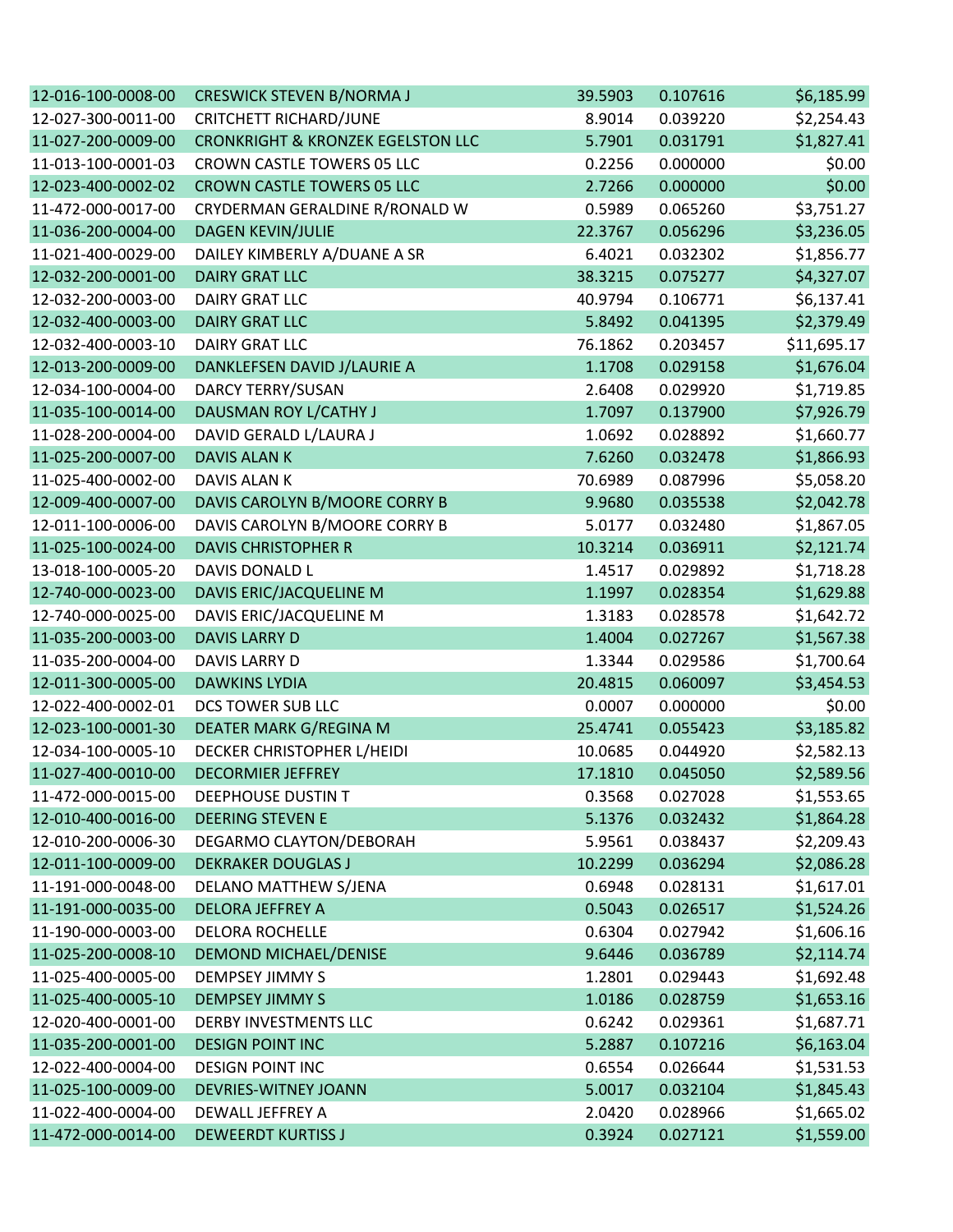| 11-026-200-0030-00 | DEWISPELAERE DONALD J/PAMELA A  | 5.0540  | 0.032587 | \$1,873.15 |
|--------------------|---------------------------------|---------|----------|------------|
| 11-022-200-0029-00 | <b>DEYOUNG JACKI R</b>          | 6.6859  | 0.038702 | \$2,224.66 |
| 12-015-100-0006-00 | DEYOUNG RONALD A/JOLYNN         | 25.7018 | 0.049320 | \$2,835.02 |
| 12-015-100-0004-00 | DEYOUNG RONALD/JOLYNN           | 15.6525 | 0.054845 | \$3,152.61 |
| 11-022-200-0020-20 | DIAL TIMOTHY/PAMELA             | 0.8170  | 0.028232 | \$1,622.84 |
| 11-022-400-0007-00 | DIBBLE GERALD A/JODI L          | 10.4262 | 0.036157 | \$2,078.39 |
| 11-620-000-0027-00 | <b>DICK ROBERT II</b>           | 0.2295  | 0.026767 | \$1,538.65 |
| 12-016-200-0006-00 | <b>DIETZ MICHAEL</b>            | 4.9213  | 0.034043 | \$1,956.87 |
| 12-021-200-0002-00 | DILL ROBERT/FRANCES             | 19.6706 | 0.052504 | \$3,018.05 |
| 11-036-200-0009-00 | <b>DILLING JEFF/JOLIE</b>       | 10.3046 | 0.041927 | \$2,410.06 |
| 12-002-400-0002-40 | <b>DILTS CHERYL</b>             | 4.9548  | 0.035351 | \$2,032.08 |
| 13-018-100-0006-00 | <b>DILTS DEAN A</b>             | 1.5252  | 0.030085 | \$1,729.33 |
| 12-013-200-0006-00 | DOHM THELMA/MATSON NANCY        | 8.2619  | 0.037021 | \$2,128.03 |
| 13-006-300-0005-00 | <b>DONAT FRANK</b>              | 20.2346 | 0.061573 | \$3,539.38 |
| 13-006-300-0006-00 | DONAT FRANK J/TERESA K          | 20.4926 | 0.062075 | \$3,568.19 |
| 11-025-100-0004-00 | <b>DONNER ERIC</b>              | 8.6042  | 0.035378 | \$2,033.63 |
| 12-001-300-0001-30 | DOORENBOS THEODORE J            | 10.1541 | 0.042490 | \$2,442.40 |
| 11-022-200-0029-20 | DORE ALEX L/TAWNY M             | 3.3450  | 0.031378 | \$1,803.70 |
| 12-003-300-0002-20 | <b>DOWDY KENNETH</b>            | 5.3434  | 0.036310 | \$2,087.16 |
| 11-036-200-0011-00 | <b>DRAKE TRUST</b>              | 10.1360 | 0.037843 | \$2,175.28 |
| 11-035-100-0019-00 | DRUMMOND LAWRENCE JOSEPH        | 5.1134  | 0.139482 | \$8,017.75 |
| 11-014-300-0015-00 | DTE GAS CO                      | 0.9927  | 0.031288 | \$1,798.53 |
| 11-035-400-0004-00 | DURLING ALOIS/GIMBUTIS LAURIE A | 1.1251  | 0.029038 | \$1,669.17 |
| 11-027-100-0010-00 | <b>DYER JASON C</b>             | 0.9086  | 0.028472 | \$1,636.62 |
| 13-018-300-0008-40 | DYKSTRA TRACY/FLINT RUSSELL     | 5.8856  | 0.031022 | \$1,783.19 |
| 11-022-400-0006-00 | DYNES JAMES/JESSICA             | 2.0329  | 0.028848 | \$1,658.26 |
| 11-026-200-0014-00 | <b>EACKER MELVIN/BECKY</b>      | 14.2834 | 0.041900 | \$2,408.53 |
| 17-005-200-0002-00 | <b>EADIE ARDEN T TRUST</b>      | 31.0417 | 0.107293 | \$6,167.45 |
| 12-002-400-0004-00 | EADIE DAVID/ ALYSSA             | 5.3191  | 0.040009 | \$2,299.78 |
| 12-002-400-0004-40 | EADIE DAVID/ALYSSA              | 4.8308  | 0.032285 | \$1,855.82 |
| 11-027-200-0002-00 | <b>EADIE PROPERTIES LLC</b>     | 9.7189  | 0.043031 | \$2,473.53 |
| 12-027-100-0010-00 | <b>EDEN SCOTT/LYETTE</b>        | 31.5923 | 0.065823 | \$3,783.63 |
| 11-472-000-0016-00 | <b>EELY GEORGE/RONA K</b>       | 0.3925  | 0.051762 | \$2,975.41 |
| 11-035-100-0007-00 | ELDENS DERIK/JESSICA            | 4.7903  | 0.075093 | \$4,316.51 |
| 13-006-400-0001-00 | ELLICK JASON L/CHANI M          | 7.9683  | 0.045248 | \$2,600.94 |
| 12-003-400-0001-20 | <b>ELLICOTT JARRUD D</b>        | 9.7496  | 0.036211 | \$2,081.50 |
| 11-026-400-0018-00 | ELLIS BRUCE JR/HALEY            | 4.4801  | 0.032532 | \$1,870.01 |
| 11-035-200-0012-00 | <b>ELLIS DIANE L</b>            | 10.1511 | 0.038106 | \$2,190.39 |
| 11-022-300-0033-20 | <b>ELLISON PATSY ET AL</b>      | 1.2497  | 0.027612 | \$1,587.20 |
| 13-018-300-0008-16 | <b>ELLISON RONALD W</b>         | 0.1832  | 0.026248 | \$1,508.81 |
| 12-003-400-0004-00 | <b>ELY DARWIN</b>               | 42.2565 | 0.139117 | \$7,996.75 |
| 12-010-200-0001-00 | ELY MARVEL/RACHEL               | 36.7913 | 0.058244 | \$3,348.02 |
| 12-010-200-0001-50 | <b>ELY MATTHEW/RACHEL</b>       | 10.1209 | 0.038464 | \$2,210.99 |
| 12-010-200-0001-40 | <b>ELY RACHEL L</b>             | 2.3404  | 0.032217 | \$1,851.90 |
| 12-010-200-0001-60 | ELY RANDY/JULIA                 | 3.3087  | 0.034750 | \$1,997.50 |
| 12-010-200-0001-70 | ELY ROBERT E/KATRINA            | 7.7824  | 0.075359 | \$4,331.80 |
| 12-028-300-0004-00 | <b>ENGLAND KEITH/RHONDA</b>     | 11.9980 | 0.046795 | \$2,689.90 |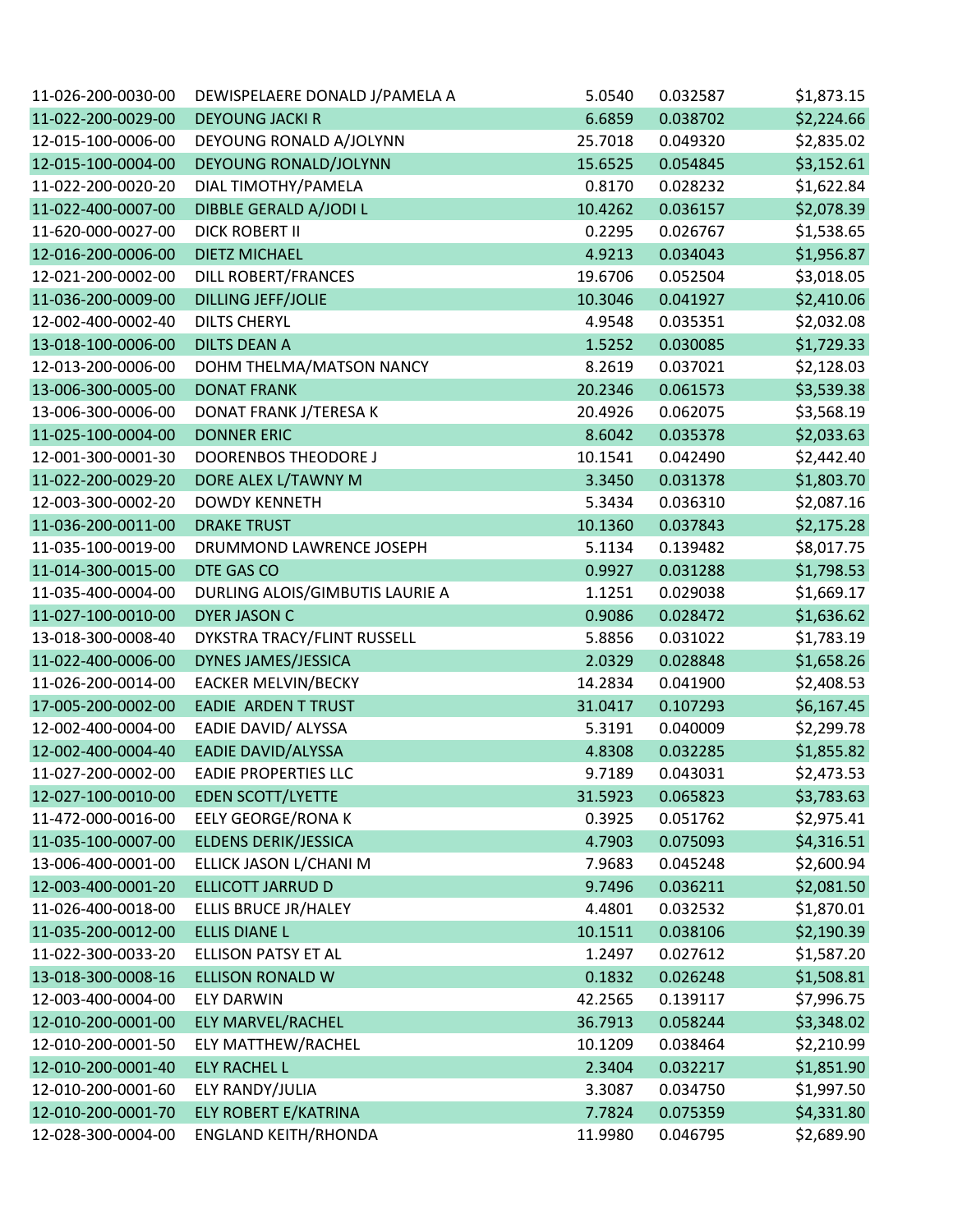| 12-029-200-0002-00 | <b>ENGLISH BUD A</b>               | 1.2826  | 0.029450 | \$1,692.85  |
|--------------------|------------------------------------|---------|----------|-------------|
| 11-472-000-0012-00 | <b>EPPLETT JEFFERY</b>             | 0.5692  | 0.063318 | \$3,639.63  |
| 11-472-000-0013-00 | <b>EPPLETT JEFFERY</b>             | 0.5669  | 0.063167 | \$3,630.99  |
| 11-035-100-0020-00 | EPPLETT MARK/JULIE A               | 7.6585  | 0.190182 | \$10,932.10 |
| 11-035-300-0003-00 | ERICKSON COLT J/SALLY HOSMER       | 7.0029  | 0.137995 | \$7,932.25  |
| 12-009-300-0007-00 | ERXLEBEN ANGELA/CHARLES E          | 12.8539 | 0.053062 | \$3,050.12  |
| 11-027-100-0009-00 | <b>ERXLEBEN CHARLES</b>            | 0.4478  | 0.027266 | \$1,567.33  |
| 11-027-100-0008-00 | ERXLEBEN CHARLES/ANGELA            | 0.4546  | 0.027284 | \$1,568.35  |
| 11-620-000-0002-00 | EVANS DERREL L JR/RUCH MIRANDA J   | 0.3604  | 0.027151 | \$1,560.69  |
| 12-027-100-0003-00 | EVANS EDDIE D/EVANS TEDDY R        | 1.1333  | 0.029059 | \$1,670.40  |
| 12-740-000-0017-00 | <b>EVANS MARK A/JENNIFER R</b>     | 6.6484  | 0.035736 | \$2,054.18  |
| 11-035-200-0009-00 | EVANS MARK/KATHLEEN                | 4.7879  | 0.031780 | \$1,826.81  |
| 11-035-200-0010-00 | <b>EVANS MARK/KATHLEEN</b>         | 5.5775  | 0.035508 | \$2,041.10  |
| 11-472-000-0009-00 | <b>FABER KYLE</b>                  | 0.4129  | 0.053096 | \$3,052.10  |
| 12-022-300-0002-00 | FABER WILLIAM A/ANGELA J           | 5.2223  | 0.030466 | \$1,751.27  |
| 12-022-300-0002-40 | FABER WILLIAM A/ANGELA J           | 6.2676  | 0.031341 | \$1,801.57  |
| 12-022-300-0002-50 | FABER WILLIAM A/ANGELA J           | 7.8579  | 0.032672 | \$1,878.09  |
| 12-022-300-0002-60 | FABER WILLIAM A/ANGELA J           | 11.8962 | 0.036053 | \$2,072.39  |
| 12-027-300-0012-00 | <b>FAIRBROTHER RICHARD J/ANGIE</b> | 7.2942  | 0.035531 | \$2,042.38  |
| 11-015-400-0013-00 | <b>FAITH BIBLE CHURCH</b>          | 0.2254  | 0.026685 | \$1,533.89  |
| 12-002-400-0004-20 | FALAN ROBERT G/DEAN MEL            | 4.9711  | 0.031912 | \$1,834.36  |
| 12-016-400-0003-00 | FAST DONALD W/ELLEN M              | 4.9063  | 0.031297 | \$1,799.04  |
| 11-025-100-0020-00 | FATSEAS JASON T/FATSEAS CLAUDIA L  | 1.1394  | 0.029075 | \$1,671.32  |
| 12-028-300-0002-30 | FEATHERSTONE WILLIAM E             | 4.2301  | 0.030219 | \$1,737.04  |
| 11-190-000-0031-00 | <b>FELCOSKIE ADAN</b>              | 0.5810  | 0.027797 | \$1,597.84  |
| 12-016-400-0004-10 | <b>FERGUSON BRIAN J</b>            | 4.5540  | 0.031383 | \$1,803.97  |
| 12-002-400-0003-20 | FERGUSON DAMEN J/SANDRA K          | 8.1590  | 0.036455 | \$2,095.53  |
| 12-011-200-0001-00 | FERGUSON DAMEN J/SANDRA K          | 5.0138  | 0.033954 | \$1,951.75  |
| 12-002-400-0003-00 | FERGUSON DAMEN/SANDRA K            | 31.2219 | 0.055108 | \$3,167.71  |
| 11-014-300-0011-00 | <b>FERRIER JOSEPH TRUST</b>        | 1.9958  | 0.031316 | \$1,800.09  |
| 11-035-200-0005-00 | FESSENDEN ANDREW W/JENNIFER J      | 7.2205  | 0.038082 | \$2,189.06  |
| 12-011-200-0003-00 | <b>FIDGE GLENN/CONNIE</b>          | 12.2251 | 0.085624 | \$4,921.87  |
| 12-010-400-0012-00 | FINK DONALD W/SUSAN E              | 15.6656 | 0.043622 | \$2,507.49  |
| 12-015-100-0001-20 | <b>FINKBEINER GLORIA</b>           | 4.0907  | 0.030732 | \$1,766.53  |
| 12-009-400-0004-00 | <b>FINLEY ROBERT J</b>             | 4.0381  | 0.031506 | \$1,811.05  |
| 12-740-000-0026-00 | FINNEY WARDELL A II/NICOLE D       | 0.6543  | 0.027807 | \$1,598.38  |
| 12-740-000-0027-00 | FINNEY WARDELL A II/NICOLE D       | 1.0476  | 0.028068 | \$1,613.41  |
| 11-036-100-0002-00 | <b>FLACHS DARRELL</b>              | 2.5128  | 0.032022 | \$1,840.69  |
| 11-190-000-0007-00 | <b>FLOREZ AMANDA</b>               | 0.6419  | 0.026632 | \$1,530.89  |
| 11-191-000-0060-00 | FORE ROBERT E/BARBARA L            | 0.5021  | 0.027566 | \$1,584.56  |
| 12-011-300-0004-00 | <b>FOREMOST FARMS LLC</b>          | 41.1270 | 0.133674 | \$7,683.88  |
| 12-011-300-0006-00 | <b>FOREMOST FARMS LLC</b>          | 25.6861 | 0.093284 | \$5,362.18  |
| 12-011-300-0007-00 | <b>FOREMOST FARMS LLC</b>          | 14.3611 | 0.060359 | \$3,469.57  |
| 12-011-300-0008-00 | <b>FOREMOST FARMS LLC</b>          | 20.6424 | 0.077508 | \$4,455.31  |
| 12-011-400-0003-00 | <b>FOREMOST FARMS LLC</b>          | 15.2500 | 0.065986 | \$3,793.00  |
| 12-011-400-0004-00 | <b>FOREMOST FARMS LLC</b>          | 41.1795 | 0.163638 | \$9,406.28  |
| 12-011-400-0005-00 | <b>FOREMOST FARMS LLC</b>          | 15.3697 | 0.066299 | \$3,811.00  |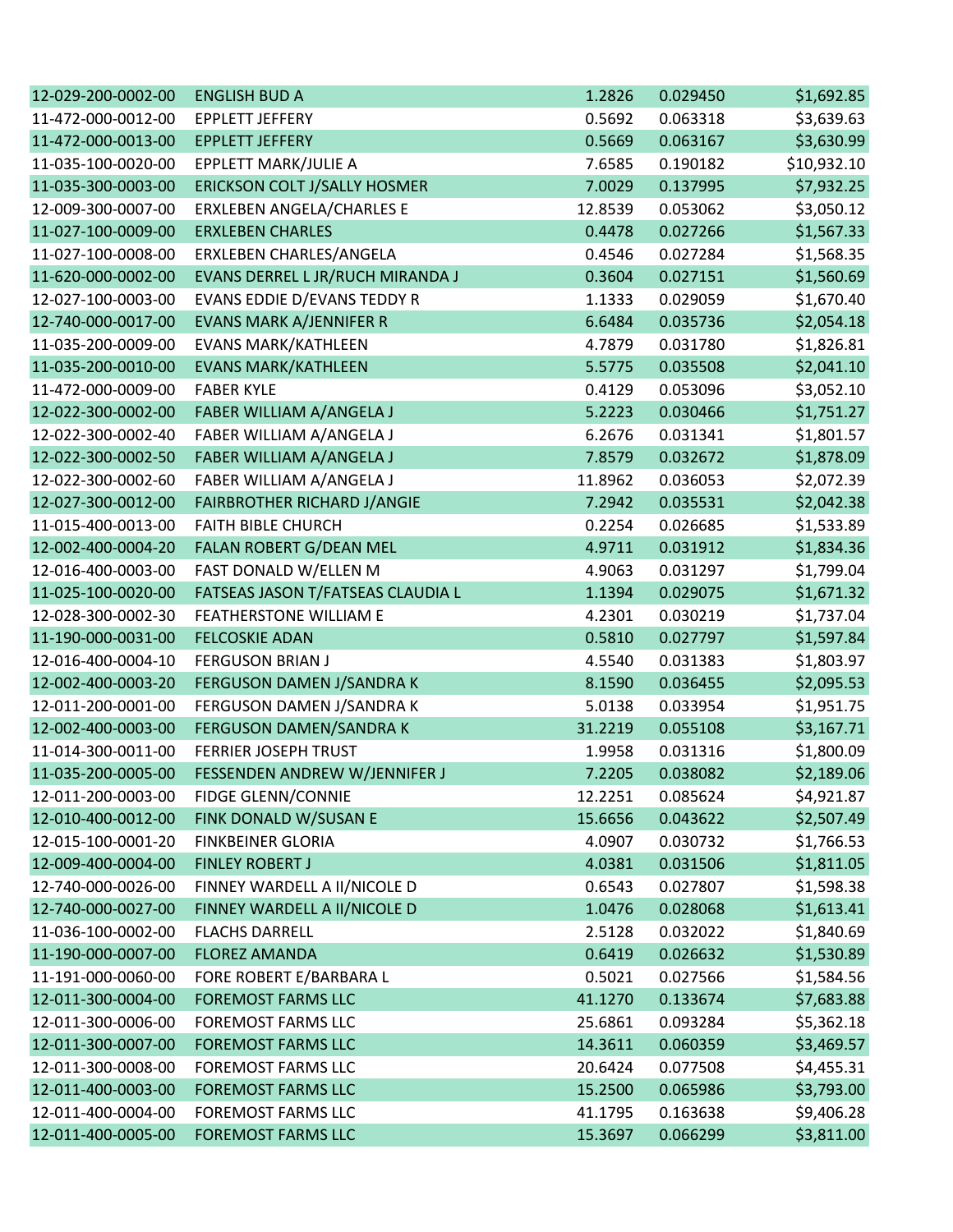| 12-011-400-0006-00 | <b>FOREMOST FARMS LLC</b>       | 31.1500  | 0.107576 | \$6,183.73  |
|--------------------|---------------------------------|----------|----------|-------------|
| 12-012-100-0001-00 | <b>FOREMOST FARMS LLC</b>       | 74.8242  | 0.210917 | \$12,123.98 |
| 12-012-300-0001-00 | <b>FOREMOST FARMS LLC</b>       | 40.6965  | 0.132548 | \$7,619.15  |
| 12-012-300-0003-00 | <b>FOREMOST FARMS LLC</b>       | 29.4876  | 0.103228 | \$5,933.77  |
| 12-014-100-0003-00 | <b>FOREMOST FARMS LLC</b>       | 12.6173  | 0.059099 | \$3,397.14  |
| 12-014-100-0004-00 | <b>FOREMOST FARMS LLC</b>       | 12.1665  | 0.057920 | \$3,329.36  |
| 12-014-100-0005-00 | <b>FOREMOST FARMS LLC</b>       | 16.8631  | 0.070205 | \$4,035.55  |
| 12-014-100-0006-00 | <b>FOREMOST FARMS LLC</b>       | 82.5895  | 0.236038 | \$13,567.99 |
| 12-014-200-0001-00 | <b>FOREMOST FARMS LLC</b>       | 41.2982  | 0.134122 | \$7,709.62  |
| 12-014-200-0003-00 | <b>FOREMOST FARMS LLC</b>       | 41.1251  | 0.129755 | \$7,458.63  |
| 12-014-200-0004-00 | <b>FOREMOST FARMS LLC</b>       | 20.5474  | 0.167150 | \$9,608.13  |
| 12-014-300-0001-00 | <b>FOREMOST FARMS LLC</b>       | 24.1247  | 0.089200 | \$5,127.40  |
| 12-014-300-0003-00 | <b>FOREMOST FARMS LLC</b>       | 3.9040   | 0.036307 | \$2,087.01  |
| 12-014-400-0001-00 | <b>FOREMOST FARMS LLC</b>       | 82.3093  | 0.133637 | \$7,681.73  |
| 12-014-400-0002-00 | <b>FOREMOST FARMS LLC</b>       | 41.2066  | 0.104004 | \$5,978.38  |
| 12-014-400-0004-00 | <b>FOREMOST FARMS LLC</b>       | 9.5488   | 0.051073 | \$2,935.76  |
| 12-015-200-0001-00 | <b>FOREMOST FARMS LLC</b>       | 38.0962  | 0.125746 | \$7,228.17  |
| 12-015-200-0005-00 | <b>FOREMOST FARMS LLC</b>       | 13.2176  | 0.060669 | \$3,487.41  |
| 12-015-200-0006-00 | <b>FOREMOST FARMS LLC</b>       | 5.0397   | 0.039278 | \$2,257.77  |
| 12-015-200-0007-00 | <b>FOREMOST FARMS LLC</b>       | 83.5003  | 0.684289 | \$39,334.47 |
| 12-015-400-0001-00 | <b>FOREMOST FARMS LLC</b>       | 104.2050 | 0.288571 | \$16,587.68 |
| 12-015-400-0002-00 | <b>FOREMOST FARMS LLC</b>       | 50.2639  | 0.157574 | \$9,057.71  |
| 12-015-400-0002-20 | <b>FOREMOST FARMS LLC</b>       | 2.5765   | 0.032835 | \$1,887.40  |
| 12-015-400-0002-30 | <b>FOREMOST FARMS LLC</b>       | 2.6068   | 0.032914 | \$1,891.96  |
| 12-015-400-0002-40 | <b>FOREMOST FARMS LLC</b>       | 2.6192   | 0.032946 | \$1,893.82  |
| 12-022-100-0006-40 | <b>FOREMOST FARMS LLC</b>       | 30.8459  | 0.106781 | \$6,138.01  |
| 12-015-200-0004-10 | FOREMOST FARMS, LLC             | 8.6149   | 0.042455 | \$2,440.42  |
| 11-027-200-0014-00 | FOSTER EDYTHA ET AL             | 0.7211   | 0.027981 | \$1,608.43  |
| 11-190-000-0014-00 | <b>FOSTER JEREMIE D</b>         | 0.5958   | 0.026594 | \$1,528.67  |
| 12-014-300-0005-00 | <b>FOX ROXANNE</b>              | 3.4995   | 0.032686 | \$1,878.85  |
| 12-013-300-0001-20 | <b>FRANTZ MARY L</b>            | 5.0553   | 0.036695 | \$2,109.29  |
| 11-022-200-0005-00 | <b>FRAREY DOUGLAS/SHAWN</b>     | 11.3640  | 0.035607 | \$2,046.78  |
| 12-027-100-0009-00 | FREELAND BRENT/JANET            | 2.5107   | 0.030634 | \$1,760.92  |
| 12-033-100-0005-00 | FRITSCH BRIAN H/FRITSCH HENRY R | 4.9229   | 0.038972 | \$2,240.21  |
| 11-025-400-0003-00 | <b>FROSTER DAVID C</b>          | 40.7717  | 0.070218 | \$4,036.29  |
| 12-010-400-0015-00 | <b>FUHER DOUG/AMY/KYLE</b>      | 5.1540   | 0.032523 | \$1,869.51  |
| 11-027-100-0015-00 | <b>FULLER LAURA</b>             | 19.1386  | 0.044006 | \$2,529.59  |
| 11-027-100-0015-40 | <b>FULLER LAURA</b>             | 0.6797   | 0.026664 | \$1,532.70  |
| 11-027-100-0015-50 | <b>FULLER LAURA</b>             | 0.5820   | 0.026582 | \$1,528.00  |
| 11-027-100-0015-60 | <b>FULLER LAURA</b>             | 0.6896   | 0.026672 | \$1,533.18  |
| 11-027-100-0015-70 | <b>FULLER LAURA</b>             | 0.5968   | 0.026595 | \$1,528.72  |
| 11-027-100-0015-80 | <b>FULLER LAURA</b>             | 0.5968   | 0.026595 | \$1,528.72  |
| 11-027-100-0015-90 | <b>FULLER LAURA</b>             | 0.7147   | 0.027965 | \$1,607.46  |
| 12-010-200-0006-10 | <b>FULLER LEROY/JANE</b>        | 2.5573   | 0.032784 | \$1,884.52  |
| 11-023-100-0011-10 | <b>GL DEVELOPMENT CO INC</b>    | 8.6242   | 0.038484 | \$2,212.15  |
| 11-023-300-0001-10 | <b>GL DEVELOPMENT CO INC</b>    | 10.8975  | 0.044425 | \$2,553.62  |
| 11-023-300-0002-00 | G L DEVELOPMENT CO INC          | 7.4513   | 0.040128 | \$2,306.67  |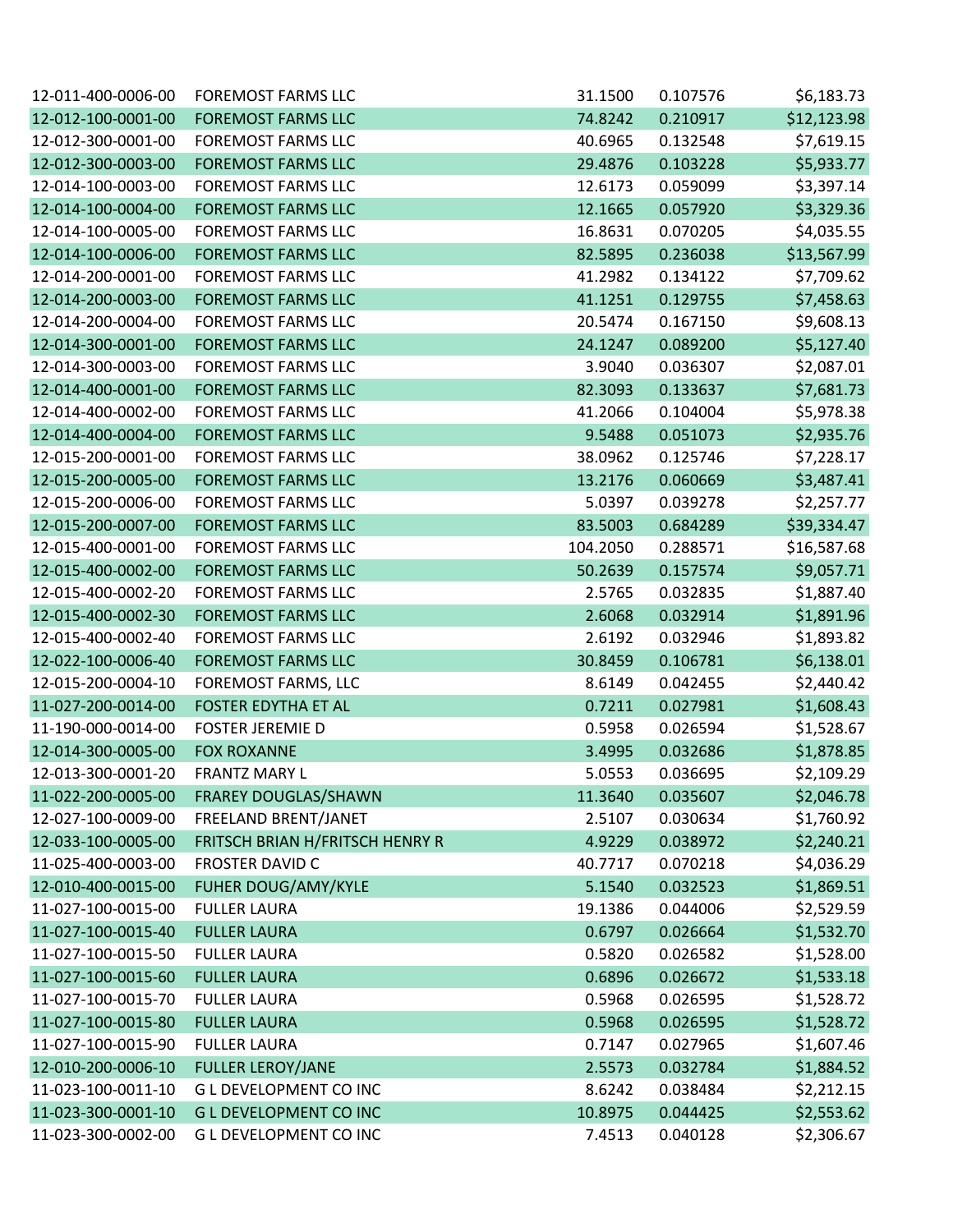| 11-022-400-0018-00 | GA & CA LLC                              | 4.9624   | 0.030249 | \$1,738.77  |
|--------------------|------------------------------------------|----------|----------|-------------|
| 11-022-400-0019-00 | GA & CA LLC                              | 11.2181  | 0.043336 | \$2,491.05  |
| 11-022-400-0019-10 | GA & CA LLC                              | 11.4413  | 0.047595 | \$2,735.86  |
| 11-022-400-0019-30 | GA & CA LLC                              | 4.9725   | 0.030257 | \$1,739.25  |
| 11-026-200-0010-00 | <b>GAGNON TRACEY M</b>                   | 0.4958   | 0.026666 | \$1,532.80  |
| 11-026-200-0011-00 | <b>GAGNON TRACEY M</b>                   | 1.9867   | 0.029135 | \$1,674.76  |
| 11-026-200-0012-00 | <b>GAGNON TRACEY M</b>                   | 1.9879   | 0.027759 | \$1,595.65  |
| 11-035-400-0006-00 | GALARNEAU DONALD J/LISA                  | 2.5839   | 0.032854 | \$1,888.52  |
| 12-023-300-0001-20 | <b>GALARNEAU JAMES C</b>                 | 1.3491   | 0.029624 | \$1,702.85  |
| 11-022-200-0030-00 | GARCIA VANESSA MARQUEZ/JONAS CODY        | 2.0003   | 0.031327 | \$1,800.77  |
| 12-001-100-0003-00 | <b>GARDINER GARY L</b>                   | 40.6628  | 0.093251 | \$5,360.25  |
| 12-001-300-0004-00 | GARDINER LARRY D/BEVERLY J TRUST         | 5.0017   | 0.035174 | \$2,021.86  |
| 12-011-200-0005-30 | <b>GARDNER DOUGLAS/HOPP LISA K</b>       | 5.1078   | 0.031618 | \$1,817.44  |
| 11-027-400-0009-00 | <b>GARDNER PATRICK III/BEHM SYDNEY</b>   | 1.1836   | 0.029191 | \$1,677.97  |
| 11-191-000-0063-00 | <b>GARZA ADRIAN</b>                      | 0.4965   | 0.027550 | \$1,583.61  |
| 11-035-200-0011-20 | <b>GAUTHER DEBORAH J</b>                 | 1.3805   | 0.029706 | \$1,707.57  |
| 12-028-200-0008-00 | <b>GAUTHIER VICTOR W/GAUTHIER RODNEY</b> | 40.0071  | 0.163686 | \$9,409.04  |
| 12-027-100-0002-00 | <b>GEE DUANE A</b>                       | 1.1350   | 0.029064 | \$1,670.66  |
| 12-028-300-0002-00 | <b>GEE DUANE A</b>                       | 4.2882   | 0.030810 | \$1,771.05  |
| 11-178-000-0009-00 | <b>GEISSINGER DAVID A</b>                | 0.0532   | 0.026251 | \$1,508.96  |
| 12-022-100-0003-00 | <b>GENTZ DENNIS</b>                      | 2.5400   | 0.032739 | \$1,881.92  |
| 11-026-200-0032-20 | <b>GERHARDSTEIN CRAIG</b>                | 2.9992   | 0.028605 | \$1,644.31  |
| 11-025-100-0022-00 | <b>GERHARDSTIEN CRAIG</b>                | 4.0943   | 0.029522 | \$1,697.00  |
| 11-025-100-0007-00 | <b>GERRANS BENJAMIN C</b>                | 4.9903   | 0.032405 | \$1,862.73  |
| 12-031-300-0002-00 | <b>GHERKIN WAY LLC</b>                   | 13.8473  | 0.062316 | \$3,582.09  |
| 12-031-300-0002-10 | <b>GHERKIN WAY LLC</b>                   | 40.5099  | 0.087770 | \$5,045.19  |
| 11-035-100-0013-00 | <b>GIDDINGS MICHAEL/DANETTE</b>          | 1.6795   | 0.100361 | \$5,768.97  |
| 11-022-200-0027-00 | GIDDINGS MORGAN A/WAHR JORDAN E          | 4.9874   | 0.032171 | \$1,849.24  |
| 11-035-200-0014-10 | <b>GILBERT DANIEL P/ALICE F</b>          | 3.0565   | 0.031106 | \$1,788.06  |
| 12-010-400-0005-10 | GILBERT HOWARD/SUSAN M                   | 2.5949   | 0.032883 | \$1,890.17  |
| 12-010-400-0005-15 | <b>GILBERT HOWARD/SUSAN M</b>            | 2.5812   | 0.032847 | \$1,888.11  |
| 12-010-400-0003-00 | <b>GILBERT SUSAN</b>                     | 5.2077   | 0.032014 | \$1,840.23  |
| 12-014-300-0008-00 | <b>GILES KEITH R</b>                     | 3.6543   | 0.031829 | \$1,829.62  |
| 12-010-200-0010-00 | <b>GILMORE DAVID</b>                     | 10.2735  | 0.039227 | \$2,254.83  |
| 12-023-100-0003-10 | <b>GILMORE DENNIS/HELEN</b>              | 7.3416   | 0.033902 | \$1,948.76  |
| 12-009-400-0001-00 | <b>GNP FARMS, LLC</b>                    | 79.3353  | 0.212876 | \$12,236.59 |
| 12-650-001-0007-00 | GODFREY JOEL/DOMANSKI JESSICA            | 1.2304   | 0.029313 | \$1,685.00  |
| 12-024-100-0001-00 | <b>GOEBEL BEVERLY M</b>                  | 110.8030 | 0.224184 | \$12,886.61 |
| 12-024-100-0001-20 | <b>GOEBEL DOUGLAS/MARY</b>               | 10.2859  | 0.036657 | \$2,107.10  |
| 12-021-200-0003-00 | <b>GOEBEL TRENT</b>                      | 5.5828   | 0.030768 | \$1,768.62  |
| 11-028-200-0007-00 | <b>GOLDEN ROSEMARIE L</b>                | 0.1881   | 0.027079 | \$1,556.57  |
| 11-026-300-0007-00 | <b>GONYON CATHY</b>                      | 11.0999  | 0.037289 | \$2,143.48  |
| 12-010-400-0017-00 | <b>GONZALEZ NICOLE L</b>                 | 2.5676   | 0.032811 | \$1,886.07  |
| 11-025-100-0003-00 | GOODIN MARINE L/MARY L                   | 10.2971  | 0.040468 | \$2,326.18  |
| 12-013-200-0007-00 | <b>GOODRICH CAROL J</b>                  | 0.8486   | 0.028315 | \$1,627.60  |
| 11-026-400-0025-00 | GOODWIN CLYDE/CAROL ET AL                | 2.2929   | 0.030454 | \$1,750.56  |
| 11-026-100-0019-00 | <b>GORAJEC STEVEN</b>                    | 4.9383   | 0.032177 | \$1,849.58  |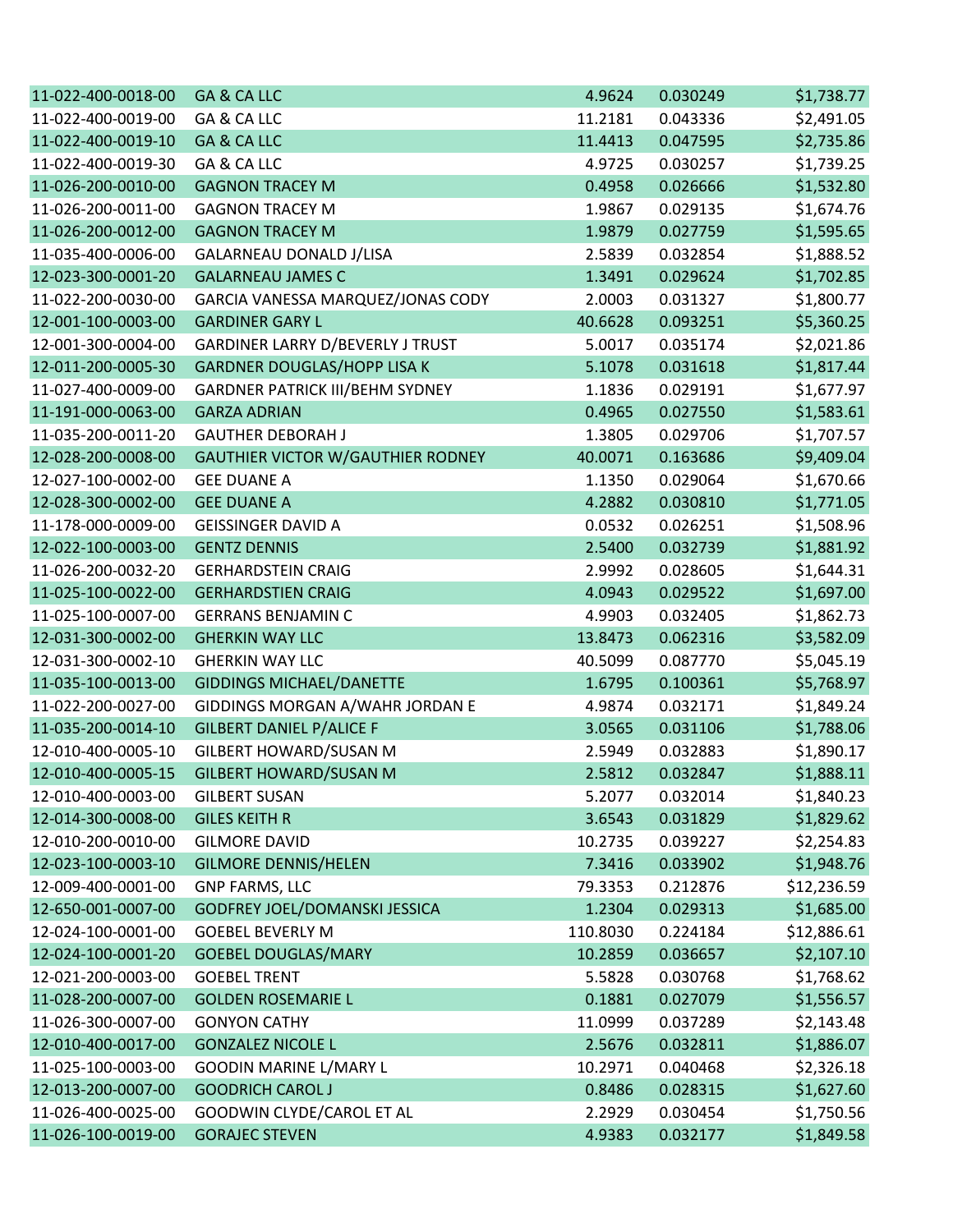| 11-026-100-0020-00 | <b>GORAJEC STEVEN/LORETTA</b>       | 2.4921  | 0.028181 | \$1,619.91 |
|--------------------|-------------------------------------|---------|----------|------------|
| 11-026-100-0006-00 | <b>GOULD ROBERT L/SUZANNE J</b>     | 0.5806  | 0.026991 | \$1,551.48 |
| 11-026-200-0032-10 | <b>GOULD WILLIAM/ERICA</b>          | 2.1841  | 0.031808 | \$1,828.40 |
| 11-027-200-0004-00 | <b>GRABE DARYLD/FRANCES</b>         | 8.8147  | 0.036819 | \$2,116.43 |
| 12-009-400-0002-10 | <b>GRABE FRANK E/ANGELA</b>         | 4.6556  | 0.038273 | \$2,200.02 |
| 11-027-200-0011-00 | <b>GRABE GARY L</b>                 | 10.3948 | 0.121246 | \$6,969.50 |
| 12-015-300-0002-00 | <b>GRABE HAROLD TRUST</b>           | 21.7004 | 0.052681 | \$3,028.20 |
| 12-015-300-0001-10 | <b>GRABE JOHN</b>                   | 10.4352 | 0.038308 | \$2,202.02 |
| 12-011-400-0001-00 | <b>GRABINSKI FREDIA M</b>           | 1.4865  | 0.029983 | \$1,723.51 |
| 12-011-400-0002-00 | <b>GRABINSKI FREDIA M</b>           | 2.9020  | 0.033686 | \$1,936.35 |
| 12-021-300-0009-10 | <b>GRAVEN LAUREN</b>                | 2.5498  | 0.032765 | \$1,883.39 |
| 11-036-400-0003-00 | <b>GRAVES JEROME A</b>              | 1.0216  | 0.028767 | \$1,653.61 |
| 11-014-300-0014-00 | <b>GREEN ACRES AGRICULTURE LLC</b>  | 5.0000  | 0.035512 | \$2,041.30 |
| 11-014-300-0014-10 | <b>GREEN ACRES AGRICULTURE LLC</b>  | 5.0300  | 0.035568 | \$2,044.55 |
| 11-014-300-0014-20 | <b>GREEN ACRES AGRICULTURE LLC</b>  | 10.3900 | 0.045663 | \$2,624.82 |
| 11-027-100-0017-00 | <b>GREEN ACRES GROWERS I LLC</b>    | 2.6796  | 0.033104 | \$1,902.91 |
| 11-027-200-0012-00 | <b>GREEN ACRES RETAIL LLC</b>       | 1.2186  | 0.029283 | \$1,683.23 |
| 11-028-200-0002-00 | <b>GREEN WYART/ANNIE TRUST</b>      | 1.1355  | 0.029065 | \$1,670.73 |
| 11-026-200-0001-00 | <b>GRENELL FAMILY TRUST</b>         | 5.0218  | 0.033082 | \$1,901.62 |
| 11-026-200-0002-00 | <b>GRENELL NATHAN/CATHERINE</b>     | 5.0296  | 0.032273 | \$1,855.12 |
| 12-010-300-0003-00 | <b>GRUPPEN JEFFREY/CYNTHIA</b>      | 8.1469  | 0.038671 | \$2,222.87 |
| 13-007-100-0002-00 | <b>GUERNE WAYNE/LISA</b>            | 1.7564  | 0.030689 | \$1,764.09 |
| 12-028-200-0006-00 | GUILES MICHAEL/SCHOONMAKER MACKENZI | 2.5146  | 0.030617 | \$1,759.92 |
| 11-022-400-0019-20 | GUTIERREZ NARCIZO/HILDEGARDO CABRER | 6.5354  | 0.036118 | \$2,076.16 |
| 12-034-100-0001-00 | <b>HAARSMA JEFFERY</b>              | 5.0185  | 0.033570 | \$1,929.68 |
| 11-022-400-0012-00 | <b>HAASE LOUIS/MABLE</b>            | 7.9695  | 0.034869 | \$2,004.33 |
| 12-021-100-0002-00 | HACKENBERG DONALD JR                | 11.4802 | 0.043592 | \$2,505.74 |
| 12-015-100-0001-10 | HAGADUS MARY L/BORN PAM             | 3.9288  | 0.036372 | \$2,090.74 |
| 12-004-400-0004-10 | HAGENOW JASON J/ BRAGG MELISSA      | 5.0344  | 0.031771 | \$1,826.27 |
| 11-025-100-0012-00 | HAIGHT RONALD E/JOAN L TRUST        | 16.0234 | 0.039507 | \$2,270.97 |
| 11-025-200-0001-00 | HAIGHT RONALD E/JOAN L TRUST        | 5.2683  | 0.030505 | \$1,753.49 |
| 11-025-200-0002-00 | HAIGHT RONALD E/JOAN L TRUST        | 10.5434 | 0.034920 | \$2,007.30 |
| 11-025-200-0003-00 | HAIGHT RONALD/JOAN TRUST            | 9.5473  | 0.034087 | \$1,959.37 |
| 11-035-300-0008-00 | <b>HALL DON</b>                     | 9.4366  | 0.166524 | \$9,572.14 |
| 12-021-200-0007-00 | <b>HALL LISA</b>                    | 16.5253 | 0.060711 | \$3,489.78 |
| 11-027-100-0003-00 | HAMMOND ROBERT C/MMARGUERITE A      | 0.2142  | 0.026655 | \$1,532.21 |
| 11-035-200-0015-00 | <b>HANCOCK DALE JR</b>              | 39.9632 | 0.110772 | \$6,367.40 |
| 11-035-200-0016-00 | <b>HANCOCK DALE JR</b>              | 1.0795  | 0.028919 | \$1,662.31 |
| 11-035-100-0017-20 | <b>HANES BRANDON</b>                | 1.1090  | 0.098617 | \$5,668.75 |
| 11-026-400-0022-00 | HANKS TROY/CLINTON JILL             | 1.5077  | 0.030039 | \$1,726.70 |
| 11-027-100-0004-00 | HANSEN CHARLES/MARY                 | 0.5480  | 0.027528 | \$1,582.40 |
| 12-422-000-0015-00 | <b>HANSEN LARRY/PATTY J</b>         | 2.0499  | 0.029963 | \$1,722.34 |
| 12-012-300-0005-00 | HANSEN MICHAEL A/PAULA E            | 37.1458 | 0.100949 | \$5,802.77 |
| 11-025-300-0001-25 | <b>HANSON SARAH DELONG</b>          | 1.4822  | 0.029972 | \$1,722.86 |
| 11-035-100-0009-00 | <b>HARDY STEVE</b>                  | 3.8928  | 0.031646 | \$1,819.05 |
| 11-035-400-0007-00 | HARMON DANIEL G/DIANE J             | 1.9578  | 0.031216 | \$1,794.38 |
| 13-006-400-0009-00 | <b>HARRIS VERNON R II</b>           | 1.4382  | 0.029491 | \$1,695.19 |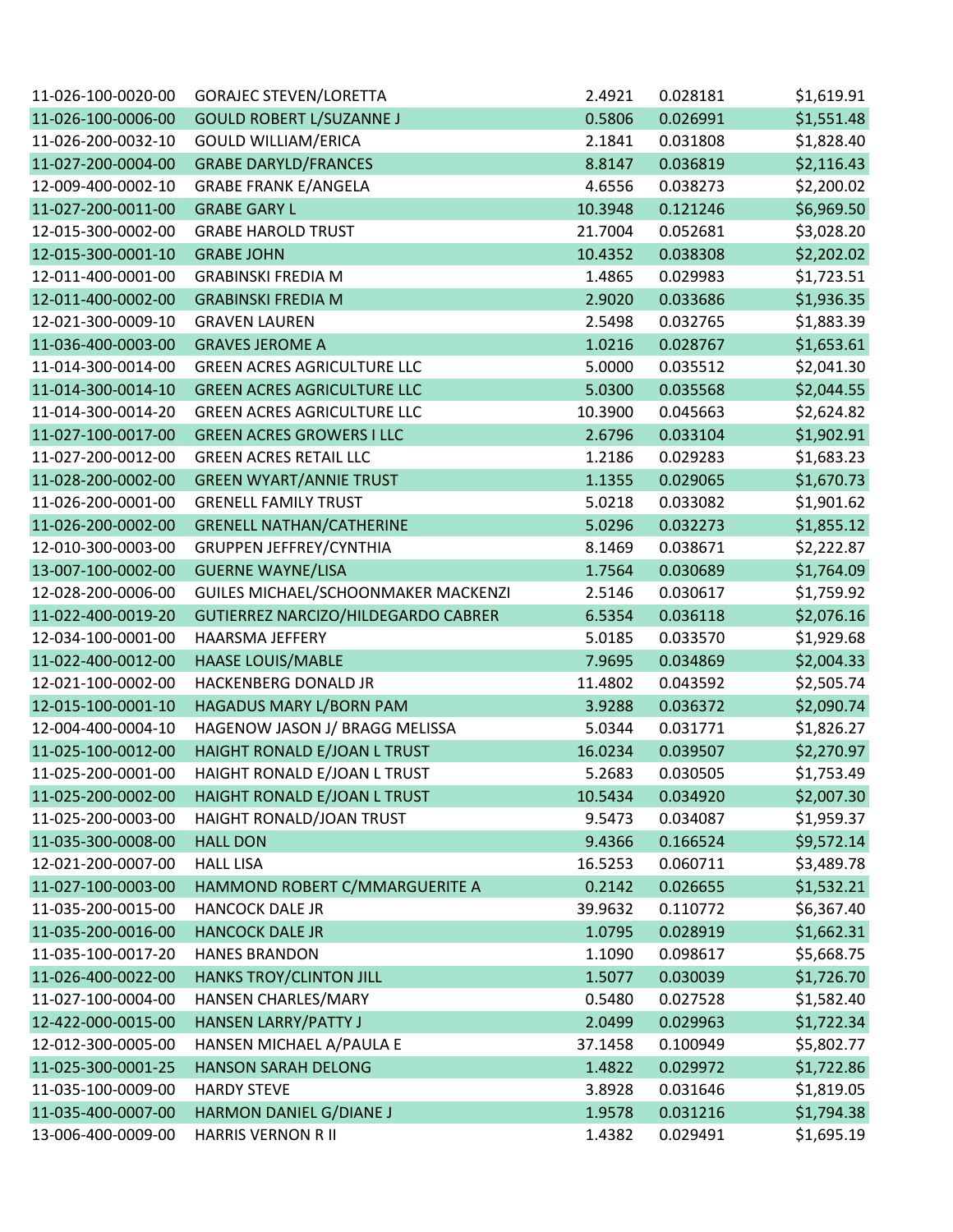| 11-034-200-0006-00 | <b>HASSE DERRICK W</b>           | 3.0975  | 0.030829 | \$1,772.14  |
|--------------------|----------------------------------|---------|----------|-------------|
| 11-021-400-0028-20 | HAVERMANS DOUGLAS/REBECCA L      | 1.5576  | 0.030169 | \$1,734.20  |
| 11-021-400-0028-00 | <b>HAVERMANS JAMES</b>           | 5.2071  | 0.053336 | \$3,065.89  |
| 11-021-400-0027-00 | HAVERMANS JAMES L                | 2.1664  | 0.029151 | \$1,675.69  |
| 11-028-100-0028-00 | <b>HAVERMANS JAMES L</b>         | 0.2838  | 0.026837 | \$1,542.67  |
| 11-022-300-0027-00 | <b>HAWKINS THOMAS J JR</b>       | 2.0952  | 0.037056 | \$2,130.07  |
| 11-022-300-0028-00 | <b>HAWKINS THOMAS J JR</b>       | 2.0923  | 0.029894 | \$1,718.38  |
| 11-027-100-0001-00 | HAYES INVESTMENT CO              | 1.0113  | 0.028000 | \$1,609.48  |
| 11-178-000-0006-00 | <b>HAYNES CAMERON</b>            | 0.5501  | 0.027707 | \$1,592.64  |
| 11-036-100-0019-00 | <b>HAZEKAMP DAVID R</b>          | 5.2731  | 0.031911 | \$1,834.33  |
| 12-013-100-0001-00 | <b>HEISS ARNOLD C TRUST</b>      | 30.8997 | 0.091045 | \$5,233.49  |
| 12-013-100-0001-20 | HEISS ARNOLD C TRUST             | 40.8098 | 0.239594 | \$13,772.37 |
| 12-014-200-0002-00 | <b>HEISS ARNOLD C TRUST</b>      | 41.1512 | 0.133737 | \$7,687.52  |
| 12-014-200-0005-00 | HEISS ARNOLD C TRUST             | 11.5620 | 0.056339 | \$3,238.47  |
| 12-012-400-0001-00 | HEISS ARNOLD C/MARLETTA D TR     | 81.8993 | 0.240325 | \$13,814.43 |
| 12-012-400-0003-00 | HEISS ARNOLD C/MARLETTA D TR     | 21.2430 | 0.081662 | \$4,694.11  |
| 12-012-400-0002-00 | HEISS ARNOLD C/MARLETTA D TRUST  | 41.5348 | 0.134741 | \$7,745.20  |
| 12-012-400-0005-00 | HEISS ARNOLD C/MARLETTA D TRUST  | 0.7387  | 0.028027 | \$1,611.07  |
| 12-013-200-0001-00 | HEISS ARNOLD C/MARLETTA D TRUST  | 0.1942  | 0.026603 | \$1,529.20  |
| 12-013-200-0002-00 | HEISS ARNOLD C/MARLETTA D TRUST  | 0.8109  | 0.028216 | \$1,621.93  |
| 12-012-300-0004-00 | HEISS TIMOTHY A/SHERRI L         | 15.1563 | 0.065740 | \$3,778.91  |
| 12-013-100-0001-10 | HEISS TIMOTHY/SHERRI             | 9.9455  | 0.046152 | \$2,652.94  |
| 11-026-400-0022-30 | HELLIESEN JACQUELINE M           | 1.3839  | 0.029715 | \$1,708.08  |
| 11-035-100-0008-00 | <b>HELSEL ALBERT J</b>           | 2.9957  | 0.073163 | \$4,205.59  |
| 12-033-100-0004-00 | <b>HELSEN TREVOR J</b>           | 2.4994  | 0.032633 | \$1,875.81  |
| 12-009-200-0001-20 | HENDGES TIMOTHY J/SALLY L TRUST  | 2.5258  | 0.029875 | \$1,717.27  |
| 12-010-100-0001-00 | HENDGES TIMOTHY J/SALLY L TRUST  | 31.3310 | 0.079867 | \$4,590.92  |
| 12-010-100-0010-00 | HENDGES TIMOTHY J/SALLY L TRUST  | 80.2864 | 0.105107 | \$6,041.77  |
| 11-022-300-0006-00 | <b>HENDRICKS EDDIE JR</b>        | 3.1056  | 0.031382 | \$1,803.90  |
| 11-036-100-0007-00 | HENDRICKSON JAMES/REBA           | 2.5145  | 0.031035 | \$1,783.98  |
| 11-036-100-0008-00 | <b>HENDRICKSON JAMES/REBA</b>    | 2.6110  | 0.029100 | \$1,672.74  |
| 11-190-000-0032-00 | HENDRICKSON RUSSELL/CASSIE       | 0.6464  | 0.027989 | \$1,608.86  |
| 12-021-200-0003-15 | HENRY MICHAEL L/CHRISTINE        | 2.4613  | 0.029419 | \$1,691.06  |
| 11-035-100-0012-00 | <b>HERNANDEZ NICHOLLE</b>        | 1.6654  | 0.102630 | \$5,899.43  |
| 12-033-200-0004-10 | HERRALA WALLACE TRUST            | 15.2183 | 0.038833 | \$2,232.23  |
| 12-034-100-0008-00 | HERRALA WALLACE TRUST            | 63.0282 | 0.078853 | \$4,532.63  |
| 12-010-400-0008-00 | <b>HEWITT PAUL J</b>             | 2.4465  | 0.030572 | \$1,757.32  |
| 12-022-300-0002-20 | HEYBOER RICHARD J/PLATZ BONNIE L | 4.7122  | 0.031286 | \$1,798.38  |
| 11-190-000-0006-00 | <b>HIBBARD THOMAS</b>            | 0.5893  | 0.026588 | \$1,528.35  |
| 11-026-200-0004-30 | HIBBS WILLIAM D III              | 1.4393  | 0.029860 | \$1,716.41  |
| 11-178-000-0002-00 | HICHUE DARRY L/HICHUE ARLYN      | 0.5215  | 0.027623 | \$1,587.82  |
| 11-178-000-0004-00 | <b>HICHUE MILFORD</b>            | 0.5510  | 0.027709 | \$1,592.79  |
| 12-003-300-0001-20 | HILD DAVID B/LORALEIGH           | 20.7799 | 0.043786 | \$2,516.90  |
| 12-003-300-0001-10 | HILD LORALEIGH A                 | 21.0917 | 0.046039 | \$2,646.44  |
| 11-035-200-0017-30 | HILL ADAM J/KRISTIN J            | 5.0055  | 0.030285 | \$1,740.84  |
| 11-026-400-0009-10 | HILL MARGARET E TRUST            | 1.5518  | 0.030154 | \$1,733.33  |
| 11-035-200-0011-30 | HILL MARVIN/DIANE                | 1.0886  | 0.028943 | \$1,663.68  |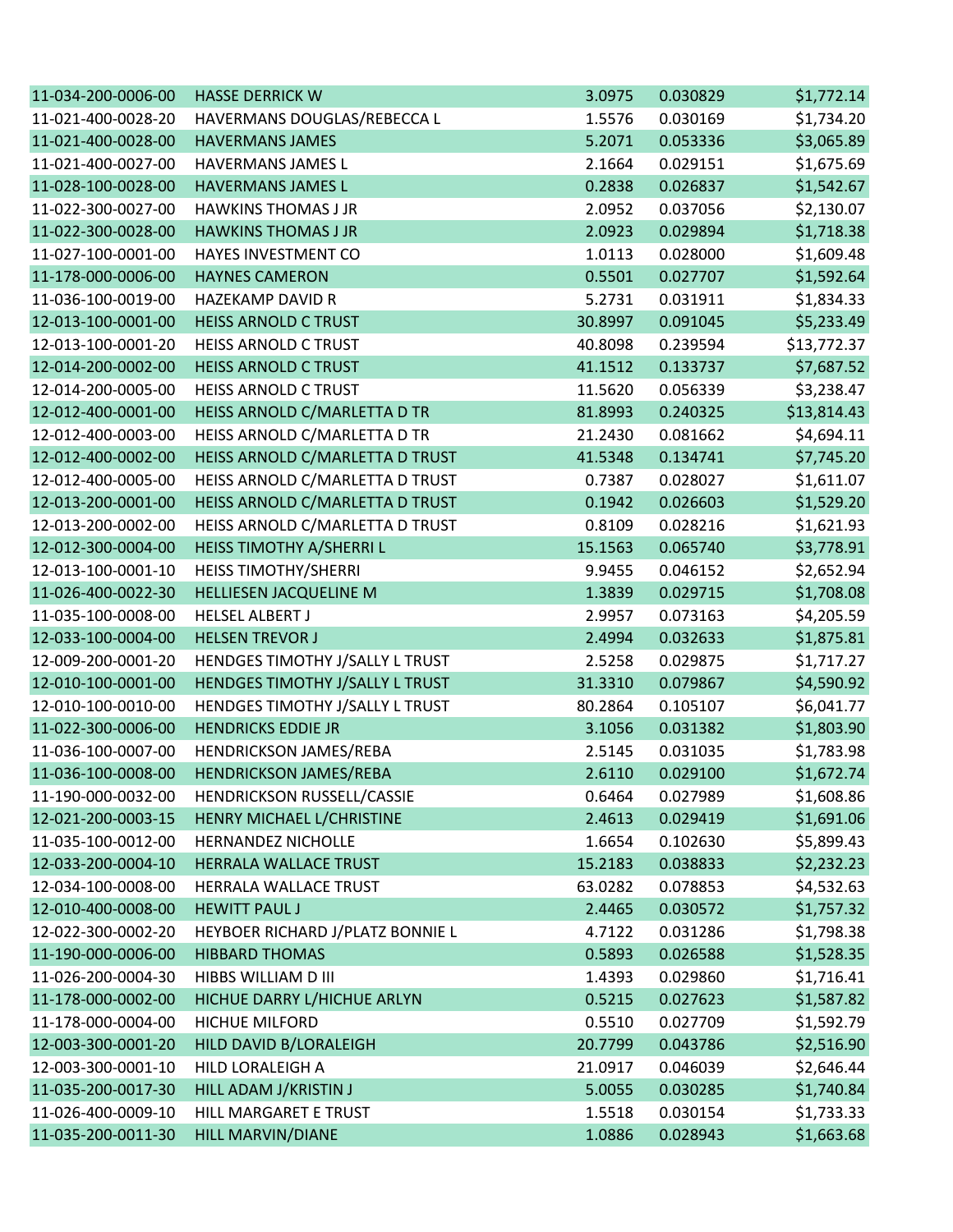| 11-035-200-0017-50 | HILL MARVIN/DIANE                   | 3.3061  | 0.028862 | \$1,659.07  |
|--------------------|-------------------------------------|---------|----------|-------------|
| 11-025-100-0011-00 | <b>HILL RAYMOND JR</b>              | 2.5921  | 0.029489 | \$1,695.12  |
| 12-011-200-0005-20 | HILLS JESSE W JR/BETTY A            | 5.1311  | 0.036206 | \$2,081.22  |
| 11-027-400-0002-00 | HILTON CHRISTOPHER T/HILTON AMBER R | 10.2544 | 0.037892 | \$2,178.11  |
| 11-025-100-0020-10 | <b>HILTON MARK</b>                  | 2.2378  | 0.027968 | \$1,607.67  |
| 12-027-300-0007-00 | <b>HINES TERRY/SANDRA</b>           | 15.4299 | 0.041287 | \$2,373.24  |
| 12-027-300-0009-00 | HINES TERRY/SANDRA                  | 2.3049  | 0.028024 | \$1,610.90  |
| 12-001-300-0001-00 | <b>HNYLUK ANNA M</b>                | 10.6047 | 0.046646 | \$2,681.32  |
| 12-016-300-0005-10 | <b>HOAG SHARRON L TRUST</b>         | 10.3828 | 0.034786 | \$1,999.57  |
| 12-016-300-0006-00 | <b>HOAG SHARRON L TRUST</b>         | 10.2033 | 0.036961 | \$2,124.58  |
| 13-007-400-0002-00 | <b>HOAGLIN FAMILY TRUST</b>         | 10.1519 | 0.041136 | \$2,364.59  |
| 12-021-300-0008-40 | <b>HOBBY BRENDA</b>                 | 3.4738  | 0.030806 | \$1,770.79  |
| 12-028-400-0001-10 | HOFFMAN JOSEPH A                    | 2.5489  | 0.032762 | \$1,883.25  |
| 12-022-100-0008-10 | <b>HOGAN AMANDA L</b>               | 2.4987  | 0.032631 | \$1,875.71  |
| 12-022-100-0006-30 | <b>HOGAN DOUGLAS</b>                | 18.3923 | 0.044888 | \$2,580.25  |
| 12-027-300-0008-00 | HOGAN JAMES L/AMY L                 | 8.6261  | 0.040210 | \$2,311.38  |
| 12-022-100-0009-15 | <b>HOGAN LAWRENCE D</b>             | 2.5215  | 0.032691 | \$1,879.13  |
| 12-022-100-0009-00 | HOGAN LAWRENCE D/HOGAN RYAN W       | 2.4999  | 0.032634 | \$1,875.89  |
| 12-034-100-0007-00 | HOGAN MAUREEN K/MICHAEL L SR        | 4.1462  | 0.034917 | \$2,007.11  |
| 12-034-100-0006-00 | HOGAN MICHAEL/MICHELLE M            | 50.0087 | 0.080634 | \$4,635.04  |
| 12-015-300-0002-10 | <b>HOGAN PHILLIP A</b>              | 5.0188  | 0.035290 | \$2,028.55  |
| 12-015-300-0003-00 | <b>HOGAN ROBERT D ET AL</b>         | 20.5122 | 0.064756 | \$3,722.33  |
| 12-022-100-0006-00 | HOGAN ROBERT D ET AL                | 31.5977 | 0.058804 | \$3,380.20  |
| 12-022-100-0009-10 | HOGAN ROBERT D/SHIRLEY L            | 5.3236  | 0.040020 | \$2,300.46  |
| 12-022-100-0006-10 | <b>HOGAN ROBERT L</b>               | 11.2743 | 0.037626 | \$2,162.81  |
| 12-022-100-0008-00 | <b>HOGAN ROBERT/SHIRLEY</b>         | 18.8727 | 0.075462 | \$4,337.71  |
| 13-006-400-0001-20 | <b>HOGENDYK MEGHAN</b>              | 1.7878  | 0.030772 | \$1,768.81  |
| 11-036-100-0003-00 | HOLIFIELD JASON/CORISSA             | 5.0225  | 0.031876 | \$1,832.28  |
| 12-422-000-0005-00 | <b>HOLLAND RODNEY R</b>             | 2.9974  | 0.029959 | \$1,722.12  |
| 12-002-400-0004-10 | <b>HOLLENBACK BILLIE</b>            | 4.9701  | 0.031573 | \$1,814.89  |
| 12-002-300-0003-00 | <b>HOLTROP RYAN H</b>               | 10.3508 | 0.042999 | \$2,471.65  |
| 11-026-400-0002-00 | <b>HOMOLY ARTHUR</b>                | 7.5028  | 0.033806 | \$1,943.27  |
| 11-025-100-0015-00 | HORN GEORGE/CHERYL                  | 1.6895  | 0.028412 | \$1,633.21  |
| 12-016-200-0002-00 | HUBBELL RICHARD C TRUST             | 39.7297 | 0.074847 | \$4,302.38  |
| 11-028-200-0009-00 | HUBER AMY/VEITENHEIMER K            | 0.5505  | 0.027535 | \$1,582.77  |
| 12-016-100-0003-00 | <b>HUBERT DARREN</b>                | 9.8390  | 0.039364 | \$2,262.71  |
| 12-033-200-0001-00 | <b>HUBERT RICK/LISA</b>             | 76.7801 | 0.249896 | \$14,364.56 |
| 11-191-000-0041-00 | <b>HUDDLESTON MICHAEL F</b>         | 0.6029  | 0.026863 | \$1,544.12  |
| 11-026-200-0024-30 | <b>HUFFMAN JOHN</b>                 | 1.2839  | 0.029453 | \$1,693.05  |
| 11-026-200-0017-00 | <b>HUFNAGEL PATRICIA</b>            | 2.5545  | 0.032777 | \$1,884.10  |
| 11-026-200-0018-00 | <b>HUFNAGEL PATRICIA A</b>          | 2.5566  | 0.028235 | \$1,623.01  |
| 11-022-200-0030-30 | <b>HUGHEY LEAH</b>                  | 1.0069  | 0.028729 | \$1,651.40  |
| 11-026-200-0031-00 | <b>HUMPHREY RICHARD L</b>           | 2.5883  | 0.032865 | \$1,889.18  |
| 13-018-100-0003-40 | <b>HUMY SCOTT</b>                   | 4.8505  | 0.034871 | \$2,004.48  |
| 11-034-200-0005-00 | HUNTER HAROLD H/MARILYN A           | 1.0002  | 0.028711 | \$1,650.39  |
| 11-021-300-0049-00 | HUNTER JAMES M/DENI                 | 1.1868  | 0.029572 | \$1,699.86  |
| 11-190-000-0016-00 | HURTUBISE SHEILA K/WILLIAM S        | 0.7826  | 0.026750 | \$1,537.66  |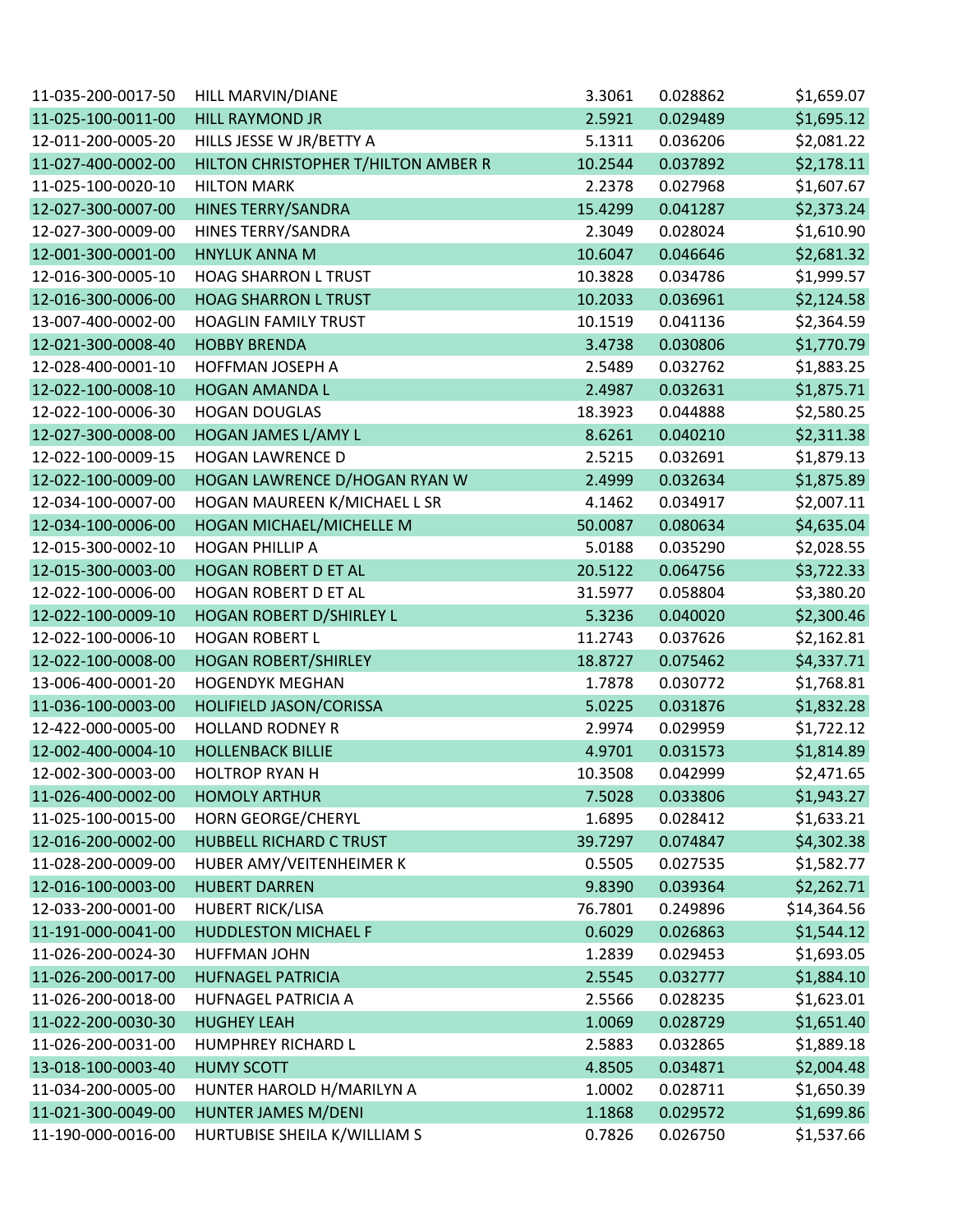| 12-021-100-0005-00 | <b>HUSTON ANTHONY/JESSICA</b>     | 5.0820  | 0.034841 | \$2,002.75  |
|--------------------|-----------------------------------|---------|----------|-------------|
| 11-190-000-0030-00 | HUSTON SHANE S/KELI M             | 0.5788  | 0.027791 | \$1,597.47  |
| 11-023-300-0012-00 | <b>HUTCHINS CAROL</b>             | 4.2123  | 0.031512 | \$1,811.39  |
| 12-011-200-0011-00 | <b>HUTSON SUSAN</b>               | 2.5164  | 0.032677 | \$1,878.37  |
| 11-025-100-0025-00 | <b>INGERSOLL JOSHUA J</b>         | 10.2829 | 0.036627 | \$2,105.38  |
| 12-028-100-0004-10 | <b>INGLES PAMELA</b>              | 3.5055  | 0.035265 | \$2,027.09  |
| 12-022-300-0002-70 | <b>IRELAND BRUCE A/STEPHANIE</b>  | 5.1362  | 0.030394 | \$1,747.13  |
| 12-022-300-0002-80 | IRELAND BRUCE A/STEPHANIE         | 4.2021  | 0.031367 | \$1,803.04  |
| 12-010-400-0005-00 | IRWIN GERALD/MICHELLE             | 25.7456 | 0.108841 | \$6,256.43  |
| 12-015-300-0011-00 | <b>IRWIN ROBERT/DIANA</b>         | 2.6132  | 0.032931 | \$1,892.92  |
| 12-010-300-0004-00 | IRWIN WILLIAM J/HELENE            | 41.1002 | 0.065711 | \$3,777.20  |
| 12-022-300-0004-00 | <b>ISSA SAMER M</b>               | 1.6036  | 0.030290 | \$1,741.12  |
| 12-022-300-0005-00 | <b>ISSA SAMER M</b>               | 1.6035  | 0.030289 | \$1,741.10  |
| 12-015-300-0008-00 | <b>IWANIW ANDREW/ANA</b>          | 5.2042  | 0.033874 | \$1,947.16  |
| 11-028-100-0023-10 | J & R INVESTMENT GROUP LLC        | 0.0233  | 0.026139 | \$1,502.52  |
| 11-026-200-0027-00 | <b>JABLONSKI DANIEL</b>           | 4.1292  | 0.031534 | \$1,812.67  |
| 11-036-400-0004-00 | JABLONSKI TIMOTHY/CATHERINE       | 8.9075  | 0.035809 | \$2,058.39  |
| 11-026-300-0009-10 | JACKSON GEORGE V/LAMOREAUX SK     | 8.3525  | 0.035217 | \$2,024.33  |
| 12-010-200-0009-00 | JACKSON RICHARD/TERESA            | 10.2811 | 0.039415 | \$2,265.64  |
| 12-028-300-0006-20 | JACOBS DALTON/GUY SABRA           | 9.6083  | 0.047778 | \$2,746.36  |
| 11-036-300-0004-00 | <b>JACOBS LENA L/BRUCE</b>        | 3.5227  | 0.033288 | \$1,913.46  |
| 12-010-200-0001-30 | JACOBS RONALD E/MICHELLE L        | 2.5053  | 0.032648 | \$1,876.70  |
| 12-027-200-0001-10 | JAMES JOSEPH/SISSON JUDY          | 18.5047 | 0.045246 | \$2,600.86  |
| 11-620-000-0001-00 | JANES CURTIS/PATRICK TREYSON      | 0.5155  | 0.027605 | \$1,586.81  |
| 11-022-400-0017-00 | <b>JAROCKI TOEFIL/JANINA</b>      | 10.0061 | 0.036127 | \$2,076.64  |
| 11-022-400-0021-00 | <b>JASSO SERVICES LLC</b>         | 0.8442  | 0.030511 | \$1,753.87  |
| 11-408-000-0002-00 | <b>JASSO SERVICES LLC</b>         | 0.7980  | 0.030270 | \$1,739.98  |
| 12-027-100-0008-00 | JAWOR BROS BLUBERRIES LLC         | 59.1946 | 0.200959 | \$11,551.60 |
| 12-010-400-0001-00 | JAWOR BROS BLUEBERRIES INC        | 38.1155 | 0.098823 | \$5,680.57  |
| 11-240-000-0003-00 | JAWOR ERIC R/BRITTANY A           | 1.1316  | 0.027042 | \$1,554.45  |
| 11-035-200-0017-60 | <b>JAWOR MICHAEL C</b>            | 2.3605  | 0.028071 | \$1,613.58  |
| 11-035-200-0017-55 | JAWOR MICHAEL/KATHY               | 3.3085  | 0.028864 | \$1,659.19  |
| 11-022-400-0008-30 | JEFF MIEDEMA HOMES LLC            | 5.9286  | 0.037261 | \$2,141.83  |
| 11-620-000-0009-00 | <b>JENNINGS GERALD</b>            | 0.8183  | 0.028492 | \$1,637.80  |
| 11-190-000-0020-00 | JEWETT JOHNATHAN/ NORTON JENNIFER | 0.5902  | 0.027824 | \$1,599.39  |
| 11-035-200-0018-00 | JIBSON IMMANUEL BAPTIST           | 7.1484  | 0.039558 | \$2,273.88  |
| 11-036-300-0001-00 | JIBSON IMMANUEL BAPTIST           | 1.2938  | 0.029479 | \$1,694.54  |
| 11-025-200-0006-00 | JOHNSON ANTHONY/ANDREA            | 6.3862  | 0.032874 | \$1,889.67  |
| 12-740-000-0011-00 | JOHNSON CHARLES R/GLORIA J        | 8.6801  | 0.033361 | \$1,917.65  |
| 12-023-100-0001-10 | JOHNSON CRAIG/HELEN AT EL         | 5.2359  | 0.036935 | \$2,123.13  |
| 11-026-300-0010-00 | JOHNSON FRANCIS W III/RACHEL      | 20.0232 | 0.044893 | \$2,580.53  |
| 11-021-300-0036-00 | JOHNSON LLOYD/THURMAN CRYSTAL     | 0.1304  | 0.026436 | \$1,519.61  |
| 11-178-000-0022-00 | JOHNSON ROXSANNE V ET UX          | 0.1156  | 0.026434 | \$1,519.47  |
| 12-009-200-0001-05 | <b>JOHNSON TONA</b>               | 5.0761  | 0.032305 | \$1,856.98  |
| 12-011-300-0003-00 | <b>JOHNSON VEARL R</b>            | 35.9839 | 0.070960 | \$4,078.96  |
| 12-011-300-0002-00 | <b>JOHNSON VERLE R</b>            | 2.5037  | 0.029286 | \$1,683.40  |
| 11-022-200-0016-00 | JOHNSTON GORDON/JOYLYN            | 2.9354  | 0.032535 | \$1,870.20  |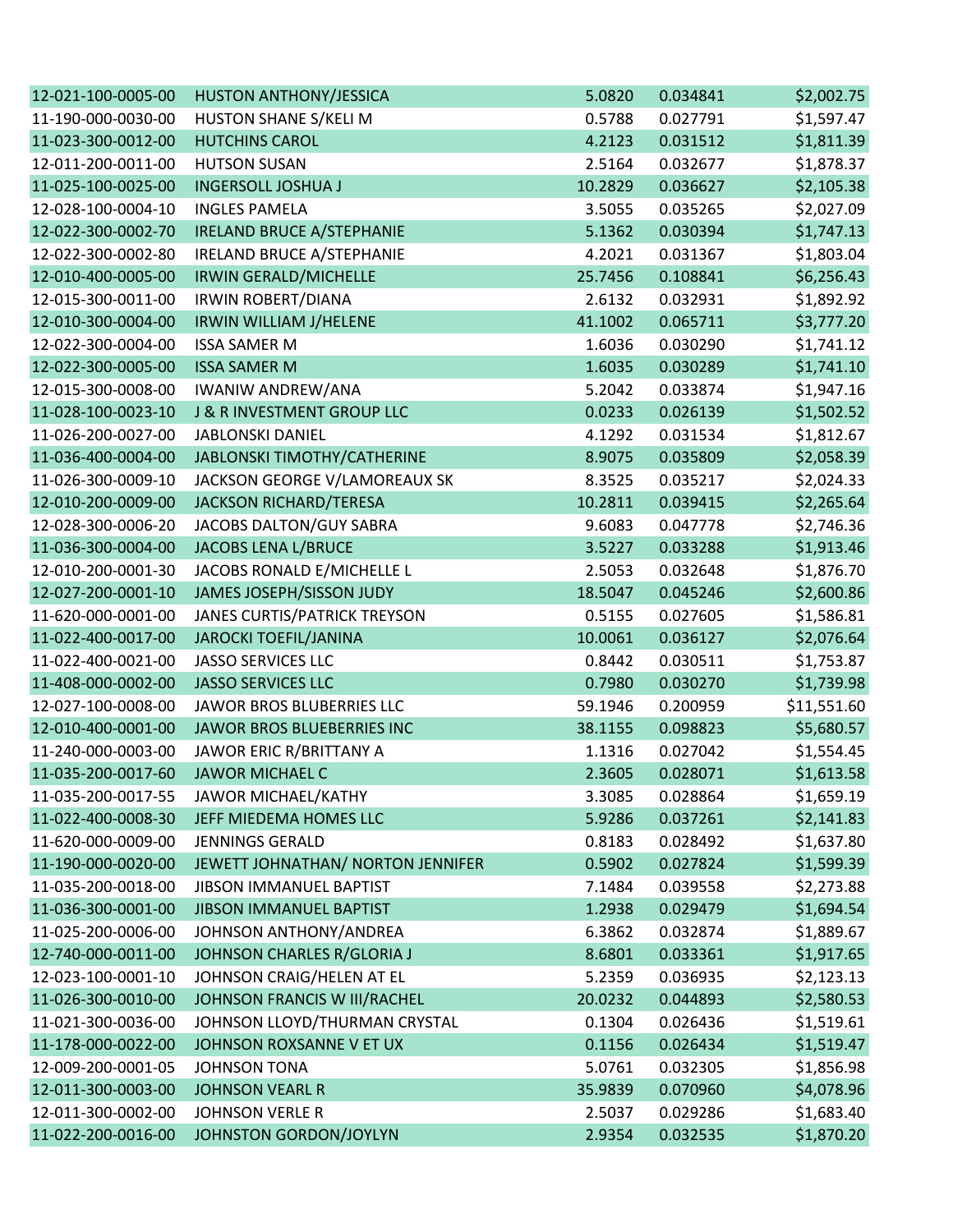| 11-025-100-0006-00 | <b>JONES KENNETH/RACHAEL</b>      | 1.2096  | 0.029259 | \$1,681.88  |
|--------------------|-----------------------------------|---------|----------|-------------|
| 11-025-100-0006-10 | <b>JONES KENNETH/RACHAEL</b>      | 3.7802  | 0.029259 | \$1,681.89  |
| 11-026-300-0015-00 | JONES MATTHEW F/TRACI A           | 10.8021 | 0.036774 | \$2,113.83  |
| 11-026-300-0016-00 | <b>JONES MATTHEW F/TRACI A</b>    | 6.3028  | 0.034200 | \$1,965.90  |
| 11-026-300-0017-00 | JONES MATTHEW F/TRACI A           | 4.5858  | 0.032599 | \$1,873.88  |
| 11-027-200-0013-00 | <b>JONES TRUST</b>                | 1.7424  | 0.030653 | \$1,761.99  |
| 12-021-300-0009-20 | <b>JORDAN MYRTLE H</b>            | 2.6944  | 0.033143 | \$1,905.13  |
| 12-014-300-0006-00 | JORGENSEN DONALD C/SHELBA J TRUST | 18.8035 | 0.045244 | \$2,600.73  |
| 12-021-300-0001-00 | <b>JULIAN COREY L</b>             | 3.4421  | 0.031983 | \$1,838.44  |
| 11-190-000-0028-00 | <b>KAINES TYLER</b>               | 0.5747  | 0.027779 | \$1,596.78  |
| 12-028-300-0003-00 | KALCHIK DUANE/DIANE               | 4.7212  | 0.034910 | \$2,006.71  |
| 12-015-300-0010-00 | KALMAN JESSE/TERRA                | 2.5987  | 0.032893 | \$1,890.74  |
| 11-472-000-0010-00 | <b>KAMMERAAD LYLE</b>             | 0.8156  | 0.028228 | \$1,622.63  |
| 11-025-400-0006-00 | <b>KAMP ROBERT R/JULIE R</b>      | 2.3005  | 0.029263 | \$1,682.09  |
| 11-027-100-0013-00 | KANDELAC CRAIG A JR               | 1.1117  | 0.029003 | \$1,667.16  |
| 11-022-300-0008-00 | <b>KANDELAC CRAIG/YVONNA</b>      | 2.1521  | 0.031724 | \$1,823.59  |
| 12-028-200-0009-00 | <b>KANTOLA BROTHERS LLC</b>       | 29.8698 | 0.100047 | \$5,750.95  |
| 12-033-300-0001-00 | <b>KANTOLA CHRISTINE TRUST</b>    | 81.5481 | 0.234918 | \$13,503.63 |
| 12-012-300-0002-00 | KANTOLA DEAN A/NANCY J            | 40.7363 | 0.132652 | \$7,625.13  |
| 12-013-200-0011-00 | KANTOLA DEAN A/NANCY J            | 81.8744 | 0.220792 | \$12,691.63 |
| 17-004-100-0001-00 | KANTOLA DEAN A/NANCY J            | 36.4069 | 0.121327 | \$6,974.16  |
| 12-032-300-0001-00 | KANTOLA KEITH T/ALICIA K          | 35.5630 | 0.119120 | \$6,847.27  |
| 12-032-300-0002-00 | KANTOLA KEITH T/ALICIA K          | 90.7624 | 0.208198 | \$11,967.66 |
| 12-031-400-0001-00 | <b>KANTOLA KEITH/ALICIA</b>       | 34.6657 | 0.083692 | \$4,810.78  |
| 12-033-100-0009-00 | KANTOLA PAUL D/TAMMI M            | 40.5928 | 0.061611 | \$3,541.55  |
| 12-033-100-0008-00 | KANTOLA PAUL/TAMMI                | 47.9879 | 0.124010 | \$7,128.35  |
| 12-016-100-0006-00 | <b>KARSTEN MELVIN/ELLEN</b>       | 5.3772  | 0.040161 | \$2,308.52  |
| 11-023-100-0005-00 | <b>KARY RICHARD/SANDRA</b>        | 1.0027  | 0.031341 | \$1,801.53  |
| 12-002-400-0002-10 | <b>KASS BRIAN</b>                 | 1.4754  | 0.029954 | \$1,721.84  |
| 12-021-200-0001-00 | <b>KASS GREGORY/CYNTHIA</b>       | 30.6317 | 0.061083 | \$3,511.19  |
| 12-016-300-0005-00 | <b>KASS JEFFERY</b>               | 8.8738  | 0.033523 | \$1,926.97  |
| 12-016-300-0005-20 | <b>KASS LOUIS/AMY</b>             | 9.6479  | 0.034171 | \$1,964.21  |
| 12-021-200-0001-10 | KASS WM/GOEBEL JACQUELYN          | 10.0789 | 0.036596 | \$2,103.62  |
| 11-026-400-0029-00 | KAUFFMAN JESSICA R/BRANDT RS      | 4.9223  | 0.033905 | \$1,948.91  |
| 12-015-300-0004-00 | <b>KEEGSTRA EVAN D</b>            | 5.4638  | 0.032213 | \$1,851.70  |
| 11-240-000-0005-00 | KEELER STEVEN D/DORINDA M         | 0.9992  | 0.091437 | \$5,256.01  |
| 11-022-200-0021-00 | <b>KEENAN TERRANCE</b>            | 2.9568  | 0.028570 | \$1,642.27  |
| 11-022-200-0022-00 | <b>KEENAN TERRANCE</b>            | 2.3129  | 0.029823 | \$1,714.29  |
| 11-240-000-0001-00 | <b>KENNEDY GEORGE R III</b>       | 1.0038  | 0.028721 | \$1,650.93  |
| 11-035-100-0018-00 | <b>KENNEDY PENNY</b>              | 5.1053  | 0.112105 | \$6,444.03  |
| 12-009-300-0006-00 | KERNOSKY PAMELA S/FASE DANIEL     | 10.1176 | 0.039638 | \$2,278.49  |
| 12-027-200-0002-00 | <b>KETCHUM CARL V</b>             | 2.1359  | 0.029368 | \$1,688.13  |
| 12-021-400-0003-00 | KIBBEN MICHAEL J                  | 10.3420 | 0.041997 | \$2,414.10  |
| 11-025-200-0004-10 | KIEFT BENJAMIN                    | 5.5883  | 0.032625 | \$1,875.38  |
| 11-036-100-0009-00 | KIEFT BENJAMIN                    | 5.1233  | 0.031992 | \$1,838.95  |
| 11-026-100-0023-00 | KIEHNAU MICHAEL J/AMBER           | 4.9549  | 0.030243 | \$1,738.41  |
| 12-003-400-0003-00 | KIESTER ROBERT/CODY               | 1.0302  | 0.028790 | \$1,654.90  |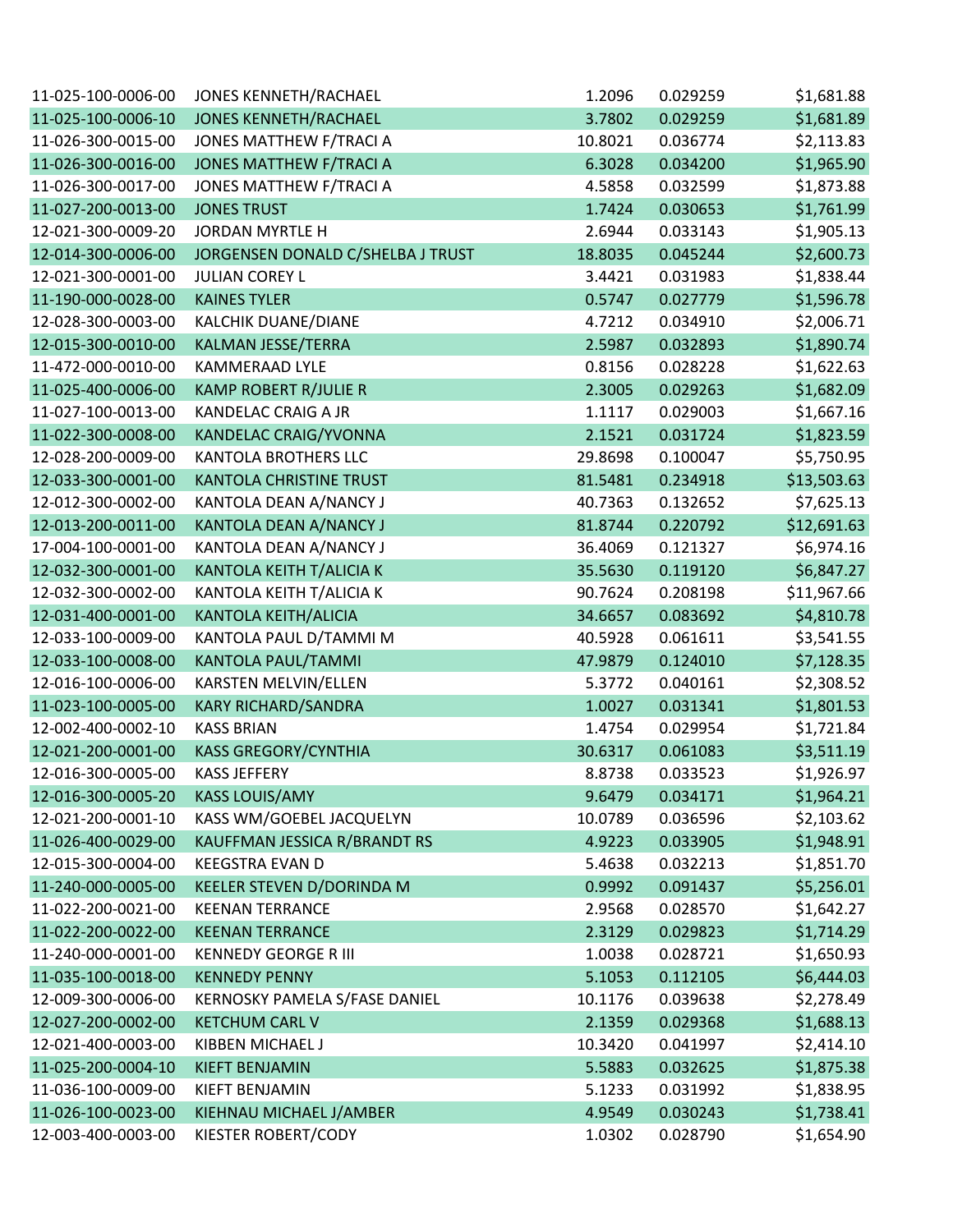| 11-025-100-0017-00 | KING ALICE/NOAH TRUST            | 1.6881  | 0.028573 | \$1,642.45 |
|--------------------|----------------------------------|---------|----------|------------|
| 11-178-000-0008-00 | <b>KING PATRICK M JR</b>         | 0.5969  | 0.027844 | \$1,600.52 |
| 11-027-300-0010-00 | KIRSCHNER JEFF/BARBARA           | 6.9477  | 0.031911 | \$1,834.29 |
| 11-027-300-0011-00 | KIRSCHNER JEFFERY/BARB           | 1.3588  | 0.027232 | \$1,565.38 |
| 11-026-400-0020-00 | KITTREDGE SEAN II                | 1.0273  | 0.028782 | \$1,654.47 |
| 12-015-100-0002-50 | <b>KLEEVES MICHAEL J</b>         | 71.0088 | 0.092384 | \$5,310.42 |
| 12-002-400-0001-00 | <b>KLEIN LEO</b>                 | 41.3490 | 0.106061 | \$6,096.59 |
| 12-002-400-0002-00 | <b>KLEIN LEO</b>                 | 31.8037 | 0.087876 | \$5,051.32 |
| 13-018-100-0001-10 | <b>KLEIN WAYNE A</b>             | 10.1056 | 0.045127 | \$2,594.03 |
| 13-018-100-0002-40 | <b>KLEIN WAYNE A</b>             | 2.9874  | 0.031124 | \$1,789.09 |
| 13-018-100-0002-00 | <b>KLEIN WAYNE/PAULA</b>         | 16.3804 | 0.052581 | \$3,022.47 |
| 11-022-300-0021-00 | KLINGER DAVID L/COLLEEN R TRUST  | 2.3654  | 0.028075 | \$1,613.81 |
| 12-015-400-0003-00 | <b>KNAPP DAVID</b>               | 2.5880  | 0.032865 | \$1,889.13 |
| 11-240-000-0004-00 | <b>KNILL GERALYN S TRUST</b>     | 1.1664  | 0.102371 | \$5,884.51 |
| 12-033-400-0002-00 | <b>KNUDSON HARRIS J</b>          | 46.8604 | 0.070527 | \$4,054.05 |
| 11-035-400-0003-00 | KOOI JAMES/ORA LEE               | 3.1045  | 0.030312 | \$1,742.38 |
| 11-035-400-0001-00 | KOOI TERRY L/ESTHER J            | 1.1404  | 0.029078 | \$1,671.47 |
| 11-035-400-0002-00 | KOOI TERRY L/ESTHER J            | 10.9634 | 0.035272 | \$2,027.51 |
| 12-022-200-0001-00 | <b>KORSON CLARENCE R</b>         | 39.3191 | 0.095410 | \$5,484.40 |
| 12-022-200-0002-00 | KORSON CLARENCE R/CAROL A        | 2.6298  | 0.031607 | \$1,816.84 |
| 11-035-400-0009-00 | <b>KORSON JASON/KATHERINE</b>    | 2.8650  | 0.033589 | \$1,930.78 |
| 11-036-300-0007-00 | <b>KORSON LINDA L TRUSTEE</b>    | 69.2082 | 0.163090 | \$9,374.78 |
| 11-026-400-0028-10 | <b>KOWALCZYK TAMMY</b>           | 1.0334  | 0.028798 | \$1,655.38 |
| 12-034-300-0001-00 | <b>KREPPS CHARLES/BARBARA</b>    | 72.2477 | 0.095385 | \$5,482.95 |
| 12-010-200-0006-20 | <b>KRIGER SETH</b>               | 8.9814  | 0.039978 | \$2,298.03 |
| 12-015-200-0003-00 | <b>KRIGER TYLER J</b>            | 2.5229  | 0.030309 | \$1,742.21 |
| 12-021-100-0006-00 | <b>KROLL CHESTER II/RHONDA L</b> | 15.0763 | 0.043590 | \$2,505.67 |
| 12-023-300-0001-00 | KUEPFER LARRY B/PENNY L          | 9.1594  | 0.036893 | \$2,120.68 |
| 12-022-300-0007-00 | LABELLE JOSEPH                   | 0.9584  | 0.028602 | \$1,644.11 |
| 11-036-400-0008-00 | LACK FLORENCE M TRUST            | 34.0820 | 0.086221 | \$4,956.19 |
| 12-028-300-0002-20 | <b>LAKE BEVERLY J</b>            | 5.1272  | 0.036636 | \$2,105.91 |
| 11-021-400-0024-00 | <b>LAMOREAUX PIERRE S II</b>     | 0.9717  | 0.028942 | \$1,663.64 |
| 12-016-100-0005-30 | LAND JEFFREY A/JENNIFER L        | 9.8608  | 0.036567 | \$2,101.96 |
| 12-027-200-0005-10 | LAND MANAGEMENT LC               | 5.5048  | 0.043161 | \$2,481.01 |
| 11-190-000-0011-00 | LANDHEER RYAN/THERESA            | 0.5955  | 0.027840 | \$1,600.28 |
| 12-010-400-0007-00 | LANGLOIS BRIAN A/CONNIE J        | 20.1655 | 0.049847 | \$2,865.33 |
| 11-240-000-0007-00 | LANKFORD JASON/APRIL             | 1.0144  | 0.026944 | \$1,548.81 |
| 11-021-400-0026-00 | LANORE WILLIAM                   | 1.3823  | 0.030145 | \$1,732.78 |
| 11-022-400-0009-00 | LARABEE DAVID LEE JR             | 4.9617  | 0.033444 | \$1,922.45 |
| 11-620-000-0014-00 | <b>LARABEE HEATHER</b>           | 0.2376  | 0.026294 | \$1,511.43 |
| 12-014-300-0005-10 | <b>LARSEN WESTLY T</b>           | 9.6349  | 0.051298 | \$2,948.71 |
| 11-023-100-0010-10 | LATSCH FOREST PRODUCTS LLC       | 7.9938  | 0.038467 | \$2,211.19 |
| 11-023-100-0011-00 | LATSCH FOREST PRODUCTS LLC       | 12.4194 | 0.091068 | \$5,234.78 |
| 11-035-100-0016-00 | LAUGHLIN JAY/NADINE              | 5.0660  | 0.099417 | \$5,714.68 |
| 12-009-400-0003-00 | <b>LAURIA COURTNEY</b>           | 1.0067  | 0.028728 | \$1,651.37 |
| 11-026-200-0005-00 | LAVASSEUR RONALD J/BRENDA L      | 5.0473  | 0.032646 | \$1,876.58 |
| 11-014-300-0013-00 | LAZARUS HOLDINGS LLC             | 2.4323  | 0.038820 | \$2,231.44 |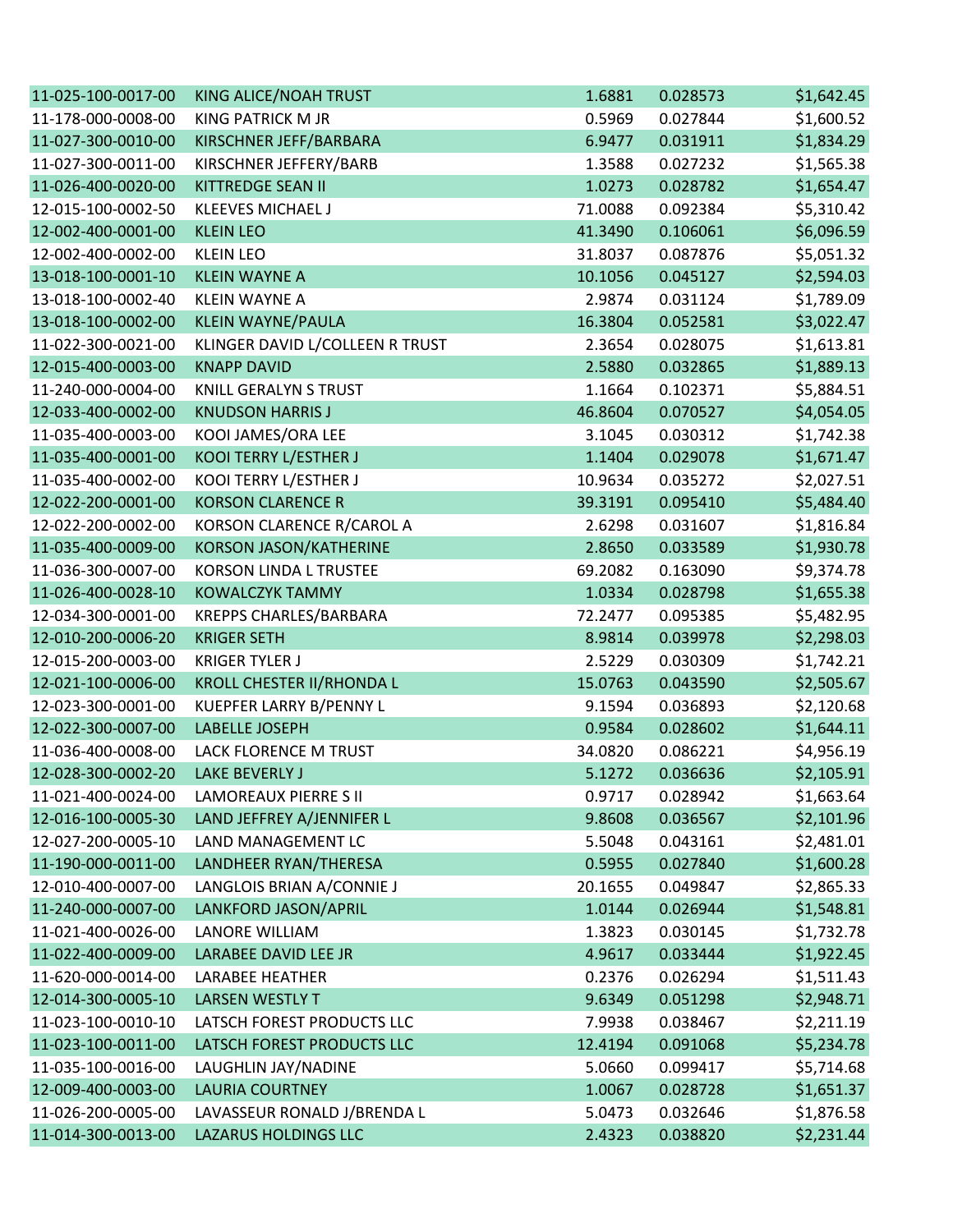| 11-026-300-0013-00 | LE NGUYEN/JULIE                   | 9.7106  | 0.035986 | \$2,068.58 |
|--------------------|-----------------------------------|---------|----------|------------|
| 11-026-200-0006-00 | LEAK DANIEL/ANNA                  | 5.0532  | 0.032007 | \$1,839.82 |
| 11-025-300-0001-20 | <b>LEBECK DAVE</b>                | 1.4828  | 0.029974 | \$1,722.95 |
| 11-022-400-0002-00 | LEE GAILE/FRANCE BETTY            | 4.9762  | 0.034012 | \$1,955.09 |
| 12-028-400-0001-20 | LEIBY BRIAN/KATHLEEN              | 2.5566  | 0.032783 | \$1,884.41 |
| 11-191-000-0058-00 | LEMAIRE AARON A/JENNIFER L        | 0.4971  | 0.027551 | \$1,583.71 |
| 11-191-000-0059-00 | LEMAIRE AARON A/JENNIFER L        | 0.5226  | 0.026532 | \$1,525.15 |
| 11-022-300-0025-00 | LEMAIRE LUWANNA V                 | 2.5319  | 0.030102 | \$1,730.31 |
| 11-021-300-0041-00 | LEMIEUX HAROLD/CARLA              | 0.2249  | 0.026754 | \$1,537.87 |
| 12-024-400-0002-00 | LENNEY STEPHEN P/STILES NANCY L   | 7.7751  | 0.042181 | \$2,424.66 |
| 12-001-400-0006-00 | LEONARD ALAN T/CONNIE             | 5.2052  | 0.032835 | \$1,887.45 |
| 11-620-000-0003-00 | LEROUX WYATT/BOWEN MORGAN         | 1.0790  | 0.026998 | \$1,551.92 |
| 11-021-300-0039-00 | LEVERENCE DORCAS                  | 0.1897  | 0.026591 | \$1,528.52 |
| 11-035-200-0017-63 | <b>LIEPE ALEX</b>                 | 2.3967  | 0.028101 | \$1,615.32 |
| 11-035-100-0015-00 | LINDH JON T/ANGIE                 | 4.9819  | 0.098402 | \$5,656.34 |
| 12-022-300-0008-00 | LISZEWSKI ALYSSA JR               | 0.7123  | 0.027958 | \$1,607.10 |
| 11-022-400-0001-00 | <b>LIVINGSTON JON T</b>           | 4.9871  | 0.033318 | \$1,915.17 |
| 12-015-100-0002-00 | LOCKE R TAYLOR/PRAAY JORDAN R     | 7.0186  | 0.075787 | \$4,356.40 |
| 12-021-400-0002-20 | LOCKE TIMOTHY A                   | 9.2382  | 0.044932 | \$2,582.79 |
| 12-001-300-0002-10 | LOGAN JOSHUA/JENNIE               | 15.0430 | 0.050047 | \$2,876.81 |
| 12-027-300-0013-00 | <b>LOHMAN BRIAN C</b>             | 1.6446  | 0.030397 | \$1,747.28 |
| 11-472-000-0004-00 | <b>LONG DAVID K</b>               | 0.3794  | 0.050906 | \$2,926.17 |
| 11-026-200-0020-00 | LONG LESTER S/KRISTEN J           | 2.6057  | 0.030226 | \$1,737.44 |
| 11-190-000-0010-00 | LONG STEPHEN/KRISTIE              | 0.5952  | 0.027839 | \$1,600.23 |
| 12-021-100-0007-00 | <b>LOSS DANIEL B</b>              | 34.1602 | 0.054689 | \$3,143.63 |
| 12-009-100-0004-00 | LOWDER SCOTT D/DAWN M             | 9.9811  | 0.035307 | \$2,029.54 |
| 12-010-300-0007-10 | LUDLOW LINDA L/ALBERT N JR        | 20.5266 | 0.050911 | \$2,926.46 |
| 12-027-200-0001-00 | LUGO WILLIE/JUANITA               | 10.2680 | 0.043868 | \$2,521.61 |
| 12-003-300-0001-00 | LUKE TIM/TRACY                    | 41.9065 | 0.061774 | \$3,550.92 |
| 12-009-300-0008-00 | <b>LUTHER JORDAN</b>              | 4.2445  | 0.035255 | \$2,026.52 |
| 12-034-200-0012-00 | LUTZ JOSEPH/CAROL TRUST           | 10.7124 | 0.039073 | \$2,246.01 |
| 13-007-200-0002-00 | LYNCH BRIDGET A                   | 0.9936  | 0.027966 | \$1,607.57 |
| 12-022-400-0002-00 | LYNCH MICHAEL                     | 79.0301 | 0.102603 | \$5,897.86 |
| 11-022-400-0011-00 | LYNN KENNETH L                    | 2.0753  | 0.031524 | \$1,812.04 |
| 11-022-300-0022-00 | <b>MAGINITY ALEX J</b>            | 2.7409  | 0.028883 | \$1,660.23 |
| 12-009-100-0005-00 | MAGINITY DARRIN/ANITA             | 14.6212 | 0.040639 | \$2,335.99 |
| 11-022-300-0024-00 | <b>MAITLAND BART</b>              | 1.0301  | 0.028790 | \$1,654.89 |
| 12-010-100-0002-00 | <b>MAJOR BROOKE/SANDRA</b>        | 2.7078  | 0.033178 | \$1,907.15 |
| 12-010-100-0005-00 | MAKI BLAKE A                      | 2.5302  | 0.032713 | \$1,880.44 |
| 12-028-200-0002-00 | MAKI INVESTMENTS LLC              | 9.4297  | 0.075427 | \$4,335.71 |
| 11-034-200-0010-00 | MAKOWSKI ALAN/SALLY               | 0.8472  | 0.026804 | \$1,540.76 |
| 11-026-300-0009-30 | MAKOWSKI BECKY L/VILLEGAS CALEB J | 10.8895 | 0.037502 | \$2,155.71 |
| 11-026-300-0012-10 | <b>MAKOWSKI ERIC</b>              | 1.8072  | 0.035549 | \$2,043.46 |
| 11-027-100-0012-00 | MALOLEY JOSHUA D                  | 0.9130  | 0.028483 | \$1,637.28 |
| 11-620-000-0008-00 | <b>MANCHESTER ELMER ESTATE</b>    | 0.5413  | 0.027681 | \$1,591.16 |
| 11-025-100-0020-20 | <b>MANCHESTER RYAN</b>            | 1.1410  | 0.029080 | \$1,671.56 |
| 12-012-200-0001-00 | <b>MANN BRIAN J</b>               | 18.0482 | 0.044962 | \$2,584.52 |
|                    |                                   |         |          |            |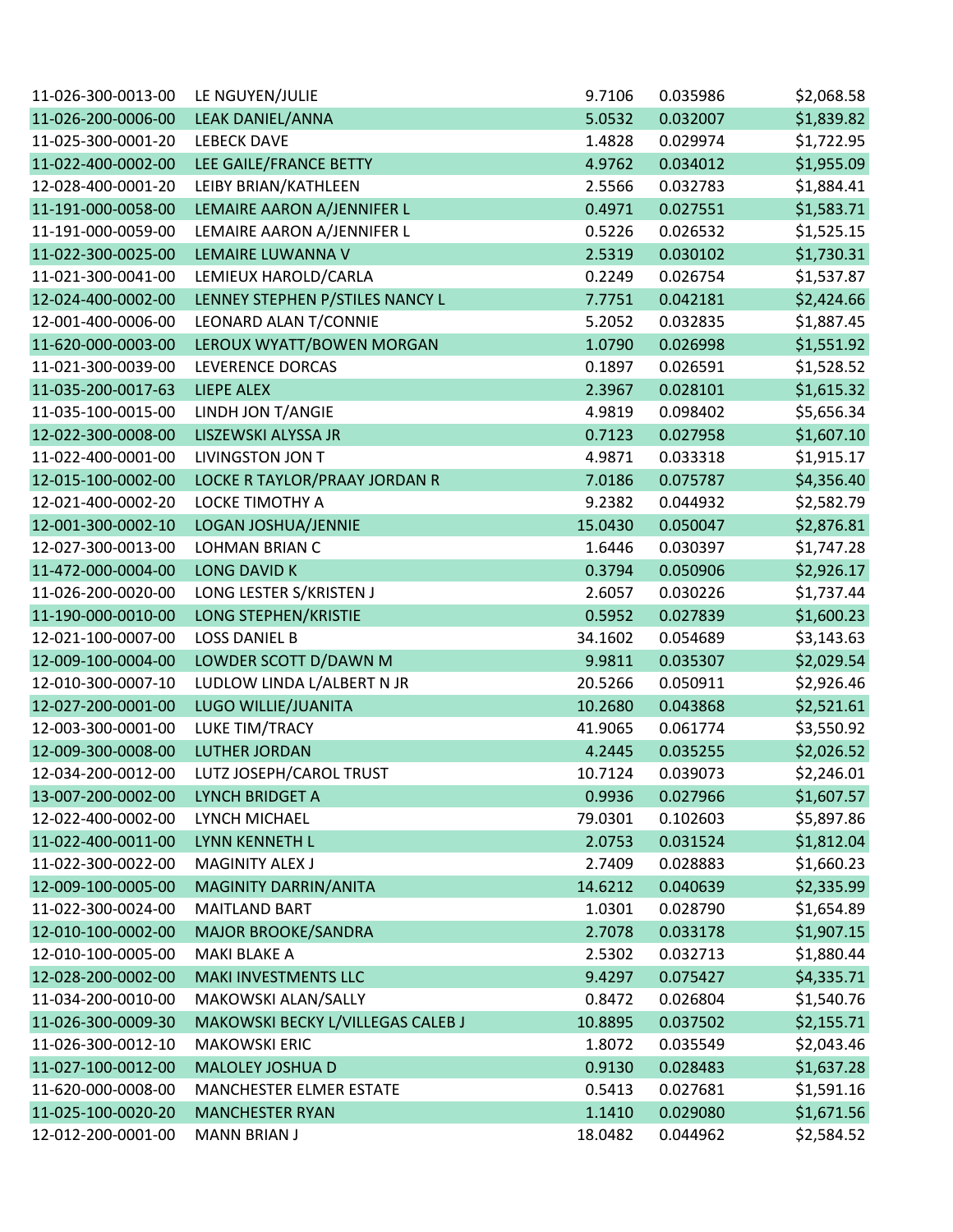| 12-012-200-0001-20 | MANN BRIAN/JESSICA               | 10.3754 | 0.038006 | \$2,184.65 |
|--------------------|----------------------------------|---------|----------|------------|
| 11-022-400-0009-20 | MANRIQUE RENA/DEWOLFE DANNIE     | 1.9988  | 0.031323 | \$1,800.54 |
| 11-408-000-0000-00 | MAPLE ISLAND CONDOMINIUMS        | 3.0796  | 0.000000 | \$0.00     |
| 11-023-300-0002-10 | MAPLE ISLAND LAND CO LLC         | 7.4499  | 0.040126 | \$2,306.52 |
| 12-028-200-0007-00 | <b>MARES JOSE/MARGARITA</b>      | 8.9346  | 0.040245 | \$2,313.38 |
| 12-010-400-0011-00 | <b>MARKER MIKE A</b>             | 0.3279  | 0.026953 | \$1,549.30 |
| 12-002-300-0002-00 | MARSHALL DAN/JACKIE              | 35.1403 | 0.135869 | \$7,810.07 |
| 12-022-100-0007-00 | MARSMAN ALEXANDRIA/IRWIN BRADLEY | 2.4503  | 0.032504 | \$1,868.43 |
| 11-026-200-0021-10 | <b>MARTIN GLORIA J</b>           | 1.2672  | 0.027156 | \$1,560.97 |
| 11-022-300-0015-00 | <b>MARTIN NANCY A</b>            | 0.9968  | 0.028702 | \$1,649.88 |
| 12-027-100-0007-00 | MARTIN ROBERT/HILLECHINA         | 20.6714 | 0.053139 | \$3,054.54 |
| 11-025-100-0014-00 | MASTERMAN CHARLES/CINDY          | 1.6857  | 0.028251 | \$1,623.94 |
| 11-190-000-0008-00 | MAYCROFT THOMAS/DEBRA            | 0.7107  | 0.028177 | \$1,619.68 |
| 11-025-300-0004-00 | MAYCROFT VICKI A/MERLIN R        | 4.7627  | 0.035254 | \$2,026.46 |
| 11-190-000-0015-00 | <b>MAYS RAYMOND</b>              | 0.6528  | 0.026641 | \$1,531.41 |
| 11-022-200-0017-00 | <b>MCALLISTER DIANE</b>          | 1.7822  | 0.028940 | \$1,663.54 |
| 11-026-100-0008-00 | MCCAULEY FLOYD F/CHERYL L        | 2.3375  | 0.029494 | \$1,695.37 |
| 11-190-000-0023-00 | <b>MCCLURE GREGORY</b>           | 0.5661  | 0.027754 | \$1,595.33 |
| 11-026-300-0003-00 | MCCOY JEFFREY R/CONNIE M         | 4.9333  | 0.032046 | \$1,842.10 |
| 12-033-200-0002-00 | MCCULLOUGH JACKIE/MARY           | 2.6555  | 0.033041 | \$1,899.28 |
| 12-027-100-0006-00 | MCDONALD LISA/JEREMY             | 18.2310 | 0.069701 | \$4,006.57 |
| 11-027-200-0017-00 | <b>MCELFISH TERRY</b>            | 9.1931  | 0.035744 | \$2,054.62 |
| 11-027-200-0018-00 | MCELFISH TERRY/ROBIN             | 2.2135  | 0.027948 | \$1,606.50 |
| 11-191-000-0050-00 | MCFARREN RUTHANN/NORMAN/NORMAN R | 0.7185  | 0.026696 | \$1,534.57 |
| 12-009-300-0003-00 | MCGHAN JULIE A/ROBBIE            | 39.8872 | 0.061314 | \$3,524.47 |
| 11-190-000-0004-00 | <b>MCINTYRE MICHELLE</b>         | 0.5892  | 0.027821 | \$1,599.22 |
| 12-010-200-0001-10 | <b>MCKEE GREG</b>                | 2.5140  | 0.032671 | \$1,878.01 |
| 11-190-000-0033-00 | <b>MCLOUTH DEVRUN</b>            | 0.7254  | 0.028220 | \$1,622.16 |
| 12-023-200-0002-00 | MCMAHON LAWRENCE/CARA L          | 20.6104 | 0.048214 | \$2,771.42 |
| 11-240-000-0008-00 | MEAD SYLVIA L                    | 1.0006  | 0.028712 | \$1,650.45 |
| 11-191-000-0049-00 | MEDEMA RYAN/BRANDI               | 0.6861  | 0.026669 | \$1,533.01 |
| 13-018-300-0008-12 | <b>MEDENDORP KATHERYN</b>        | 10.6055 | 0.040444 | \$2,324.84 |
| 12-016-400-0002-10 | <b>MELINN JOEL W</b>             | 4.9764  | 0.031212 | \$1,794.11 |
| 12-027-300-0001-00 | <b>MERGENER RANDY T</b>          | 7.0765  | 0.036279 | \$2,085.38 |
| 12-011-200-0004-00 | MESSENGER JAMES W                | 12.6238 | 0.039657 | \$2,279.60 |
| 11-022-300-0031-00 | <b>MEYERS COREY</b>              | 0.2040  | 0.026629 | \$1,530.67 |
| 11-036-400-0001-00 | <b>MICHAEL RICK JR</b>           | 3.5240  | 0.030413 | \$1,748.21 |
| 11-022-300-0032-00 | MICHAEL SCOTT                    | 2.0871  | 0.029992 | \$1,724.03 |
| 12-011-100-0002-00 | <b>MICHELS LAWRENCE</b>          | 10.9377 | 0.037442 | \$2,152.27 |
| 11-026-200-0031-30 | MIDDLECAMP DAVID J               | 1.4194  | 0.029808 | \$1,713.42 |
| 11-026-100-0020-10 | MIKLOSOVIC WILLIAM J/CRYSTAL C   | 2.4371  | 0.030249 | \$1,738.79 |
| 12-028-200-0007-10 | MILLER ADAM/TAMRA                | 3.7237  | 0.030425 | \$1,748.88 |
| 11-035-100-0006-00 | MILLER FAMILY TRUST              | 9.0504  | 0.036814 | \$2,116.13 |
| 12-740-000-0009-00 | MILLER JACOB/DANAE               | 2.1160  | 0.029358 | \$1,687.54 |
| 12-022-300-0001-00 | <b>MILLER MICHAEL</b>            | 36.7709 | 0.107648 | \$6,187.84 |
| 12-022-300-0001-20 | MILLER MICHAEL/ELIZABETH         | 3.0277  | 0.034015 | \$1,955.25 |
| 12-022-300-0002-30 | MILLER MICHAEL/ELIZABETH         | 30.8550 | 0.053178 | \$3,056.76 |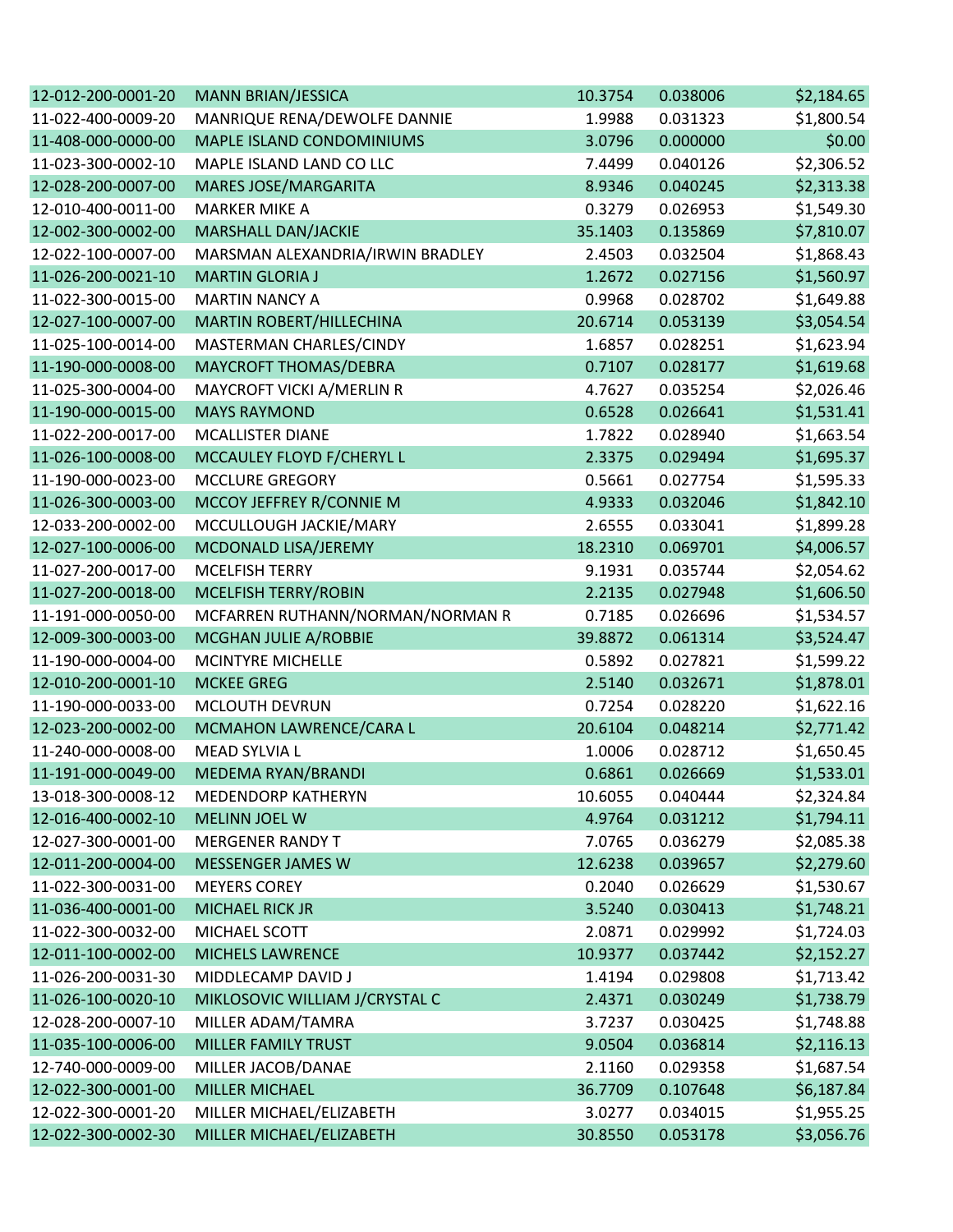| 12-015-300-0005-00 | MILLER RICHARD C/CYNTHIA K          | 6.0371  | 0.034129 | \$1,961.83 |
|--------------------|-------------------------------------|---------|----------|------------|
| 11-021-300-0046-00 | MILLER RONALD/NANCY                 | 0.4096  | 0.027295 | \$1,568.98 |
| 11-021-300-0048-00 | MILLER RONALD/NANCY                 | 0.3102  | 0.027004 | \$1,552.24 |
| 11-023-100-0009-00 | MILLS ELMA M                        | 3.5766  | 0.030962 | \$1,779.77 |
| 12-650-001-0003-00 | MINZEY ANTHONY/ALICE                | 0.2006  | 0.026620 | \$1,530.16 |
| 12-021-300-0008-50 | MITCHELL FAMILY LIMITED PARTNERSHIP | 3.4714  | 0.032892 | \$1,890.72 |
| 11-022-300-0018-00 | MOLL ROBERT W/NATALIE J             | 4.1499  | 0.032035 | \$1,841.46 |
| 12-028-300-0001-00 | MOLYNEUX BENJAMIN R                 | 0.3762  | 0.027079 | \$1,556.57 |
| 12-016-100-0001-00 | MONTAMBO WILLIAM T/PAMELA S         | 9.8309  | 0.045572 | \$2,619.60 |
| 11-036-100-0015-00 | MONTANO FERNANDO J/JESSICA K        | 8.1048  | 0.034326 | \$1,973.15 |
| 11-023-300-0006-00 | MOORE MICHAEL/DARLA                 | 4.8237  | 0.042362 | \$2,435.07 |
| 12-032-200-0002-00 | MOORLAND TOWNSHIP CEMETERY          | 2.5282  | 0.000000 | \$0.00     |
| 12-021-400-0007-00 | MORAN MICHAEL J                     | 2.9500  | 0.029476 | \$1,694.35 |
| 13-007-400-0003-10 | MOREY ANDREW/MARLA                  | 5.0518  | 0.036848 | \$2,118.09 |
| 12-004-400-0005-00 | <b>MOREY CAROLYN</b>                | 1.8748  | 0.030380 | \$1,746.33 |
| 12-009-200-0001-30 | <b>MOREY CHARLES A</b>              | 4.0166  | 0.031645 | \$1,819.04 |
| 12-004-400-0004-00 | MOREY EARL J JR/LORETTA M/JASON E   | 6.0325  | 0.032837 | \$1,887.53 |
| 12-012-200-0004-00 | MOREY HARRY W/CAROL J TRUST         | 37.6719 | 0.089732 | \$5,158.02 |
| 12-023-200-0003-00 | <b>MOREY SCOTT E</b>                | 10.0499 | 0.037156 | \$2,135.79 |
| 12-022-200-0005-10 | <b>MOREY SCOTT E/TRACI</b>          | 10.1705 | 0.036641 | \$2,106.20 |
| 12-004-400-0005-10 | MOREY TONY A/CAROL                  | 2.5465  | 0.030720 | \$1,765.84 |
| 11-036-100-0021-00 | MORGAN SCOTT/KORSON MARY            | 2.4175  | 0.029225 | \$1,679.94 |
| 11-027-400-0008-00 | <b>MORRIS TERRY/SALLY</b>           | 5.5771  | 0.032314 | \$1,857.48 |
| 12-740-000-0022-00 | <b>MORTON STEVE/TERINNA</b>         | 1.2115  | 0.028377 | \$1,631.16 |
| 12-021-300-0007-00 | MORTON STEVEN R/TERINNA L           | 34.1628 | 0.061298 | \$3,523.57 |
| 11-021-300-0037-00 | <b>MOSCHKE RICHARD</b>              | 0.0380  | 0.026194 | \$1,505.71 |
| 12-023-100-0002-20 | MOY BRIAN W/AMI L                   | 6.9182  | 0.039810 | \$2,288.37 |
| 11-021-300-0040-00 | <b>MULDER BRADLEY W</b>             | 0.1741  | 0.026605 | \$1,529.32 |
| 11-023-300-0005-00 | MULDER HEATH/AMBER                  | 23.2747 | 0.050522 | \$2,904.12 |
| 11-620-000-0006-00 | <b>MULDER JOSEPH W</b>              | 0.7170  | 0.028196 | \$1,620.75 |
| 11-036-100-0022-00 | MUNDINGER DOUG/ANDREA               | 2.6653  | 0.031493 | \$1,810.26 |
| 11-036-100-0013-10 | MURATBEGOVIC JUSTINA                | 1.2390  | 0.029336 | \$1,686.30 |
| 13-018-100-0003-10 | MURPHY ELSIE E                      | 4.9655  | 0.035447 | \$2,037.56 |
| 11-027-200-0007-00 | MURPHY SHERRI L/ROBINSON SUSAN A    | 5.8006  | 0.033010 | \$1,897.51 |
| 12-009-200-0001-45 | MURR KRISTIN/PETER                  | 6.3628  | 0.032430 | \$1,864.15 |
| 11-025-200-0010-00 | <b>MUSKEGON COUNTY</b>              | 9.2149  | 0.035526 | \$2,042.12 |
| 11-025-200-0011-00 | <b>MUSKEGON COUNTY</b>              | 5.2280  | 0.032388 | \$1,861.75 |
| 11-025-200-0012-00 | <b>MUSKEGON COUNTY</b>              | 5.2266  | 0.031457 | \$1,808.22 |
| 11-026-400-0019-00 | MUSKEGON COUNTY LAND BANK AUTHORITY | 0.4586  | 0.000000 | \$0.00     |
| 11-027-100-0015-20 | MUSKEGON COUNTY LAND BANK AUTHORITY | 0.2489  | 0.000000 | \$0.00     |
| 11-027-100-0015-30 | MUSKEGON COUNTY LAND BANK AUTHORITY | 0.2501  | 0.000000 | \$0.00     |
| 11-027-200-0021-00 | MUSKEGON COUNTY LAND BANK AUTHORITY | 1.4963  | 0.000000 | \$0.00     |
| 11-023-300-0013-00 | MUSKEGON COUNTY ROAD COMMISSION     | 14.8641 | 0.026095 | \$1,500.00 |
| 11-022-400-0008-00 | NATTE MICHAEL K/JANELLE M           | 1.0020  | 0.028716 | \$1,650.66 |
| 13-007-200-0001-00 | NELSON RONALD E/BETTY E TRUST       | 74.2449 | 0.164405 | \$9,450.36 |
| 12-740-000-0002-00 | NEMECEK BRIAN W/BIANCA I            | 1.7552  | 0.027564 | \$1,584.45 |
| 12-740-000-0003-00 | NEMECEK BRIAN W/BIANCA I            | 3.7671  | 0.031460 | \$1,808.40 |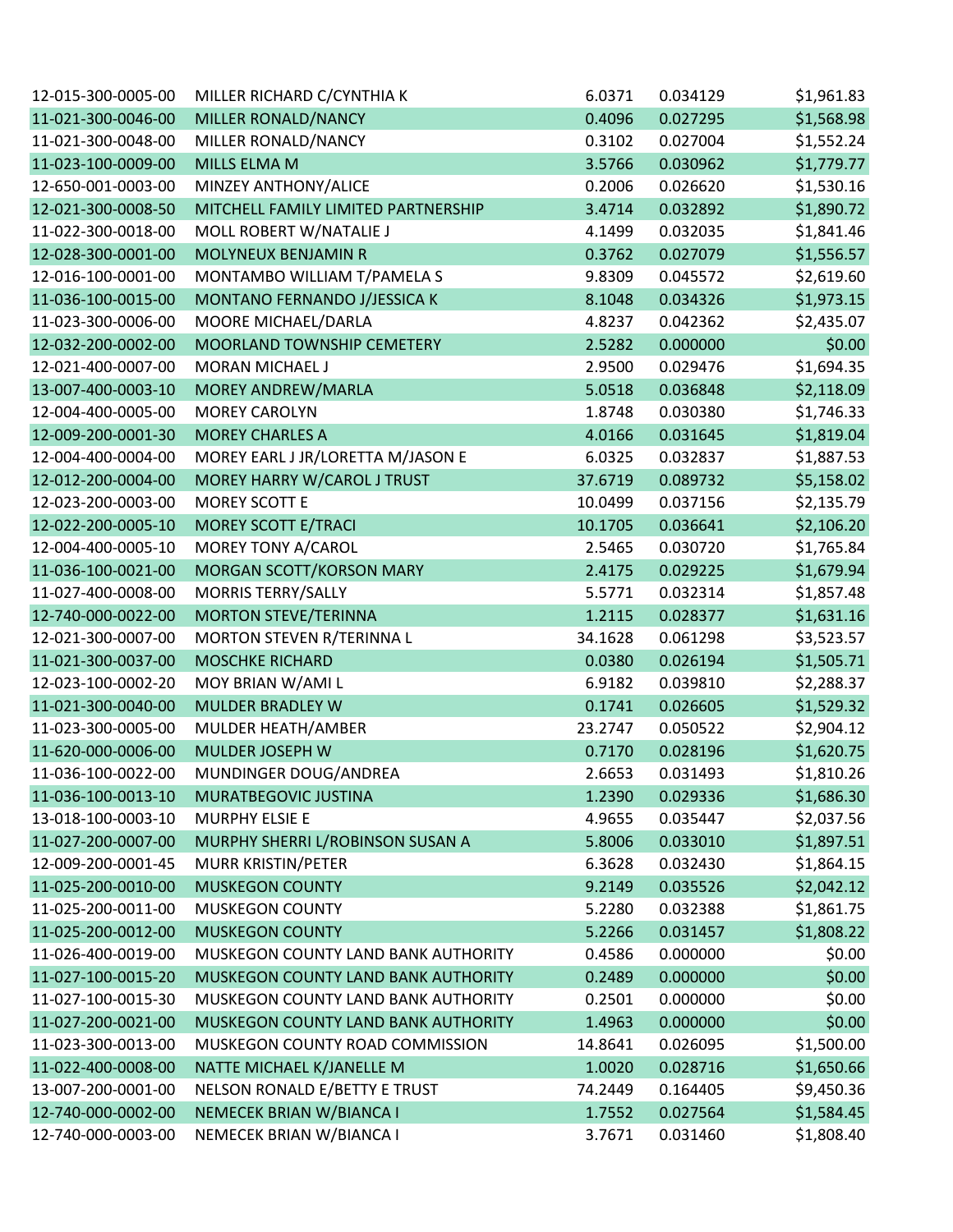| 12-740-000-0005-00 | NEMECEK BRIAN W/BIANCA I         | 1.7604  | 0.028092 | \$1,614.78 |
|--------------------|----------------------------------|---------|----------|------------|
| 12-028-100-0002-10 | <b>NERLI HUNTER</b>              | 4.5524  | 0.034669 | \$1,992.84 |
| 11-022-300-0017-00 | NETHERCOTT MICHAEL J             | 3.0655  | 0.028661 | \$1,647.50 |
| 12-028-300-0006-30 | NEWMYER EDWARD A                 | 2.3914  | 0.032350 | \$1,859.57 |
| 12-022-400-0005-00 | <b>NICHOLS KENT E</b>            | 2.9807  | 0.033892 | \$1,948.18 |
| 11-026-100-0024-00 | NIEBOER THOMAS E JR              | 3.9632  | 0.030566 | \$1,757.02 |
| 11-026-100-0025-00 | <b>NIEBOER THOMAS E JR</b>       | 3.0353  | 0.029520 | \$1,696.90 |
| 11-026-300-0001-00 | <b>NIEBOER THOMAS E JR</b>       | 8.8323  | 0.034608 | \$1,989.33 |
| 11-026-200-0019-00 | <b>NIELSEN ASHLEY</b>            | 5.0954  | 0.030360 | \$1,745.17 |
| 12-033-100-0002-00 | NIETERING TYLER/MEGAN            | 2.5130  | 0.032668 | \$1,877.86 |
| 12-004-400-0006-10 | <b>NOELLE PHOENIX</b>            | 2.5000  | 0.029650 | \$1,704.34 |
| 12-004-400-0006-00 | <b>NOELLE PHOENIX R</b>          | 2.5000  | 0.029650 | \$1,704.34 |
| 12-004-400-0007-00 | <b>NOELLE PHOENIX R</b>          | 4.4336  | 0.029954 | \$1,721.84 |
| 11-022-300-0033-10 | <b>NORTON ROBERT L</b>           | 1.2553  | 0.027657 | \$1,589.77 |
| 12-009-100-0001-00 | O BRIEN JACOB W                  | 4.1577  | 0.029668 | \$1,705.36 |
| 12-009-400-0002-00 | O BRIEN MARK                     | 30.0295 | 0.074841 | \$4,302.01 |
| 11-027-200-0010-00 | <b>OAKRIDGE PUBLIC SCHOOLS</b>   | 20.1903 | 0.042995 | \$2,471.46 |
| 11-027-400-0012-00 | <b>OAKRIDGE PUBLIC SCHOOLS</b>   | 59.3589 | 0.094414 | \$5,427.11 |
| 11-190-000-0018-00 | OCHS LAWRENCE R/DEANNA K         | 0.6785  | 0.028083 | \$1,614.26 |
| 11-022-200-0023-00 | <b>OGBORN LIZABETH</b>           | 0.6090  | 0.027688 | \$1,591.57 |
| 11-025-300-0001-15 | <b>OGREN JOSHUA</b>              | 1.4838  | 0.030442 | \$1,749.88 |
| 11-026-200-0029-00 | <b>OKELLY JENNIFER</b>           | 9.5379  | 0.035689 | \$2,051.51 |
| 13-018-100-0001-20 | <b>OLSON MYRON JR</b>            | 2.9948  | 0.029828 | \$1,714.60 |
| 12-021-100-0004-00 | <b>OLSON MYRON SR/JEAN</b>       | 6.6233  | 0.035398 | \$2,034.77 |
| 12-021-100-0004-10 | <b>OLSON STEVEN/MARY</b>         | 2.5774  | 0.030434 | \$1,749.43 |
| 12-021-100-0004-20 | <b>OLSON STEVEN/MARY</b>         | 14.6784 | 0.044207 | \$2,541.10 |
| 11-191-000-0051-00 | <b>OOSTERHART STEVEN L</b>       | 0.4464  | 0.026469 | \$1,521.48 |
| 11-035-200-0017-66 | OSBO ERIN J/OSBO KIMBERLY R      | 2.3767  | 0.028084 | \$1,614.36 |
| 11-026-400-0010-00 | <b>OSBORN MICHAEL/JOAN L</b>     | 2.4966  | 0.030930 | \$1,777.94 |
| 11-472-000-0007-00 | <b>OUDSEMA DOMINIQUE N</b>       | 0.4003  | 0.052272 | \$3,004.73 |
| 12-013-300-0001-10 | PAFFHAUSEN AARON                 | 5.1405  | 0.033928 | \$1,950.28 |
| 13-007-400-0001-10 | PAGE KIMBERLY J                  | 10.1440 | 0.045800 | \$2,632.71 |
| 12-001-300-0002-00 | PALMA JAY K/SHELLY J             | 41.3215 | 0.090692 | \$5,213.21 |
| 12-001-300-0002-15 | PALMA JAY K/SHELLY J             | 26.5387 | 0.062906 | \$3,616.00 |
| 12-001-400-0001-00 | PALMA JAY K/SHELLY J             | 26.0796 | 0.061608 | \$3,541.39 |
| 12-010-400-0005-30 | PAPROCKI DAVID/JANEY             | 2.5848  | 0.032856 | \$1,888.65 |
| 11-026-200-0026-00 | PAPROCKI JEFFREY                 | 1.7941  | 0.030788 | \$1,769.76 |
| 11-036-200-0006-00 | PAPROCKI RAY/JO ANN              | 20.4468 | 0.044111 | \$2,535.60 |
| 12-422-000-0008-00 | PARKER JAKE/WILSON TRICIA        | 0.9976  | 0.028332 | \$1,628.58 |
| 11-023-100-0001-00 | PARKER WILLIAMS PROPERTIES LLC   | 3.6266  | 0.038832 | \$2,232.17 |
| 11-023-100-0002-00 | PARKER WILLIAMS PROPERTIES LLC   | 3.5661  | 0.035476 | \$2,039.26 |
| 11-028-100-0027-00 | PARKETON ALANA                   | 0.4540  | 0.027283 | \$1,568.26 |
| 12-028-300-0005-10 | PARRISH DOUGLAS/KENDRA S         | 10.3081 | 0.053059 | \$3,049.93 |
| 11-035-100-0008-50 | PASCAVIS KYLE J/STACY            | 1.0068  | 0.026938 | \$1,548.44 |
| 11-014-300-0012-00 | PATTERSON DANIEL/PATTERSON BRIAN | 2.4195  | 0.032424 | \$1,863.80 |
| 11-620-000-0033-00 | PATTERSON DENNIS/AGNES M ET AL   | 0.5430  | 0.027686 | \$1,591.44 |
| 12-032-300-0002-10 | PATTERSON GREGORY S/BETHANY L    | 0.2718  | 0.026806 | \$1,540.87 |
|                    |                                  |         |          |            |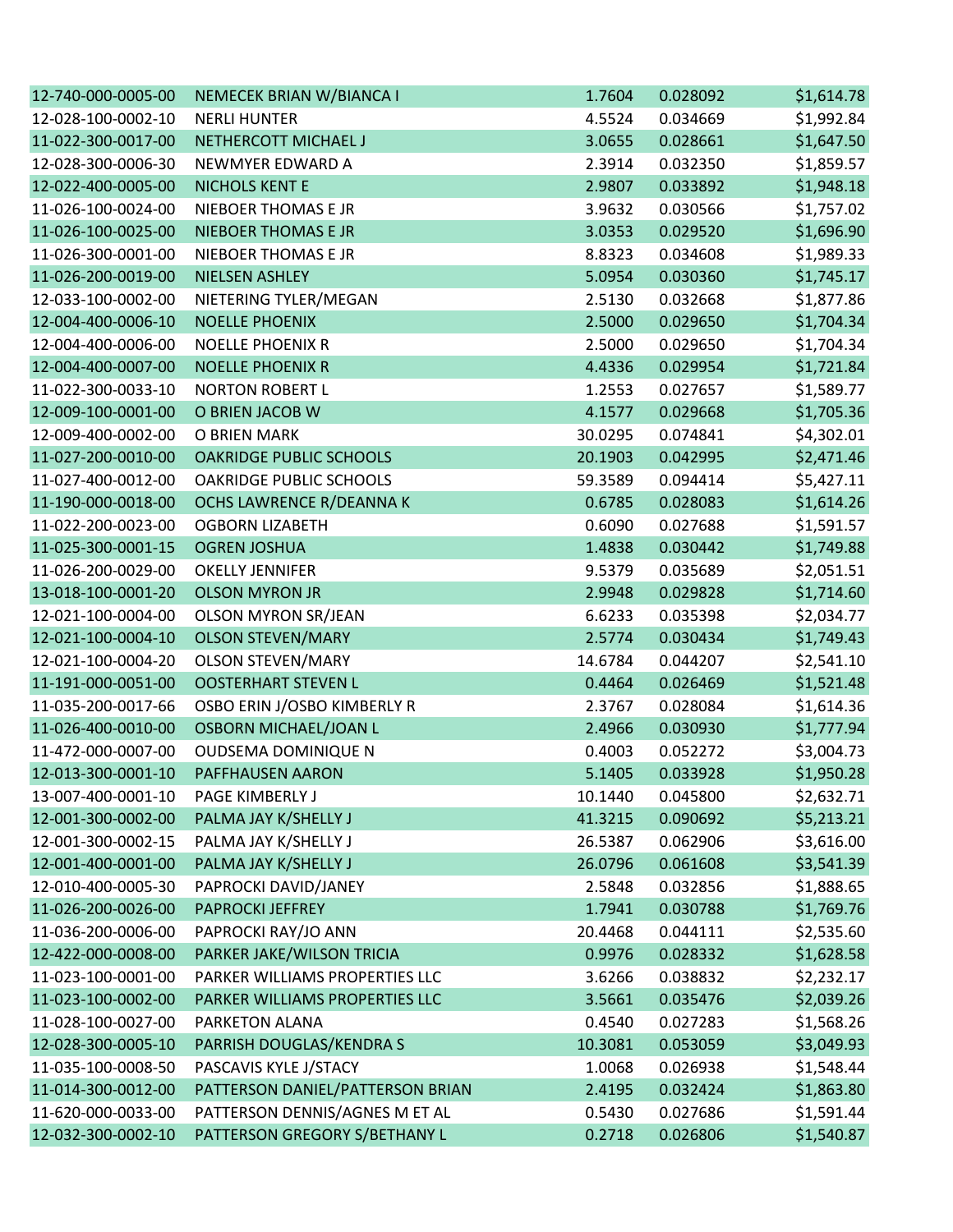| 12-028-300-0006-00 | PATTYN RONALD C/DANIELLE J         | 18.3983 | 0.111284 | \$6,396.85 |
|--------------------|------------------------------------|---------|----------|------------|
| 11-035-100-0008-40 | PATTYN ZACHARY R/SARA R            | 1.0932  | 0.027010 | \$1,552.60 |
| 11-022-100-0032-00 | PEABODY PAUL/VICTORIA              | 0.2058  | 0.026267 | \$1,509.90 |
| 11-026-200-0007-00 | PEAKE EDWARD R                     | 1.6387  | 0.027467 | \$1,578.85 |
| 11-026-200-0008-00 | PEAKE MICHAEL E/MARY L             | 1.0937  | 0.028956 | \$1,664.45 |
| 11-027-400-0011-00 | PEISNER SALLY M TRUST              | 4.2619  | 0.037243 | \$2,140.82 |
| 12-001-400-0005-20 | PELFRESNE LEON                     | 2.5572  | 0.032784 | \$1,884.50 |
| 12-001-400-0005-10 | PELFRESNE LEON J                   | 1.7174  | 0.030587 | \$1,758.23 |
| 12-023-100-0001-20 | PELHAM JUSTIN B/JENNIFER L         | 20.2808 | 0.062095 | \$3,569.33 |
| 11-022-200-0028-00 | PENDELTON JEANETTE H/BROWN EUGENIA | 3.6654  | 0.032532 | \$1,870.01 |
| 12-001-300-0001-10 | PEREZ JUAN J/JUAREZ MARIA M        | 10.1585 | 0.038769 | \$2,228.53 |
| 11-026-400-0031-00 | PETERMAN BRANDON A/SALLY R         | 1.5000  | 0.030019 | \$1,725.54 |
| 12-022-100-0001-00 | PETERSON DAVID/CAROL               | 2.4248  | 0.032438 | \$1,864.59 |
| 11-191-000-0052-00 | PETERSON DEVAN/CRYSTAL             | 0.6812  | 0.026665 | \$1,532.78 |
| 13-018-100-0003-30 | PETERSON MICHAEL/JUDY L            | 4.5580  | 0.031902 | \$1,833.77 |
| 11-027-200-0005-00 | PETZNIK LARRY D/ROSEANN M          | 10.5654 | 0.038053 | \$2,187.36 |
| 12-016-400-0004-00 | PFAFF KATHRYN J                    | 34.8340 | 0.092827 | \$5,335.87 |
| 11-035-100-0021-00 | PICKARD SCOTT D/BARBARA A          | 7.8828  | 0.159487 | \$9,167.64 |
| 12-009-300-0001-10 | PICKERING ALBERT/BILLIE            | 4.8905  | 0.031044 | \$1,784.47 |
| 12-009-300-0001-20 | <b>PICKERING GAIL</b>              | 4.9206  | 0.031499 | \$1,810.65 |
| 12-009-300-0001-00 | PICKERING LYNDON                   | 29.8199 | 0.052326 | \$3,007.81 |
| 11-026-100-0014-10 | PIECZYNSKI ALISHA                  | 0.9941  | 0.028415 | \$1,633.36 |
| 12-023-100-0002-00 | PIERSON MICHAEL/MARY               | 63.3253 | 0.133569 | \$7,677.86 |
| 11-026-400-0022-10 | PINKNEY RUSSELL C                  | 1.2155  | 0.029274 | \$1,682.76 |
| 12-011-100-0008-20 | PIPER RICK/SALLY LIVING TRUST      | 5.0008  | 0.032505 | \$1,868.44 |
| 12-024-200-0001-10 | PLINE KYLE/BONNIE                  | 33.6851 | 0.026095 | \$1,500.00 |
| 11-036-300-0002-00 | PLONT RALPH III/PLONT RALPH II     | 2.2964  | 0.028017 | \$1,610.49 |
| 12-022-300-0001-30 | PLUMB BRANDON/MELISSA              | 3.0253  | 0.030874 | \$1,774.71 |
| 12-002-400-0002-20 | POFFINBARGER CLARK                 | 1.4843  | 0.029978 | \$1,723.18 |
| 11-036-100-0017-00 | POLEY JOSEPH/KRYSTAL               | 5.1571  | 0.026095 | \$1,500.00 |
| 12-016-200-0004-10 | PONSTEIN SCOTT                     | 5.0003  | 0.034467 | \$1,981.24 |
| 12-022-200-0003-00 | PORT WAYNE/ELLEN                   | 28.7200 | 0.052661 | \$3,027.05 |
| 12-015-300-0002-20 | PORTER JAMES R/JUDY K/JEFFREY C    | 3.5300  | 0.030731 | \$1,766.51 |
| 11-036-200-0001-00 | POSTEMA DANIEL/CHERYL              | 41.2176 | 0.108718 | \$6,249.36 |
| 11-025-400-0008-00 | POSTEMA JAMES                      | 20.2955 | 0.048945 | \$2,813.47 |
| 11-025-200-0021-00 | POSTEMA MARK J/JAMES T             | 42.2514 | 0.077910 | \$4,478.44 |
| 12-033-100-0001-00 | POWELL GREG/KELLEY                 | 2.5154  | 0.032675 | \$1,878.22 |
| 12-011-200-0006-00 | <b>POWERS JEFFREY S</b>            | 6.1941  | 0.034365 | \$1,975.37 |
| 12-016-100-0005-10 | PRAAY DAVID J                      | 9.8980  | 0.035962 | \$2,067.19 |
| 11-028-100-0025-00 | PRATT LARRY/DEBRA                  | 0.1892  | 0.026768 | \$1,538.69 |
| 12-740-000-0024-00 | PRELL CHARLES                      | 3.2149  | 0.033025 | \$1,898.36 |
| 11-027-100-0002-00 | PRENGER ROBERT/WONETA L            | 0.4293  | 0.027218 | \$1,564.55 |
| 11-027-200-0006-00 | PRESCOTT HERMAN                    | 9.6752  | 0.035822 | \$2,059.15 |
| 12-010-400-0009-00 | PRESERVATION PROPERTIES LLC        | 2.5891  | 0.030394 | \$1,747.12 |
| 11-022-200-0025-00 | PRICE JAMES C                      | 4.0113  | 0.035318 | \$2,030.15 |
| 12-011-200-0008-00 | <b>PRIEST TRUST</b>                | 2.5332  | 0.031530 | \$1,812.39 |
| 11-026-400-0026-00 | PROVENCHER CHARLES B JR/MICHELLE R | 2.6134  | 0.032931 | \$1,892.95 |
|                    |                                    |         |          |            |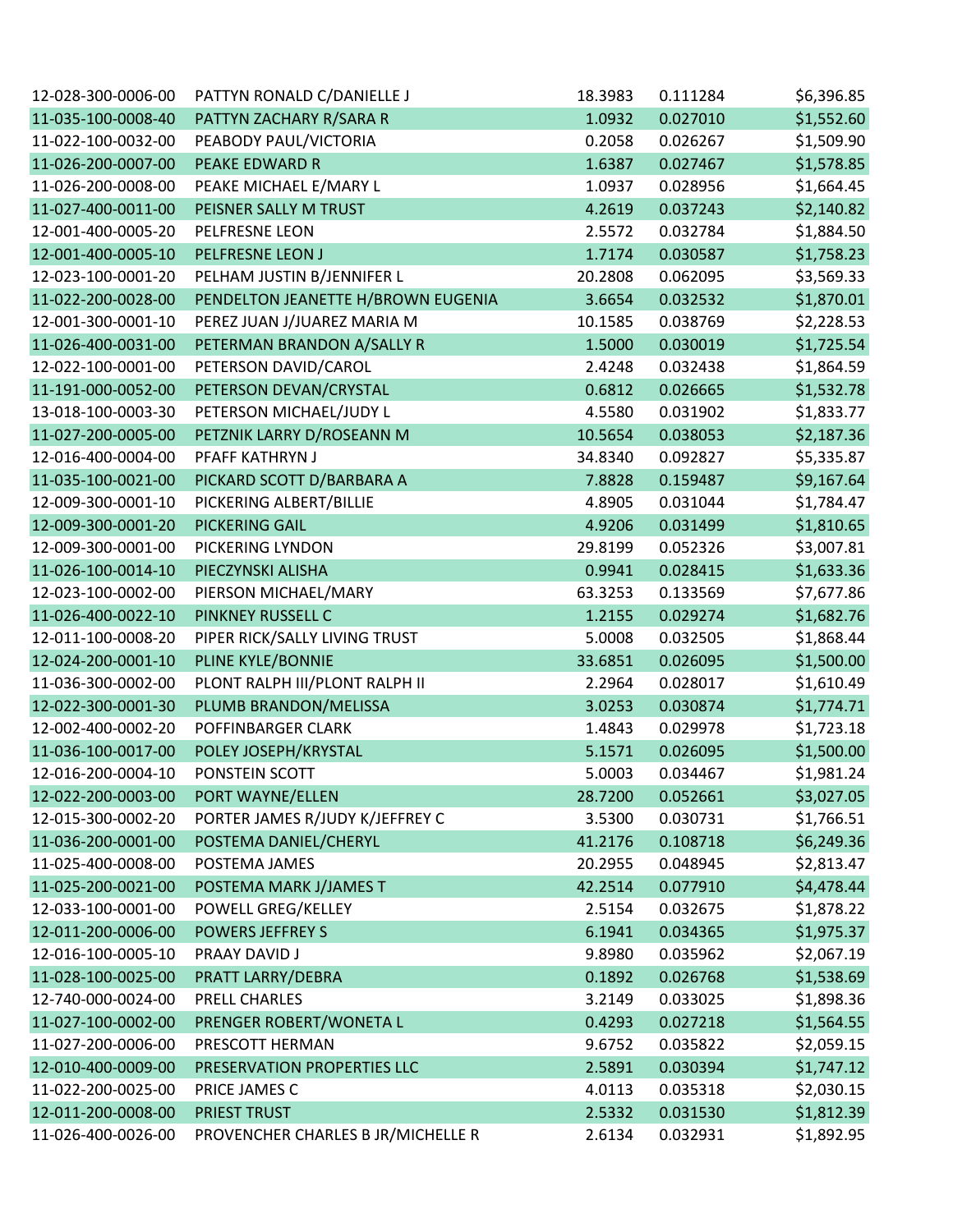| \$2,274.03<br>11-036-400-0005-00<br>PRYHOROCKI LARRY/LEONA<br>10.1630<br>0.039561<br>\$1,529.48<br>11-027-100-0015-10<br>PRYS JOSEPH P/FELICIA D<br>0.026608<br>0.2723<br>11-191-000-0043-00<br>PRYS JOSEPH P/FELICIA D<br>0.026734<br>\$1,536.71<br>0.5269<br>\$1,537.72<br>11-191-000-0044-00<br>PRYS JOSEPH P/FELICIA D<br>0.026751<br>0.5592<br>11-191-000-0045-00<br>PRYS JOSEPH P/FELICIA D<br>10.5018<br>0.035594<br>\$2,046.05<br>\$1,542.18<br>11-191-000-0046-00<br>PRYS JOSEPH P/FELICIA D<br>0.8766<br>0.026829<br>RAAP JOHN L/DIAL PAMELA J<br>0.026939<br>\$1,548.53<br>11-022-200-0020-10<br>1.0086<br>\$2,791.83<br>11-023-100-0007-40<br>RAAP JOHN L/JOHN M<br>13.0674<br>0.048569<br>\$2,053.48<br>RAAP JOHN/RITA<br>11-023-100-0007-00<br>2.2142<br>0.035724<br>\$2,097.59<br>11-023-100-0007-20<br>RAAP JOHN/RITA<br>0.036491<br>1.9872<br>\$1,963.70<br>11-023-100-0007-60<br>RAAP JOHN/RITA<br>2.1117<br>0.034162<br>\$2,040.33<br>11-023-300-0007-00<br><b>RAAP KATHRYN</b><br>0.035495<br>9.3415<br>\$1,513.72<br>11-028-100-0022-00<br>RAAP RUSSELL J/MARGARET<br>0.0671<br>0.026334<br>\$1,929.79<br>11-026-200-0013-00<br><b>RANCE MICHAEL S</b><br>5.9105<br>0.033572<br>RANDOLPH BETTY L<br>\$2,220.47<br>12-010-100-0008-00<br>10.5366<br>0.038629<br>\$1,852.37<br>12-021-100-0001-00<br>RANDOLPH DALE J<br>0.032225<br>5.0898<br>\$2,678.00<br>12-009-400-0005-00<br>RANDOLPH RICHARD/KAY<br>19.6939<br>0.046588<br>\$2,408.55<br>12-021-400-0006-00<br>RANDOLPH SCOTT L<br>9.4465<br>0.041901<br>12-003-300-0002-10<br>\$1,979.63<br>RANSOM DALE/VICKI<br>5.1132<br>0.034439<br><b>RANSOM MARK E</b><br>\$1,832.23<br>12-021-100-0012-00<br>2.7566<br>0.031875<br>RANSOM VERNON/JOANN<br>\$2,079.94<br>12-003-300-0002-00<br>5.2924<br>0.036184<br>\$3,461.87<br>12-023-200-0006-00<br>RASCH DUANE R ET AL<br>0.060225<br>40.7743<br>RAVENNA PUBLIC SCHOOLS<br>0.061472<br>\$3,533.52<br>12-003-400-0002-00<br>42.2635<br>\$1,642.64<br>12-004-400-0002-00<br>RAVENNA PUBLIC SCHOOLS<br>0.028577<br>2.9646<br>12-009-100-0002-00<br>\$3,354.69<br>RAVENNA PUBLIC SCHOOLS<br>38.5468<br>0.058361<br>\$3,232.55<br>12-010-300-0006-00<br>RAVENNA PUBLIC SCHOOLS<br>0.056236<br>36.0082<br>REDDING CHRISTOPHER/SHARON<br>0.041133<br>\$2,364.43<br>13-006-400-0005-20<br>9.6615<br>\$2,974.33<br>13-006-400-0007-00<br>REDDING CHRISTOPHER/SHARON<br>19.7803<br>0.051744<br><b>REED MOLLY</b><br>11-036-200-0008-00<br>10.1953<br>0.040817<br>\$2,346.27<br>\$2,093.15<br>11-026-200-0015-00<br><b>RENNELLS CHRISTINE</b><br>9.9074<br>0.036414<br>12-023-100-0003-00<br><b>RENNIE BRIAN</b><br>0.030670<br>3.0512<br>\$1,762.99<br>12-010-100-0003-00<br><b>REXFORD LUKE / PAULA</b><br>2.5325<br>\$1,880.79<br>0.032719<br>13-018-100-0007-00<br><b>REYES RICARDO</b><br>\$1,997.14<br>3.3063<br>0.034744<br>RICHARDS KELLY/ANDREA LAVETTE<br>\$1,661.37<br>11-035-100-0006-20<br>1.4795<br>0.028902<br>RICO RANDOLPH/STARR<br>\$2,404.83<br>12-028-200-0004-00<br>12.7261<br>0.041836<br>RIGGS JOHN T/TINA L<br>\$1,873.88<br>12-028-200-0005-00<br>5.0555<br>0.032599<br>RIGGS MELANIE/RIGGS GARY<br>\$1,693.74<br>11-027-200-0020-00<br>2.2972<br>0.029465<br>11-025-100-0018-00<br><b>RIGGS PATRICK J</b><br>\$1,677.12<br>2.0525<br>0.029176<br>\$12,080.65<br>11-035-100-0010-00<br>RILEY DONALD<br>14.6101<br>0.210163<br>11-035-100-0017-10<br>RILEY THOMAS A/KIMBERLY K<br>0.159142<br>\$9,147.86<br>5.7232<br>RITTER DEAN/JANE<br>11-026-400-0013-00<br>2.2427<br>0.029656<br>\$1,704.68<br>\$1,555.62<br>11-035-100-0005-40<br>RITTER JOHN M/HEATHER<br>0.027063<br>1.1560<br>RITZ LESTER/CINDY<br>11-026-400-0027-00<br>0.9692<br>0.028630<br>\$1,645.73<br>11-028-200-0008-00<br>RITZ SUZANNE M<br>0.026644<br>\$1,531.56<br>0.2099<br>11-026-400-0028-00<br>\$1,680.13<br><b>ROBAR GREGG</b><br>2.9161<br>0.029229<br>\$1,683.12<br>11-620-000-0011-00<br>ROBBINS DEBORAH L/GARRY D<br>1.0874<br>0.029281 | 11-036-200-0007-00 | PRYHOROCKI LARRY/LEONA | 20.7347 | 0.045770 | \$2,630.96 |
|---------------------------------------------------------------------------------------------------------------------------------------------------------------------------------------------------------------------------------------------------------------------------------------------------------------------------------------------------------------------------------------------------------------------------------------------------------------------------------------------------------------------------------------------------------------------------------------------------------------------------------------------------------------------------------------------------------------------------------------------------------------------------------------------------------------------------------------------------------------------------------------------------------------------------------------------------------------------------------------------------------------------------------------------------------------------------------------------------------------------------------------------------------------------------------------------------------------------------------------------------------------------------------------------------------------------------------------------------------------------------------------------------------------------------------------------------------------------------------------------------------------------------------------------------------------------------------------------------------------------------------------------------------------------------------------------------------------------------------------------------------------------------------------------------------------------------------------------------------------------------------------------------------------------------------------------------------------------------------------------------------------------------------------------------------------------------------------------------------------------------------------------------------------------------------------------------------------------------------------------------------------------------------------------------------------------------------------------------------------------------------------------------------------------------------------------------------------------------------------------------------------------------------------------------------------------------------------------------------------------------------------------------------------------------------------------------------------------------------------------------------------------------------------------------------------------------------------------------------------------------------------------------------------------------------------------------------------------------------------------------------------------------------------------------------------------------------------------------------------------------------------------------------------------------------------------------------------------------------------------------------------------------------------------------------------------------------------------------------------------------------------------------------------------------------------------------------------------------------------------------------------------------------------------------------------------------------------------------------------------------------------------------------------------------------------------------------------------------------------------------------------------------------------------------------------------------------------------------------------------------------------------------------------------------------------------------------|--------------------|------------------------|---------|----------|------------|
|                                                                                                                                                                                                                                                                                                                                                                                                                                                                                                                                                                                                                                                                                                                                                                                                                                                                                                                                                                                                                                                                                                                                                                                                                                                                                                                                                                                                                                                                                                                                                                                                                                                                                                                                                                                                                                                                                                                                                                                                                                                                                                                                                                                                                                                                                                                                                                                                                                                                                                                                                                                                                                                                                                                                                                                                                                                                                                                                                                                                                                                                                                                                                                                                                                                                                                                                                                                                                                                                                                                                                                                                                                                                                                                                                                                                                                                                                                                                                         |                    |                        |         |          |            |
|                                                                                                                                                                                                                                                                                                                                                                                                                                                                                                                                                                                                                                                                                                                                                                                                                                                                                                                                                                                                                                                                                                                                                                                                                                                                                                                                                                                                                                                                                                                                                                                                                                                                                                                                                                                                                                                                                                                                                                                                                                                                                                                                                                                                                                                                                                                                                                                                                                                                                                                                                                                                                                                                                                                                                                                                                                                                                                                                                                                                                                                                                                                                                                                                                                                                                                                                                                                                                                                                                                                                                                                                                                                                                                                                                                                                                                                                                                                                                         |                    |                        |         |          |            |
|                                                                                                                                                                                                                                                                                                                                                                                                                                                                                                                                                                                                                                                                                                                                                                                                                                                                                                                                                                                                                                                                                                                                                                                                                                                                                                                                                                                                                                                                                                                                                                                                                                                                                                                                                                                                                                                                                                                                                                                                                                                                                                                                                                                                                                                                                                                                                                                                                                                                                                                                                                                                                                                                                                                                                                                                                                                                                                                                                                                                                                                                                                                                                                                                                                                                                                                                                                                                                                                                                                                                                                                                                                                                                                                                                                                                                                                                                                                                                         |                    |                        |         |          |            |
|                                                                                                                                                                                                                                                                                                                                                                                                                                                                                                                                                                                                                                                                                                                                                                                                                                                                                                                                                                                                                                                                                                                                                                                                                                                                                                                                                                                                                                                                                                                                                                                                                                                                                                                                                                                                                                                                                                                                                                                                                                                                                                                                                                                                                                                                                                                                                                                                                                                                                                                                                                                                                                                                                                                                                                                                                                                                                                                                                                                                                                                                                                                                                                                                                                                                                                                                                                                                                                                                                                                                                                                                                                                                                                                                                                                                                                                                                                                                                         |                    |                        |         |          |            |
|                                                                                                                                                                                                                                                                                                                                                                                                                                                                                                                                                                                                                                                                                                                                                                                                                                                                                                                                                                                                                                                                                                                                                                                                                                                                                                                                                                                                                                                                                                                                                                                                                                                                                                                                                                                                                                                                                                                                                                                                                                                                                                                                                                                                                                                                                                                                                                                                                                                                                                                                                                                                                                                                                                                                                                                                                                                                                                                                                                                                                                                                                                                                                                                                                                                                                                                                                                                                                                                                                                                                                                                                                                                                                                                                                                                                                                                                                                                                                         |                    |                        |         |          |            |
|                                                                                                                                                                                                                                                                                                                                                                                                                                                                                                                                                                                                                                                                                                                                                                                                                                                                                                                                                                                                                                                                                                                                                                                                                                                                                                                                                                                                                                                                                                                                                                                                                                                                                                                                                                                                                                                                                                                                                                                                                                                                                                                                                                                                                                                                                                                                                                                                                                                                                                                                                                                                                                                                                                                                                                                                                                                                                                                                                                                                                                                                                                                                                                                                                                                                                                                                                                                                                                                                                                                                                                                                                                                                                                                                                                                                                                                                                                                                                         |                    |                        |         |          |            |
|                                                                                                                                                                                                                                                                                                                                                                                                                                                                                                                                                                                                                                                                                                                                                                                                                                                                                                                                                                                                                                                                                                                                                                                                                                                                                                                                                                                                                                                                                                                                                                                                                                                                                                                                                                                                                                                                                                                                                                                                                                                                                                                                                                                                                                                                                                                                                                                                                                                                                                                                                                                                                                                                                                                                                                                                                                                                                                                                                                                                                                                                                                                                                                                                                                                                                                                                                                                                                                                                                                                                                                                                                                                                                                                                                                                                                                                                                                                                                         |                    |                        |         |          |            |
|                                                                                                                                                                                                                                                                                                                                                                                                                                                                                                                                                                                                                                                                                                                                                                                                                                                                                                                                                                                                                                                                                                                                                                                                                                                                                                                                                                                                                                                                                                                                                                                                                                                                                                                                                                                                                                                                                                                                                                                                                                                                                                                                                                                                                                                                                                                                                                                                                                                                                                                                                                                                                                                                                                                                                                                                                                                                                                                                                                                                                                                                                                                                                                                                                                                                                                                                                                                                                                                                                                                                                                                                                                                                                                                                                                                                                                                                                                                                                         |                    |                        |         |          |            |
|                                                                                                                                                                                                                                                                                                                                                                                                                                                                                                                                                                                                                                                                                                                                                                                                                                                                                                                                                                                                                                                                                                                                                                                                                                                                                                                                                                                                                                                                                                                                                                                                                                                                                                                                                                                                                                                                                                                                                                                                                                                                                                                                                                                                                                                                                                                                                                                                                                                                                                                                                                                                                                                                                                                                                                                                                                                                                                                                                                                                                                                                                                                                                                                                                                                                                                                                                                                                                                                                                                                                                                                                                                                                                                                                                                                                                                                                                                                                                         |                    |                        |         |          |            |
|                                                                                                                                                                                                                                                                                                                                                                                                                                                                                                                                                                                                                                                                                                                                                                                                                                                                                                                                                                                                                                                                                                                                                                                                                                                                                                                                                                                                                                                                                                                                                                                                                                                                                                                                                                                                                                                                                                                                                                                                                                                                                                                                                                                                                                                                                                                                                                                                                                                                                                                                                                                                                                                                                                                                                                                                                                                                                                                                                                                                                                                                                                                                                                                                                                                                                                                                                                                                                                                                                                                                                                                                                                                                                                                                                                                                                                                                                                                                                         |                    |                        |         |          |            |
|                                                                                                                                                                                                                                                                                                                                                                                                                                                                                                                                                                                                                                                                                                                                                                                                                                                                                                                                                                                                                                                                                                                                                                                                                                                                                                                                                                                                                                                                                                                                                                                                                                                                                                                                                                                                                                                                                                                                                                                                                                                                                                                                                                                                                                                                                                                                                                                                                                                                                                                                                                                                                                                                                                                                                                                                                                                                                                                                                                                                                                                                                                                                                                                                                                                                                                                                                                                                                                                                                                                                                                                                                                                                                                                                                                                                                                                                                                                                                         |                    |                        |         |          |            |
|                                                                                                                                                                                                                                                                                                                                                                                                                                                                                                                                                                                                                                                                                                                                                                                                                                                                                                                                                                                                                                                                                                                                                                                                                                                                                                                                                                                                                                                                                                                                                                                                                                                                                                                                                                                                                                                                                                                                                                                                                                                                                                                                                                                                                                                                                                                                                                                                                                                                                                                                                                                                                                                                                                                                                                                                                                                                                                                                                                                                                                                                                                                                                                                                                                                                                                                                                                                                                                                                                                                                                                                                                                                                                                                                                                                                                                                                                                                                                         |                    |                        |         |          |            |
|                                                                                                                                                                                                                                                                                                                                                                                                                                                                                                                                                                                                                                                                                                                                                                                                                                                                                                                                                                                                                                                                                                                                                                                                                                                                                                                                                                                                                                                                                                                                                                                                                                                                                                                                                                                                                                                                                                                                                                                                                                                                                                                                                                                                                                                                                                                                                                                                                                                                                                                                                                                                                                                                                                                                                                                                                                                                                                                                                                                                                                                                                                                                                                                                                                                                                                                                                                                                                                                                                                                                                                                                                                                                                                                                                                                                                                                                                                                                                         |                    |                        |         |          |            |
|                                                                                                                                                                                                                                                                                                                                                                                                                                                                                                                                                                                                                                                                                                                                                                                                                                                                                                                                                                                                                                                                                                                                                                                                                                                                                                                                                                                                                                                                                                                                                                                                                                                                                                                                                                                                                                                                                                                                                                                                                                                                                                                                                                                                                                                                                                                                                                                                                                                                                                                                                                                                                                                                                                                                                                                                                                                                                                                                                                                                                                                                                                                                                                                                                                                                                                                                                                                                                                                                                                                                                                                                                                                                                                                                                                                                                                                                                                                                                         |                    |                        |         |          |            |
|                                                                                                                                                                                                                                                                                                                                                                                                                                                                                                                                                                                                                                                                                                                                                                                                                                                                                                                                                                                                                                                                                                                                                                                                                                                                                                                                                                                                                                                                                                                                                                                                                                                                                                                                                                                                                                                                                                                                                                                                                                                                                                                                                                                                                                                                                                                                                                                                                                                                                                                                                                                                                                                                                                                                                                                                                                                                                                                                                                                                                                                                                                                                                                                                                                                                                                                                                                                                                                                                                                                                                                                                                                                                                                                                                                                                                                                                                                                                                         |                    |                        |         |          |            |
|                                                                                                                                                                                                                                                                                                                                                                                                                                                                                                                                                                                                                                                                                                                                                                                                                                                                                                                                                                                                                                                                                                                                                                                                                                                                                                                                                                                                                                                                                                                                                                                                                                                                                                                                                                                                                                                                                                                                                                                                                                                                                                                                                                                                                                                                                                                                                                                                                                                                                                                                                                                                                                                                                                                                                                                                                                                                                                                                                                                                                                                                                                                                                                                                                                                                                                                                                                                                                                                                                                                                                                                                                                                                                                                                                                                                                                                                                                                                                         |                    |                        |         |          |            |
|                                                                                                                                                                                                                                                                                                                                                                                                                                                                                                                                                                                                                                                                                                                                                                                                                                                                                                                                                                                                                                                                                                                                                                                                                                                                                                                                                                                                                                                                                                                                                                                                                                                                                                                                                                                                                                                                                                                                                                                                                                                                                                                                                                                                                                                                                                                                                                                                                                                                                                                                                                                                                                                                                                                                                                                                                                                                                                                                                                                                                                                                                                                                                                                                                                                                                                                                                                                                                                                                                                                                                                                                                                                                                                                                                                                                                                                                                                                                                         |                    |                        |         |          |            |
|                                                                                                                                                                                                                                                                                                                                                                                                                                                                                                                                                                                                                                                                                                                                                                                                                                                                                                                                                                                                                                                                                                                                                                                                                                                                                                                                                                                                                                                                                                                                                                                                                                                                                                                                                                                                                                                                                                                                                                                                                                                                                                                                                                                                                                                                                                                                                                                                                                                                                                                                                                                                                                                                                                                                                                                                                                                                                                                                                                                                                                                                                                                                                                                                                                                                                                                                                                                                                                                                                                                                                                                                                                                                                                                                                                                                                                                                                                                                                         |                    |                        |         |          |            |
|                                                                                                                                                                                                                                                                                                                                                                                                                                                                                                                                                                                                                                                                                                                                                                                                                                                                                                                                                                                                                                                                                                                                                                                                                                                                                                                                                                                                                                                                                                                                                                                                                                                                                                                                                                                                                                                                                                                                                                                                                                                                                                                                                                                                                                                                                                                                                                                                                                                                                                                                                                                                                                                                                                                                                                                                                                                                                                                                                                                                                                                                                                                                                                                                                                                                                                                                                                                                                                                                                                                                                                                                                                                                                                                                                                                                                                                                                                                                                         |                    |                        |         |          |            |
|                                                                                                                                                                                                                                                                                                                                                                                                                                                                                                                                                                                                                                                                                                                                                                                                                                                                                                                                                                                                                                                                                                                                                                                                                                                                                                                                                                                                                                                                                                                                                                                                                                                                                                                                                                                                                                                                                                                                                                                                                                                                                                                                                                                                                                                                                                                                                                                                                                                                                                                                                                                                                                                                                                                                                                                                                                                                                                                                                                                                                                                                                                                                                                                                                                                                                                                                                                                                                                                                                                                                                                                                                                                                                                                                                                                                                                                                                                                                                         |                    |                        |         |          |            |
|                                                                                                                                                                                                                                                                                                                                                                                                                                                                                                                                                                                                                                                                                                                                                                                                                                                                                                                                                                                                                                                                                                                                                                                                                                                                                                                                                                                                                                                                                                                                                                                                                                                                                                                                                                                                                                                                                                                                                                                                                                                                                                                                                                                                                                                                                                                                                                                                                                                                                                                                                                                                                                                                                                                                                                                                                                                                                                                                                                                                                                                                                                                                                                                                                                                                                                                                                                                                                                                                                                                                                                                                                                                                                                                                                                                                                                                                                                                                                         |                    |                        |         |          |            |
|                                                                                                                                                                                                                                                                                                                                                                                                                                                                                                                                                                                                                                                                                                                                                                                                                                                                                                                                                                                                                                                                                                                                                                                                                                                                                                                                                                                                                                                                                                                                                                                                                                                                                                                                                                                                                                                                                                                                                                                                                                                                                                                                                                                                                                                                                                                                                                                                                                                                                                                                                                                                                                                                                                                                                                                                                                                                                                                                                                                                                                                                                                                                                                                                                                                                                                                                                                                                                                                                                                                                                                                                                                                                                                                                                                                                                                                                                                                                                         |                    |                        |         |          |            |
|                                                                                                                                                                                                                                                                                                                                                                                                                                                                                                                                                                                                                                                                                                                                                                                                                                                                                                                                                                                                                                                                                                                                                                                                                                                                                                                                                                                                                                                                                                                                                                                                                                                                                                                                                                                                                                                                                                                                                                                                                                                                                                                                                                                                                                                                                                                                                                                                                                                                                                                                                                                                                                                                                                                                                                                                                                                                                                                                                                                                                                                                                                                                                                                                                                                                                                                                                                                                                                                                                                                                                                                                                                                                                                                                                                                                                                                                                                                                                         |                    |                        |         |          |            |
|                                                                                                                                                                                                                                                                                                                                                                                                                                                                                                                                                                                                                                                                                                                                                                                                                                                                                                                                                                                                                                                                                                                                                                                                                                                                                                                                                                                                                                                                                                                                                                                                                                                                                                                                                                                                                                                                                                                                                                                                                                                                                                                                                                                                                                                                                                                                                                                                                                                                                                                                                                                                                                                                                                                                                                                                                                                                                                                                                                                                                                                                                                                                                                                                                                                                                                                                                                                                                                                                                                                                                                                                                                                                                                                                                                                                                                                                                                                                                         |                    |                        |         |          |            |
|                                                                                                                                                                                                                                                                                                                                                                                                                                                                                                                                                                                                                                                                                                                                                                                                                                                                                                                                                                                                                                                                                                                                                                                                                                                                                                                                                                                                                                                                                                                                                                                                                                                                                                                                                                                                                                                                                                                                                                                                                                                                                                                                                                                                                                                                                                                                                                                                                                                                                                                                                                                                                                                                                                                                                                                                                                                                                                                                                                                                                                                                                                                                                                                                                                                                                                                                                                                                                                                                                                                                                                                                                                                                                                                                                                                                                                                                                                                                                         |                    |                        |         |          |            |
|                                                                                                                                                                                                                                                                                                                                                                                                                                                                                                                                                                                                                                                                                                                                                                                                                                                                                                                                                                                                                                                                                                                                                                                                                                                                                                                                                                                                                                                                                                                                                                                                                                                                                                                                                                                                                                                                                                                                                                                                                                                                                                                                                                                                                                                                                                                                                                                                                                                                                                                                                                                                                                                                                                                                                                                                                                                                                                                                                                                                                                                                                                                                                                                                                                                                                                                                                                                                                                                                                                                                                                                                                                                                                                                                                                                                                                                                                                                                                         |                    |                        |         |          |            |
|                                                                                                                                                                                                                                                                                                                                                                                                                                                                                                                                                                                                                                                                                                                                                                                                                                                                                                                                                                                                                                                                                                                                                                                                                                                                                                                                                                                                                                                                                                                                                                                                                                                                                                                                                                                                                                                                                                                                                                                                                                                                                                                                                                                                                                                                                                                                                                                                                                                                                                                                                                                                                                                                                                                                                                                                                                                                                                                                                                                                                                                                                                                                                                                                                                                                                                                                                                                                                                                                                                                                                                                                                                                                                                                                                                                                                                                                                                                                                         |                    |                        |         |          |            |
|                                                                                                                                                                                                                                                                                                                                                                                                                                                                                                                                                                                                                                                                                                                                                                                                                                                                                                                                                                                                                                                                                                                                                                                                                                                                                                                                                                                                                                                                                                                                                                                                                                                                                                                                                                                                                                                                                                                                                                                                                                                                                                                                                                                                                                                                                                                                                                                                                                                                                                                                                                                                                                                                                                                                                                                                                                                                                                                                                                                                                                                                                                                                                                                                                                                                                                                                                                                                                                                                                                                                                                                                                                                                                                                                                                                                                                                                                                                                                         |                    |                        |         |          |            |
|                                                                                                                                                                                                                                                                                                                                                                                                                                                                                                                                                                                                                                                                                                                                                                                                                                                                                                                                                                                                                                                                                                                                                                                                                                                                                                                                                                                                                                                                                                                                                                                                                                                                                                                                                                                                                                                                                                                                                                                                                                                                                                                                                                                                                                                                                                                                                                                                                                                                                                                                                                                                                                                                                                                                                                                                                                                                                                                                                                                                                                                                                                                                                                                                                                                                                                                                                                                                                                                                                                                                                                                                                                                                                                                                                                                                                                                                                                                                                         |                    |                        |         |          |            |
|                                                                                                                                                                                                                                                                                                                                                                                                                                                                                                                                                                                                                                                                                                                                                                                                                                                                                                                                                                                                                                                                                                                                                                                                                                                                                                                                                                                                                                                                                                                                                                                                                                                                                                                                                                                                                                                                                                                                                                                                                                                                                                                                                                                                                                                                                                                                                                                                                                                                                                                                                                                                                                                                                                                                                                                                                                                                                                                                                                                                                                                                                                                                                                                                                                                                                                                                                                                                                                                                                                                                                                                                                                                                                                                                                                                                                                                                                                                                                         |                    |                        |         |          |            |
|                                                                                                                                                                                                                                                                                                                                                                                                                                                                                                                                                                                                                                                                                                                                                                                                                                                                                                                                                                                                                                                                                                                                                                                                                                                                                                                                                                                                                                                                                                                                                                                                                                                                                                                                                                                                                                                                                                                                                                                                                                                                                                                                                                                                                                                                                                                                                                                                                                                                                                                                                                                                                                                                                                                                                                                                                                                                                                                                                                                                                                                                                                                                                                                                                                                                                                                                                                                                                                                                                                                                                                                                                                                                                                                                                                                                                                                                                                                                                         |                    |                        |         |          |            |
|                                                                                                                                                                                                                                                                                                                                                                                                                                                                                                                                                                                                                                                                                                                                                                                                                                                                                                                                                                                                                                                                                                                                                                                                                                                                                                                                                                                                                                                                                                                                                                                                                                                                                                                                                                                                                                                                                                                                                                                                                                                                                                                                                                                                                                                                                                                                                                                                                                                                                                                                                                                                                                                                                                                                                                                                                                                                                                                                                                                                                                                                                                                                                                                                                                                                                                                                                                                                                                                                                                                                                                                                                                                                                                                                                                                                                                                                                                                                                         |                    |                        |         |          |            |
|                                                                                                                                                                                                                                                                                                                                                                                                                                                                                                                                                                                                                                                                                                                                                                                                                                                                                                                                                                                                                                                                                                                                                                                                                                                                                                                                                                                                                                                                                                                                                                                                                                                                                                                                                                                                                                                                                                                                                                                                                                                                                                                                                                                                                                                                                                                                                                                                                                                                                                                                                                                                                                                                                                                                                                                                                                                                                                                                                                                                                                                                                                                                                                                                                                                                                                                                                                                                                                                                                                                                                                                                                                                                                                                                                                                                                                                                                                                                                         |                    |                        |         |          |            |
|                                                                                                                                                                                                                                                                                                                                                                                                                                                                                                                                                                                                                                                                                                                                                                                                                                                                                                                                                                                                                                                                                                                                                                                                                                                                                                                                                                                                                                                                                                                                                                                                                                                                                                                                                                                                                                                                                                                                                                                                                                                                                                                                                                                                                                                                                                                                                                                                                                                                                                                                                                                                                                                                                                                                                                                                                                                                                                                                                                                                                                                                                                                                                                                                                                                                                                                                                                                                                                                                                                                                                                                                                                                                                                                                                                                                                                                                                                                                                         |                    |                        |         |          |            |
|                                                                                                                                                                                                                                                                                                                                                                                                                                                                                                                                                                                                                                                                                                                                                                                                                                                                                                                                                                                                                                                                                                                                                                                                                                                                                                                                                                                                                                                                                                                                                                                                                                                                                                                                                                                                                                                                                                                                                                                                                                                                                                                                                                                                                                                                                                                                                                                                                                                                                                                                                                                                                                                                                                                                                                                                                                                                                                                                                                                                                                                                                                                                                                                                                                                                                                                                                                                                                                                                                                                                                                                                                                                                                                                                                                                                                                                                                                                                                         |                    |                        |         |          |            |
|                                                                                                                                                                                                                                                                                                                                                                                                                                                                                                                                                                                                                                                                                                                                                                                                                                                                                                                                                                                                                                                                                                                                                                                                                                                                                                                                                                                                                                                                                                                                                                                                                                                                                                                                                                                                                                                                                                                                                                                                                                                                                                                                                                                                                                                                                                                                                                                                                                                                                                                                                                                                                                                                                                                                                                                                                                                                                                                                                                                                                                                                                                                                                                                                                                                                                                                                                                                                                                                                                                                                                                                                                                                                                                                                                                                                                                                                                                                                                         |                    |                        |         |          |            |
|                                                                                                                                                                                                                                                                                                                                                                                                                                                                                                                                                                                                                                                                                                                                                                                                                                                                                                                                                                                                                                                                                                                                                                                                                                                                                                                                                                                                                                                                                                                                                                                                                                                                                                                                                                                                                                                                                                                                                                                                                                                                                                                                                                                                                                                                                                                                                                                                                                                                                                                                                                                                                                                                                                                                                                                                                                                                                                                                                                                                                                                                                                                                                                                                                                                                                                                                                                                                                                                                                                                                                                                                                                                                                                                                                                                                                                                                                                                                                         |                    |                        |         |          |            |
|                                                                                                                                                                                                                                                                                                                                                                                                                                                                                                                                                                                                                                                                                                                                                                                                                                                                                                                                                                                                                                                                                                                                                                                                                                                                                                                                                                                                                                                                                                                                                                                                                                                                                                                                                                                                                                                                                                                                                                                                                                                                                                                                                                                                                                                                                                                                                                                                                                                                                                                                                                                                                                                                                                                                                                                                                                                                                                                                                                                                                                                                                                                                                                                                                                                                                                                                                                                                                                                                                                                                                                                                                                                                                                                                                                                                                                                                                                                                                         |                    |                        |         |          |            |
|                                                                                                                                                                                                                                                                                                                                                                                                                                                                                                                                                                                                                                                                                                                                                                                                                                                                                                                                                                                                                                                                                                                                                                                                                                                                                                                                                                                                                                                                                                                                                                                                                                                                                                                                                                                                                                                                                                                                                                                                                                                                                                                                                                                                                                                                                                                                                                                                                                                                                                                                                                                                                                                                                                                                                                                                                                                                                                                                                                                                                                                                                                                                                                                                                                                                                                                                                                                                                                                                                                                                                                                                                                                                                                                                                                                                                                                                                                                                                         |                    |                        |         |          |            |
|                                                                                                                                                                                                                                                                                                                                                                                                                                                                                                                                                                                                                                                                                                                                                                                                                                                                                                                                                                                                                                                                                                                                                                                                                                                                                                                                                                                                                                                                                                                                                                                                                                                                                                                                                                                                                                                                                                                                                                                                                                                                                                                                                                                                                                                                                                                                                                                                                                                                                                                                                                                                                                                                                                                                                                                                                                                                                                                                                                                                                                                                                                                                                                                                                                                                                                                                                                                                                                                                                                                                                                                                                                                                                                                                                                                                                                                                                                                                                         |                    |                        |         |          |            |
|                                                                                                                                                                                                                                                                                                                                                                                                                                                                                                                                                                                                                                                                                                                                                                                                                                                                                                                                                                                                                                                                                                                                                                                                                                                                                                                                                                                                                                                                                                                                                                                                                                                                                                                                                                                                                                                                                                                                                                                                                                                                                                                                                                                                                                                                                                                                                                                                                                                                                                                                                                                                                                                                                                                                                                                                                                                                                                                                                                                                                                                                                                                                                                                                                                                                                                                                                                                                                                                                                                                                                                                                                                                                                                                                                                                                                                                                                                                                                         |                    |                        |         |          |            |
|                                                                                                                                                                                                                                                                                                                                                                                                                                                                                                                                                                                                                                                                                                                                                                                                                                                                                                                                                                                                                                                                                                                                                                                                                                                                                                                                                                                                                                                                                                                                                                                                                                                                                                                                                                                                                                                                                                                                                                                                                                                                                                                                                                                                                                                                                                                                                                                                                                                                                                                                                                                                                                                                                                                                                                                                                                                                                                                                                                                                                                                                                                                                                                                                                                                                                                                                                                                                                                                                                                                                                                                                                                                                                                                                                                                                                                                                                                                                                         |                    |                        |         |          |            |
|                                                                                                                                                                                                                                                                                                                                                                                                                                                                                                                                                                                                                                                                                                                                                                                                                                                                                                                                                                                                                                                                                                                                                                                                                                                                                                                                                                                                                                                                                                                                                                                                                                                                                                                                                                                                                                                                                                                                                                                                                                                                                                                                                                                                                                                                                                                                                                                                                                                                                                                                                                                                                                                                                                                                                                                                                                                                                                                                                                                                                                                                                                                                                                                                                                                                                                                                                                                                                                                                                                                                                                                                                                                                                                                                                                                                                                                                                                                                                         |                    |                        |         |          |            |
|                                                                                                                                                                                                                                                                                                                                                                                                                                                                                                                                                                                                                                                                                                                                                                                                                                                                                                                                                                                                                                                                                                                                                                                                                                                                                                                                                                                                                                                                                                                                                                                                                                                                                                                                                                                                                                                                                                                                                                                                                                                                                                                                                                                                                                                                                                                                                                                                                                                                                                                                                                                                                                                                                                                                                                                                                                                                                                                                                                                                                                                                                                                                                                                                                                                                                                                                                                                                                                                                                                                                                                                                                                                                                                                                                                                                                                                                                                                                                         |                    |                        |         |          |            |
|                                                                                                                                                                                                                                                                                                                                                                                                                                                                                                                                                                                                                                                                                                                                                                                                                                                                                                                                                                                                                                                                                                                                                                                                                                                                                                                                                                                                                                                                                                                                                                                                                                                                                                                                                                                                                                                                                                                                                                                                                                                                                                                                                                                                                                                                                                                                                                                                                                                                                                                                                                                                                                                                                                                                                                                                                                                                                                                                                                                                                                                                                                                                                                                                                                                                                                                                                                                                                                                                                                                                                                                                                                                                                                                                                                                                                                                                                                                                                         |                    |                        |         |          |            |
|                                                                                                                                                                                                                                                                                                                                                                                                                                                                                                                                                                                                                                                                                                                                                                                                                                                                                                                                                                                                                                                                                                                                                                                                                                                                                                                                                                                                                                                                                                                                                                                                                                                                                                                                                                                                                                                                                                                                                                                                                                                                                                                                                                                                                                                                                                                                                                                                                                                                                                                                                                                                                                                                                                                                                                                                                                                                                                                                                                                                                                                                                                                                                                                                                                                                                                                                                                                                                                                                                                                                                                                                                                                                                                                                                                                                                                                                                                                                                         |                    |                        |         |          |            |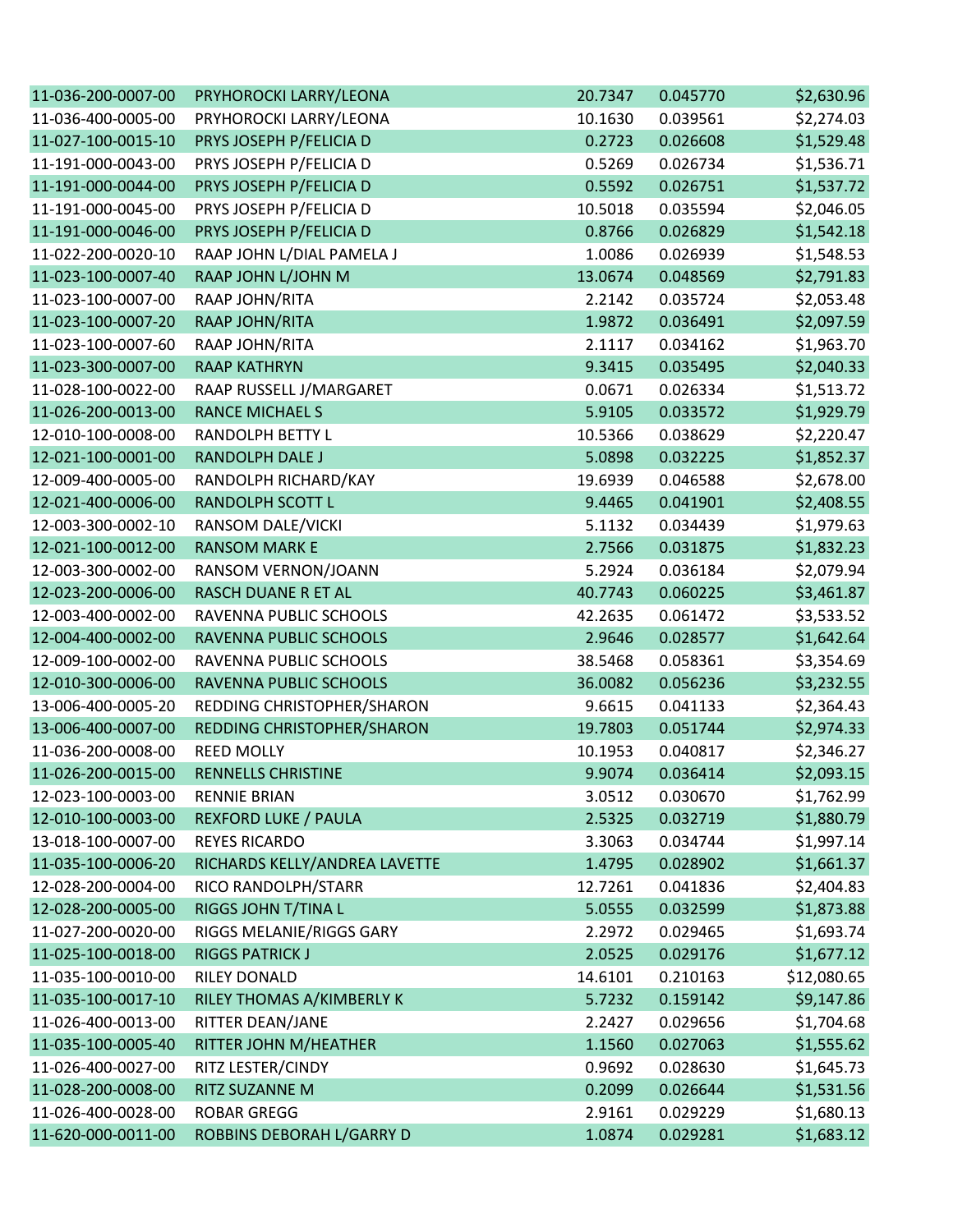| 12-016-400-0004-40 | <b>ROBECK CHRIS/LINDY</b>          | 15.0180 | 0.052895 | \$3,040.52 |
|--------------------|------------------------------------|---------|----------|------------|
| 11-026-400-0011-10 | ROBECK CHRISTOPHER/LINDY           | 3.6761  | 0.032249 | \$1,853.75 |
| 11-026-400-0011-00 | ROBECK CHRISTOPHER/ROBECK JENNIFER | 3.7002  | 0.029192 | \$1,678.04 |
| 11-025-100-0016-00 | <b>ROBERTS SHELBY R</b>            | 1.6849  | 0.028745 | \$1,652.31 |
| 12-016-400-0002-00 | <b>ROBERTSON CHARLES D</b>         | 24.9221 | 0.049250 | \$2,831.03 |
| 12-650-001-0004-00 | <b>ROBERTSON TERESA L</b>          | 0.6023  | 0.027671 | \$1,590.56 |
| 12-028-200-0001-00 | ROBINSON BENJAMIN                  | 29.8390 | 0.071924 | \$4,134.35 |
| 12-033-100-0006-00 | <b>ROBINSON BRENDA D</b>           | 7.5021  | 0.038273 | \$2,200.05 |
| 12-012-200-0005-00 | ROBINSON BRYAN L/ CARRIE S         | 62.0234 | 0.173598 | \$9,978.82 |
| 12-012-200-0003-00 | <b>ROBINSON BRYAN L/CARRIE</b>     | 20.1732 | 0.078864 | \$4,533.25 |
| 13-007-300-0001-00 | ROBINSON BRYAN L/CARRIE S          | 58.8120 | 0.155654 | \$8,947.34 |
| 13-007-300-0002-00 | ROBINSON BRYAN L/CARRIE S          | 39.2714 | 0.100771 | \$5,792.54 |
| 12-024-200-0003-00 | ROBINSON DAVID/JEANY               | 3.9970  | 0.036550 | \$2,100.99 |
| 12-009-400-0006-00 | <b>ROBINSON KELLY / BRANDON</b>    | 10.0338 | 0.040054 | \$2,302.41 |
| 11-026-200-0022-10 | <b>ROBINSON MELISSA</b>            | 1.1179  | 0.029019 | \$1,668.09 |
| 12-009-200-0001-00 | ROBINSON NEIL/RAGINA               | 5.1156  | 0.032694 | \$1,879.30 |
| 12-010-200-0001-20 | RODERICK THADIUS/GEREMY            | 2.5150  | 0.032674 | \$1,878.16 |
| 12-010-100-0009-00 | RODERICK THADIUS/SHINDORF RICHARD  | 9.5504  | 0.037955 | \$2,181.73 |
| 11-191-000-0064-00 | RODRIGUEZ CHAD/TARA OLSEN          | 0.5279  | 0.026537 | \$1,525.40 |
| 11-620-000-0032-00 | RODRIGUEZ MATTHEW L HUTSON         | 0.6780  | 0.028081 | \$1,614.18 |
| 11-026-200-0024-20 | RODRIGUEZ TIMOTHY M                | 1.2940  | 0.029480 | \$1,694.57 |
| 13-006-400-0005-00 | ROETERS MICHAEL A                  | 17.3551 | 0.069363 | \$3,987.16 |
| 12-021-300-0004-00 | ROGERS GARY/JANET                  | 17.0536 | 0.043846 | \$2,520.36 |
| 12-021-300-0003-00 | <b>ROGERS QUIN M</b>               | 4.8747  | 0.031917 | \$1,834.65 |
| 12-010-200-0005-00 | <b>ROIG DEBRA</b>                  | 10.1409 | 0.039140 | \$2,249.88 |
| 12-016-100-0005-00 | <b>ROLISON CLIFFORD</b>            | 9.9368  | 0.108944 | \$6,262.32 |
| 12-010-400-0005-20 | ROLISON JENNIFER A                 | 2.5875  | 0.028261 | \$1,624.50 |
| 12-011-100-0001-00 | ROLISON LESLIE/SHARON              | 4.1358  | 0.032923 | \$1,892.51 |
| 11-022-400-0009-10 | ROSE ACCEPTANCE INC                | 2.9706  | 0.030396 | \$1,747.24 |
| 11-026-400-0032-10 | <b>ROSE NAOMI</b>                  | 1.5980  | 0.030275 | \$1,740.28 |
| 12-011-300-0009-00 | ROSEL MARTIN JR/VICTORIA           | 1.1474  | 0.029096 | \$1,672.52 |
| 12-012-100-0002-00 | ROSEL MARTIN/VICTORIA              | 40.1991 | 0.066863 | \$3,843.45 |
| 12-012-100-0003-00 | ROSEL MARTIN/VICTORIA              | 20.1904 | 0.078909 | \$4,535.84 |
| 12-012-100-0002-10 | ROSEL MICHAEL A                    | 10.0373 | 0.037105 | \$2,132.88 |
| 12-012-100-0002-20 | ROSEL NICHOLAS/BEAHAN CASEY        | 10.1474 | 0.053218 | \$3,059.11 |
| 11-190-000-0012-00 | ROSS CHRISTOPHER/JOANN             | 0.6359  | 0.027958 | \$1,607.09 |
| 12-015-300-0006-00 | ROUNDHOUSE RONALD/DORA             | 9.6584  | 0.037073 | \$2,131.03 |
| 11-034-200-0008-00 | ROWE JEFFREY/BORGMAN DEVLYN        | 5.2946  | 0.030527 | \$1,754.75 |
| 11-178-000-0020-10 | <b>RUSCO BOYD/SHARON</b>           | 0.2305  | 0.026770 | \$1,538.82 |
| 13-007-400-0004-00 | <b>RUSCO GEORGE/SUSAN</b>          | 5.0683  | 0.030337 | \$1,743.86 |
| 11-022-400-0008-10 | <b>RUSCO NANCY</b>                 | 0.9999  | 0.028711 | \$1,650.35 |
| 12-009-200-0001-50 | <b>RUSSELL THOMAS</b>              | 9.3824  | 0.035347 | \$2,031.81 |
| 12-022-300-0002-10 | <b>RYBSKI MATTHEW</b>              | 3.1698  | 0.034387 | \$1,976.61 |
| 12-002-300-0002-10 | <b>RYDER SHELBY</b>                | 5.0340  | 0.033691 | \$1,936.64 |
| 13-006-400-0004-00 | RYZEBOL BRIAN/MAARTJE              | 7.0467  | 0.042553 | \$2,446.04 |
| 13-006-400-0006-00 | RYZEBOL BRIAN/MAARTJE              | 15.8710 | 0.067610 | \$3,886.37 |
| 12-015-400-0002-10 | RYZEBOL BRIAN/MAARTJE TRUST        | 2.4950  | 0.032621 | \$1,875.15 |
|                    |                                    |         |          |            |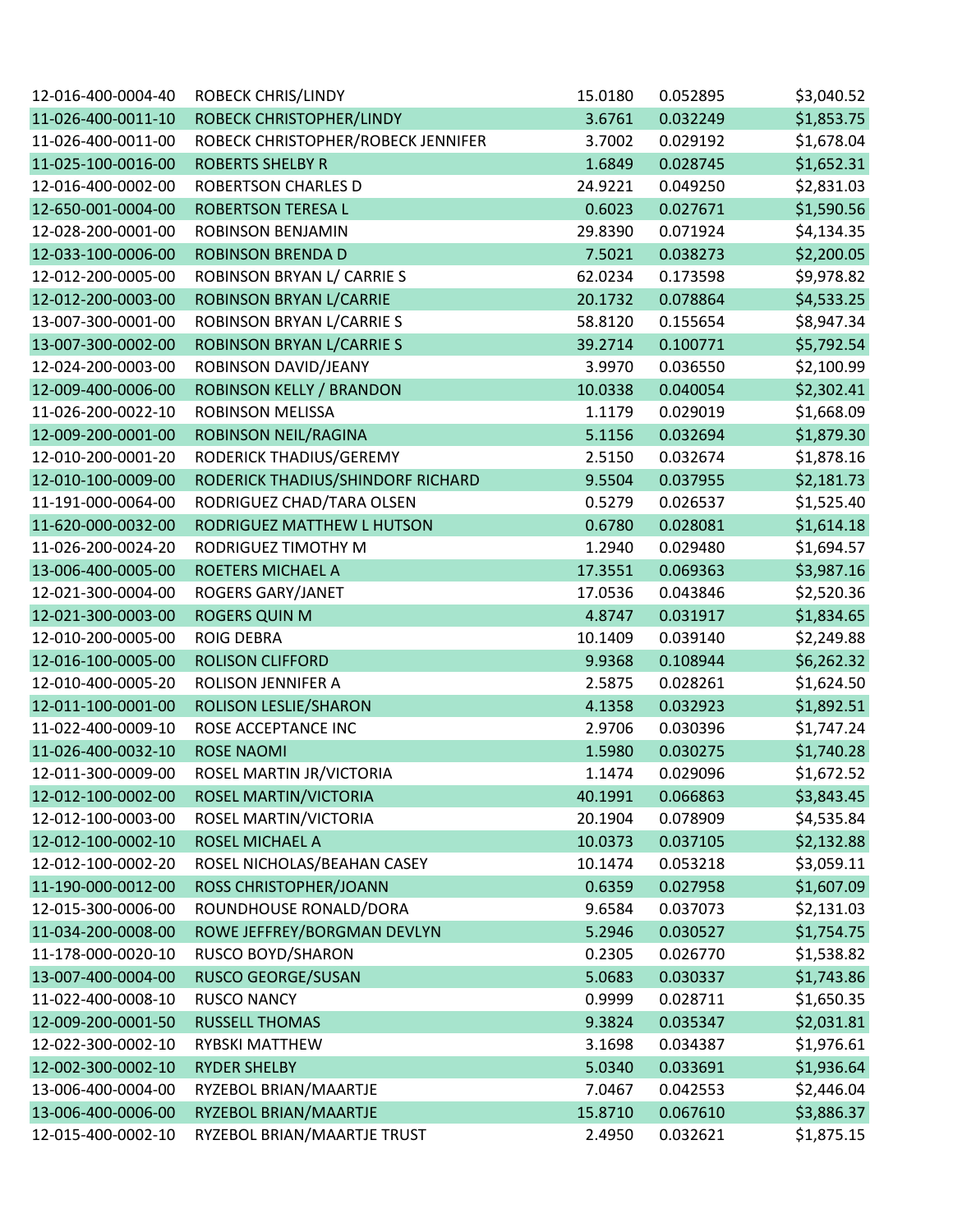| 12-001-100-0001-00 | <b>RYZEBOL PROPERTIES LLC</b>     | 29.8474  | 0.051980 | \$2,987.90  |
|--------------------|-----------------------------------|----------|----------|-------------|
| 12-001-100-0002-00 | <b>RYZEBOL PROPERTIES LLC</b>     | 68.9698  | 0.174523 | \$10,031.98 |
| 12-001-200-0001-00 | <b>RYZEBOL PROPERTIES LLC</b>     | 133.6623 | 0.342946 | \$19,713.29 |
| 12-001-200-0002-00 | RYZEBOL PROPERTIES LLC            | 3.9727   | 0.034692 | \$1,994.18  |
| 12-013-300-0001-00 | <b>RYZEBOL PROPERTIES LLC</b>     | 111.5523 | 0.317891 | \$18,273.07 |
| 13-006-100-0001-00 | RYZEBOL PROPERTIES LLC            | 93.7400  | 0.270518 | \$15,549.99 |
| 13-006-200-0001-00 | RYZEBOL PROPERTIES LLC            | 6.0787   | 0.041996 | \$2,414.00  |
| 13-006-300-0001-00 | RYZEBOL PROPERTIES LLC            | 19.9896  | 0.078383 | \$4,505.65  |
| 12-002-300-0001-00 | RYZEBOL PROPERTIES, LLC           | 78.2095  | 0.289361 | \$16,633.14 |
| 12-002-300-0001-10 | RYZEBOL PROPERTIES, LLC           | 5.0647   | 0.036685 | \$2,108.72  |
| 11-026-200-0031-20 | SAAVEDRA LAURO/LARA MARTHA        | 1.0172   | 0.028756 | \$1,652.95  |
| 11-026-200-0004-10 | SAHAGUN MANUEL/DEBRAK             | 1.0051   | 0.028724 | \$1,651.13  |
| 11-026-100-0014-00 | SANCHEZ ENRIQUE/RACHEL A          | 1.9452   | 0.028494 | \$1,637.91  |
| 12-021-100-0009-00 | SANDERS JESSE/NICOLE              | 4.0364   | 0.031867 | \$1,831.80  |
| 12-021-400-0007-20 | <b>SANDS GREGORY JR</b>           | 2.5006   | 0.030193 | \$1,735.54  |
| 11-022-400-0020-00 | SANTES JOAN M                     | 2.5859   | 0.029071 | \$1,671.08  |
| 11-025-200-0014-00 | SANTES JOAN M                     | 5.4734   | 0.033354 | \$1,917.26  |
| 11-408-000-0001-00 | SANTES JOAN M                     | 1.4462   | 0.033661 | \$1,934.90  |
| 11-408-000-0003-00 | <b>SANTES JOAN M</b>              | 0.8355   | 0.030466 | \$1,751.25  |
| 11-022-400-0022-00 | SANTES JOAN M IBARRA              | 3.4185   | 0.036023 | \$2,070.67  |
| 11-026-200-0028-00 | <b>SANTOS DANIEL L</b>            | 4.9595   | 0.031907 | \$1,834.10  |
| 12-014-300-0007-00 | <b>SANTOS PHILLIP JR</b>          | 5.3491   | 0.037993 | \$2,183.94  |
| 11-026-200-0016-00 | SANTOS PHILLIP T                  | 9.8496   | 0.035540 | \$2,042.91  |
| 12-010-400-0019-00 | SANTOS RUDY/SHIRLEY               | 0.8217   | 0.028244 | \$1,623.55  |
| 13-018-300-0008-20 | SAYERS ROBERT/MOLLY ESTATE OF     | 12.4469  | 0.036514 | \$2,098.89  |
| 12-010-400-0014-00 | SCHAEFER JONATHON E/KAYLA R       | 5.1837   | 0.033787 | \$1,942.15  |
| 11-028-100-0029-00 | <b>SCHAFER DANNY R</b>            | 0.2825   | 0.026834 | \$1,542.48  |
| 11-028-100-0024-00 | SCHAFER RONALD L/MALISSA          | 0.0951   | 0.026433 | \$1,519.45  |
| 11-025-300-0001-00 | <b>SCHANER ROGER L SR</b>         | 30.9439  | 0.056211 | \$3,231.15  |
| 12-016-100-0005-20 | <b>SCHAUB STEVEN</b>              | 9.8902   | 0.037650 | \$2,164.20  |
| 12-013-300-0002-00 | <b>SCHERER JONATHAN</b>           | 1.1142   | 0.029010 | \$1,667.53  |
| 12-002-400-0002-30 | SCHEUNEMAN RICHARD/BARBARA        | 1.4891   | 0.029990 | \$1,723.90  |
| 12-028-300-0002-10 | SCHMIDT CHARLES/CAROL             | 5.0765   | 0.036885 | \$2,120.23  |
| 11-190-000-0027-00 | SCHMITZ WILLIAM H/ERIN N          | 0.5728   | 0.027773 | \$1,596.46  |
| 12-015-300-0001-00 | SCHMUCKER WILLIAM L JR            | 20.8106  | 0.050738 | \$2,916.51  |
| 13-007-300-0004-00 | SCHOENBORN JOHN L/ANN T           | 41.3207  | 0.090396 | \$5,196.16  |
| 12-009-200-0001-40 | SCHOLTEN MICHAEL/LENA             | 6.0179   | 0.032210 | \$1,851.51  |
| 12-033-100-0007-00 | SCHWARTZ BENJAMIN/REBECCA         | 14.2687  | 0.048048 | \$2,761.93  |
| 12-013-200-0010-00 | <b>SCHWARTZ MICHAEL A</b>         | 2.8766   | 0.029725 | \$1,708.65  |
| 11-190-000-0021-00 | SCOTT JAMES G/BROTON MARJORIE A   | 0.6714   | 0.026657 | \$1,532.30  |
| 12-010-300-0007-00 | SCOTT STEVEN/KATHERINE/RETERSTOFF | 20.5363  | 0.047962 | \$2,756.94  |
| 11-021-400-0038-00 | <b>SEITZ BRENDA</b>               | 0.1479   | 0.026219 | \$1,507.12  |
| 12-002-400-0003-10 | <b>SELF JOHN</b>                  | 2.0174   | 0.030079 | \$1,729.00  |
| 11-034-200-0004-00 | SHARLOW JERRY G/JANICE L          | 5.5817   | 0.032214 | \$1,851.73  |
| 13-018-100-0003-00 | <b>SHARP RONALD L/JULIE J</b>     | 4.5872   | 0.038802 | \$2,230.43  |
| 11-035-200-0011-10 | SHAW LESTER/JENNIFER              | 1.3754   | 0.029693 | \$1,706.81  |
| 13-018-100-0002-10 | SHELLER KASEY M                   | 6.3244   | 0.039483 | \$2,269.56  |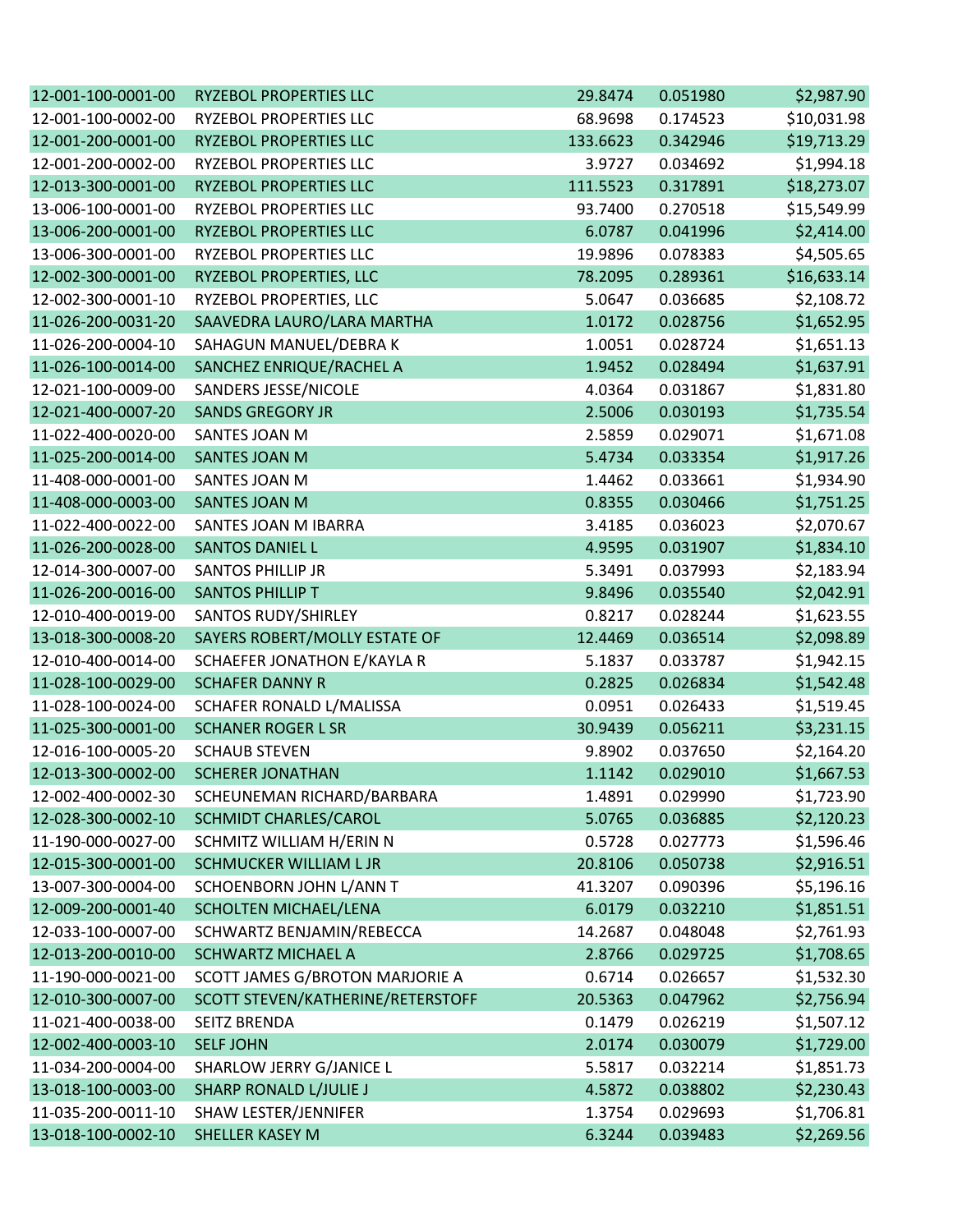| 12-016-400-0004-20 | SHEPHERD SCOTT/TERI                 | 5.2256   | 0.032037 | \$1,841.54  |
|--------------------|-------------------------------------|----------|----------|-------------|
| 11-023-300-0008-00 | SHINELDECKER LORA J TRUST           | 8.9035   | 0.044151 | \$2,537.93  |
| 12-021-100-0005-10 | SHIREY WILLIAM/PAULETTE             | 14.8165  | 0.045800 | \$2,632.70  |
| 13-006-400-0002-00 | <b>SHUKIS ANTHONY/FLORENCE</b>      | 39.3789  | 0.095033 | \$5,462.69  |
| 12-650-001-0001-00 | <b>SHUNK KIMBERLY</b>               | 0.4008   | 0.027143 | \$1,560.26  |
| 11-027-400-0006-00 | <b>SHUNK KIMBERLY J</b>             | 3.1090   | 0.029870 | \$1,717.02  |
| 11-472-000-0011-00 | SHUNK TIMMY/KIMBERLY                | 0.3716   | 0.050396 | \$2,896.85  |
| 11-022-300-0019-00 | SIMILA DAN/MORENO DEYONNA SIMILA    | 4.9787   | 0.032106 | \$1,845.52  |
| 11-027-100-0014-00 | <b>SIMON PHILLIP TRUST</b>          | 1.7825   | 0.027587 | \$1,585.77  |
| 12-010-200-0008-00 | <b>SIMON SANFORD</b>                | 20.6437  | 0.043375 | \$2,493.28  |
| 12-011-200-0002-00 | SIMS COREY/VANDERSTELT KELCI        | 5.0520   | 0.033534 | \$1,927.61  |
| 12-422-000-0010-00 | SJJ INVESTMENT COMPANY LLC          | 0.5068   | 0.028746 | \$1,652.41  |
| 11-190-000-0024-00 | <b>SKORUPA JAMIE</b>                | 0.5852   | 0.027809 | \$1,598.55  |
| 12-010-300-0001-10 | <b>SKUSE ADAM W</b>                 | 4.1020   | 0.031226 | \$1,794.95  |
| 12-012-400-0004-00 | <b>SKUSE AMANDA</b>                 | 20.1553  | 0.065900 | \$3,788.07  |
| 12-013-200-0005-00 | <b>SKUSE AMANDA</b>                 | 36.9119  | 0.121755 | \$6,998.73  |
| 12-028-400-0001-30 | SKUSE JEREMY/AMANDA                 | 2.4966   | 0.032626 | \$1,875.39  |
| 12-028-400-0001-00 | <b>SKUSE KAREN A/JEREMY</b>         | 173.6647 | 0.298993 | \$17,186.77 |
| 12-028-400-0001-40 | SKUSE KAREN A/JEREMY                | 20.0209  | 0.103561 | \$5,952.92  |
| 12-028-400-0002-00 | <b>SKUSE TIMOTHY/KAREN TRUST</b>    | 3.0518   | 0.034078 | \$1,958.87  |
| 11-022-200-0020-00 | <b>SLAGLE ROBERT JR</b>             | 1.0089   | 0.028734 | \$1,651.70  |
| 12-016-300-0001-00 | SLUIS TODD M/ALLISON L TRUST        | 39.4991  | 0.103509 | \$5,949.95  |
| 11-190-000-0009-00 | SMALLEY PAMALA J/SMALLEY KRISTINA L | 0.5958   | 0.027841 | \$1,600.34  |
| 11-025-400-0007-10 | <b>SMITH AUDREY J</b>               | 1.0199   | 0.028763 | \$1,653.35  |
| 12-009-300-0002-00 | SMITH BERNARD                       | 19.2931  | 0.048893 | \$2,810.50  |
| 12-009-200-0001-60 | <b>SMITH BRANDON</b>                | 7.3503   | 0.034424 | \$1,978.76  |
| 11-026-100-0017-00 | SMITH BUTLER/DOROTHY                | 5.0164   | 0.031992 | \$1,838.96  |
| 11-027-200-0016-00 | SMITH BUTLER/DOROTHY                | 27.2431  | 0.054723 | \$3,145.61  |
| 12-011-300-0001-00 | SMITH CHRISTOPHER P                 | 2.5032   | 0.030280 | \$1,740.57  |
| 12-009-300-0002-10 | SMITH DAVID/RHONDA                  | 20.1930  | 0.068502 | \$3,937.65  |
| 12-012-200-0002-00 | SMITH DAVID/RHONDA                  | 2.5349   | 0.031485 | \$1,809.85  |
| 11-178-000-0009-10 | SMITH GRACE/WILSON JANET L          | 0.0435   | 0.026222 | \$1,507.33  |
| 12-016-100-0002-00 | SMITH GRANT/CRYSTAL J               | 9.8245   | 0.043039 | \$2,473.96  |
| 11-191-000-0054-00 | SMITH JAMES D SR/DARLENE S          | 0.5061   | 0.027578 | \$1,585.23  |
| 11-191-000-0055-00 | SMITH JAMES D/AMY L                 | 0.5059   | 0.026518 | \$1,524.34  |
| 11-191-000-0056-00 | SMITH JAMES D/AMY L                 | 0.5738   | 0.026575 | \$1,527.61  |
| 11-191-000-0057-00 | SMITH JAMES D/AMY L                 | 0.5747   | 0.027779 | \$1,596.78  |
| 11-026-100-0014-30 | SMITH JR GREGORY A/KRISTA M         | 0.9950   | 0.028482 | \$1,637.20  |
| 11-035-400-0010-00 | SMITH KEITH/MEKKES VEDA             | 1.0014   | 0.028714 | \$1,650.57  |
| 11-026-100-0011-00 | SMITH KENNETH R II/CASEY L          | 14.6853  | 0.041408 | \$2,380.24  |
| 11-023-100-0003-00 | SMITH KENNETH/ROBERTA               | 1.9871   | 0.031293 | \$1,798.78  |
| 12-021-400-0007-30 | <b>SMITH LARRY</b>                  | 13.0448  | 0.048719 | \$2,800.49  |
| 12-015-100-0001-00 | <b>SMITH LARRY L</b>                | 33.2226  | 0.060420 | \$3,473.10  |
| 13-018-100-0002-50 | <b>SMITH MATTHEW S</b>              | 2.9885   | 0.031300 | \$1,799.20  |
| 12-022-300-0001-10 | SMITH REBECCA                       | 2.5029   | 0.032642 | \$1,876.34  |
| 12-033-100-0008-10 | SMITH TIMOTHY D/SUSAN K TRUST       | 35.9532  | 0.093517 | \$5,375.55  |
| 11-022-300-0029-00 | SMITH WILLIAM H/BETTY J             | 1.4308   | 0.027293 | \$1,568.84  |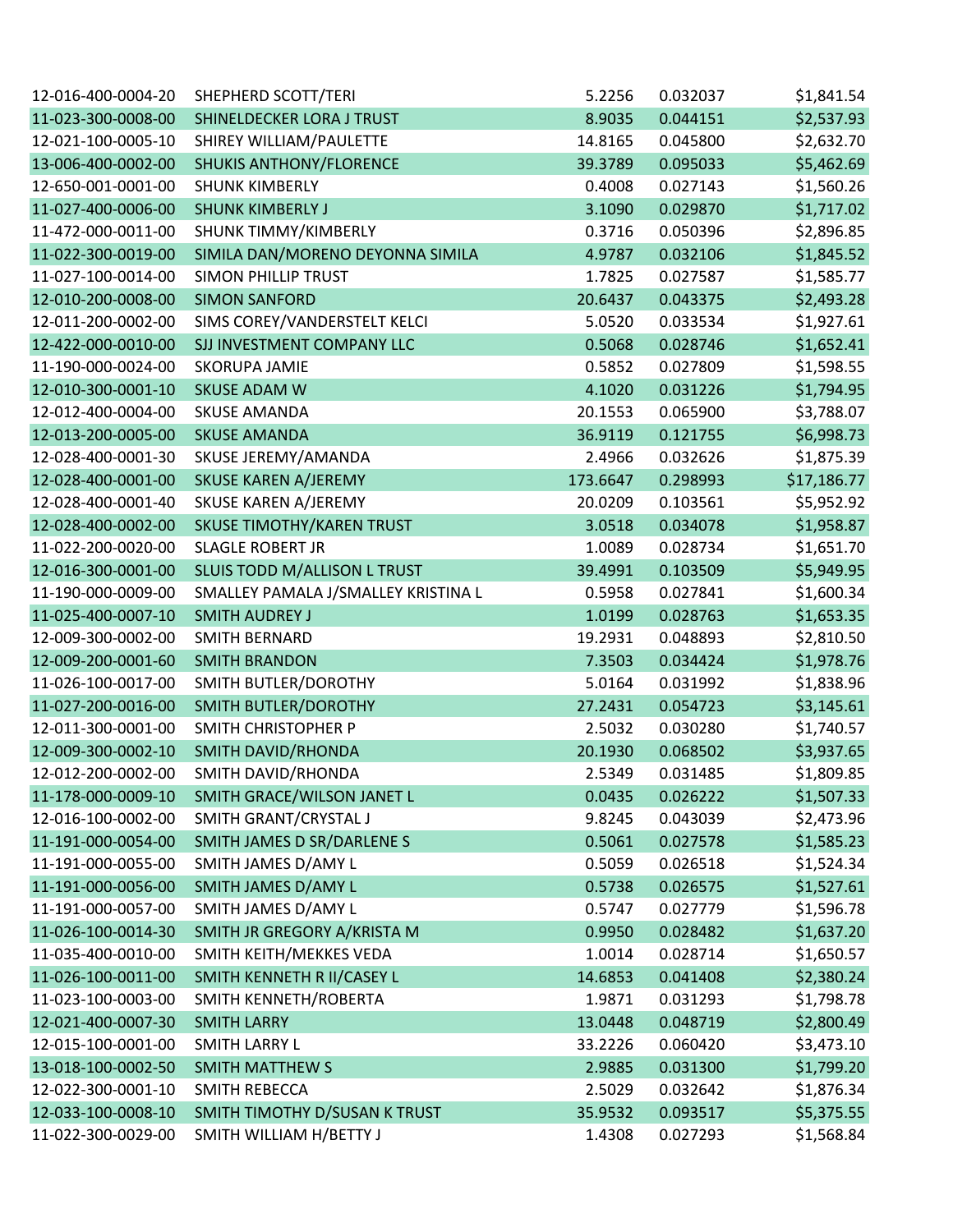| 11-022-300-0030-00 | SMITH WILLIAM H/BETTY J           | 0.4550   | 0.028475 | \$1,636.83 |
|--------------------|-----------------------------------|----------|----------|------------|
| 11-026-100-0016-00 | <b>SNOOK ARTHUR WILLIAM II</b>    | 4.8625   | 0.033366 | \$1,917.98 |
| 11-026-100-0015-00 | SNOOK SCOTT/SNOOK MARY            | 4.9345   | 0.031399 | \$1,804.90 |
| 12-010-200-0006-00 | SOCHANEK JACOB/BAXTER BRITTANY    | 3.4998   | 0.033504 | \$1,925.91 |
| 12-022-400-0001-00 | <b>SOKOLOWSKI TRUST</b>           | 80.0622  | 0.095907 | \$5,512.96 |
| 12-026-100-0004-00 | SOLEM JEFFERY/ELIZABETH           | 9.8068   | 0.040979 | \$2,355.55 |
| 11-026-100-0012-00 | SOUTHARD GARRY/KATHY              | 3.3234   | 0.031465 | \$1,808.67 |
| 11-191-000-0036-00 | SOUTHARD GEOFFREY L/STACEY M      | 0.5042   | 0.026517 | \$1,524.26 |
| 11-026-400-0028-20 | SOUTHLAND VICTORIA A              | 1.0286   | 0.028786 | \$1,654.66 |
| 11-035-100-0006-10 | SPALDING WILLIAM/BETHANY          | 2.0539   | 0.029387 | \$1,689.21 |
| 11-036-100-0010-00 | <b>SPEERS LAVERNE JR</b>          | 5.4784   | 0.035603 | \$2,046.53 |
| 12-022-400-0003-00 | SPENCER VIVIAN A                  | 2.4903   | 0.028988 | \$1,666.32 |
| 12-022-300-0001-50 | SPOELMAN ARLENE M                 | 2.4957   | 0.030385 | \$1,746.60 |
| 12-021-200-0005-10 | SPOELMAN JACOB D                  | 5.7885   | 0.037976 | \$2,182.93 |
| 12-012-200-0004-10 | SPOELMAN JASON/SARAH              | 3.5579   | 0.035402 | \$2,034.97 |
| 12-022-300-0001-70 | SPOELMAN JEFF/JODIE               | 3.7972   | 0.032135 | \$1,847.21 |
| 12-026-300-0002-00 | SPOELMAN JONATHON                 | 3.2102   | 0.033479 | \$1,924.45 |
| 12-031-300-0001-00 | SPOELMAN TIM/SHAFT JESSICA        | 41.1623  | 0.090219 | \$5,186.01 |
| 12-026-300-0001-00 | SPOELMAN TIMOTHY J/MAUREEN        | 20.8301  | 0.086944 | \$4,997.75 |
| 12-022-300-0001-80 | SPOELMAN TODD D/SHIRLEY A         | 19.5289  | 0.046750 | \$2,687.31 |
| 11-035-400-0004-30 | SPOELMAN TRUST                    | 7.5862   | 0.036178 | \$2,079.58 |
| 11-026-200-0023-00 | SPRAGUE NATHAN C/ARIELLE          | 2.5503   | 0.032766 | \$1,883.46 |
| 12-422-000-0001-00 | <b>STANCROFF BILLY G</b>          | 4.0099   | 0.034559 | \$1,986.55 |
| 11-240-000-0002-00 | <b>STANFIELD JEFFREY E</b>        | 1.0650   | 0.027321 | \$1,570.46 |
| 12-021-400-0007-40 | <b>STAPEL NIKKI L</b>             | 10.1824  | 0.041122 | \$2,363.80 |
| 11-191-000-0047-00 | START ERIC/TILLIE                 | 0.6225   | 0.026616 | \$1,529.95 |
| 12-003-100-0001-00 | <b>STATE OF MICHIGAN</b>          | 357.9894 | 0.000000 | \$0.00     |
| 12-003-400-0001-10 | <b>STATE OF MICHIGAN</b>          | 42.4212  | 0.000000 | \$0.00     |
| 12-004-100-0003-00 | <b>STATE OF MICHIGAN</b>          | 2.1756   | 0.000000 | \$0.00     |
| 12-027-100-0005-00 | <b>STATE OF MICHIGAN</b>          | 2.5066   | 0.000000 | \$0.00     |
| 12-029-200-0003-00 | <b>STATE OF MICHIGAN</b>          | 1.2768   | 0.000000 | \$0.00     |
| 11-026-100-0002-00 | STEAKHOUSE REAL ESTATE LLC        | 3.3791   | 0.032080 | \$1,844.05 |
| 11-022-400-0016-10 | <b>STEIN AND SONS LLC</b>         | 1.2114   | 0.032433 | \$1,864.29 |
| 11-036-300-0005-00 | STEIN ROBERT J JR                 | 3.9235   | 0.030039 | \$1,726.69 |
| 11-035-200-0007-00 | STENBERG ANTHONY/JOAN             | 2.7512   | 0.030500 | \$1,753.23 |
| 11-035-200-0006-00 | <b>STENBERG JOAN TRUST</b>        | 1.5885   | 0.030250 | \$1,738.85 |
| 12-028-100-0001-00 | <b>STEPPING A DARLENE</b>         | 24.1004  | 0.089136 | \$5,123.75 |
| 12-027-100-0001-10 | STERKEN CHRIS/PAMELA              | 3.2025   | 0.031301 | \$1,799.27 |
| 11-036-100-0018-00 | <b>STERNBURGH CHAD M</b>          | 5.1472   | 0.031678 | \$1,820.90 |
| 11-025-100-0013-00 | STEVENS JAMES/MATTHEWS BROOKE     | 1.6863   | 0.028650 | \$1,646.85 |
| 12-021-100-0004-30 | <b>STEVENSON CARRIE</b>           | 10.4440  | 0.036226 | \$2,082.35 |
| 12-021-200-0001-20 | <b>STEVENSON CARRIE S</b>         | 10.1532  | 0.039843 | \$2,290.26 |
| 11-035-300-0009-00 | <b>STEVENSON DANIEL</b>           | 1.0446   | 0.094406 | \$5,426.67 |
| 12-022-200-0003-10 | <b>STEWART ELLEN J</b>            | 2.1004   | 0.030563 | \$1,756.84 |
| 11-025-100-0010-00 | STEWART JEFFREY H/LAURENE M TRUST | 3.0755   | 0.030132 | \$1,732.04 |
| 11-027-200-0003-00 | <b>STEWART KAREN</b>              | 9.7067   | 0.037004 | \$2,127.08 |
| 12-650-002-0013-00 | STIDHAM DENNIS L                  | 1.2567   | 0.029382 | \$1,688.96 |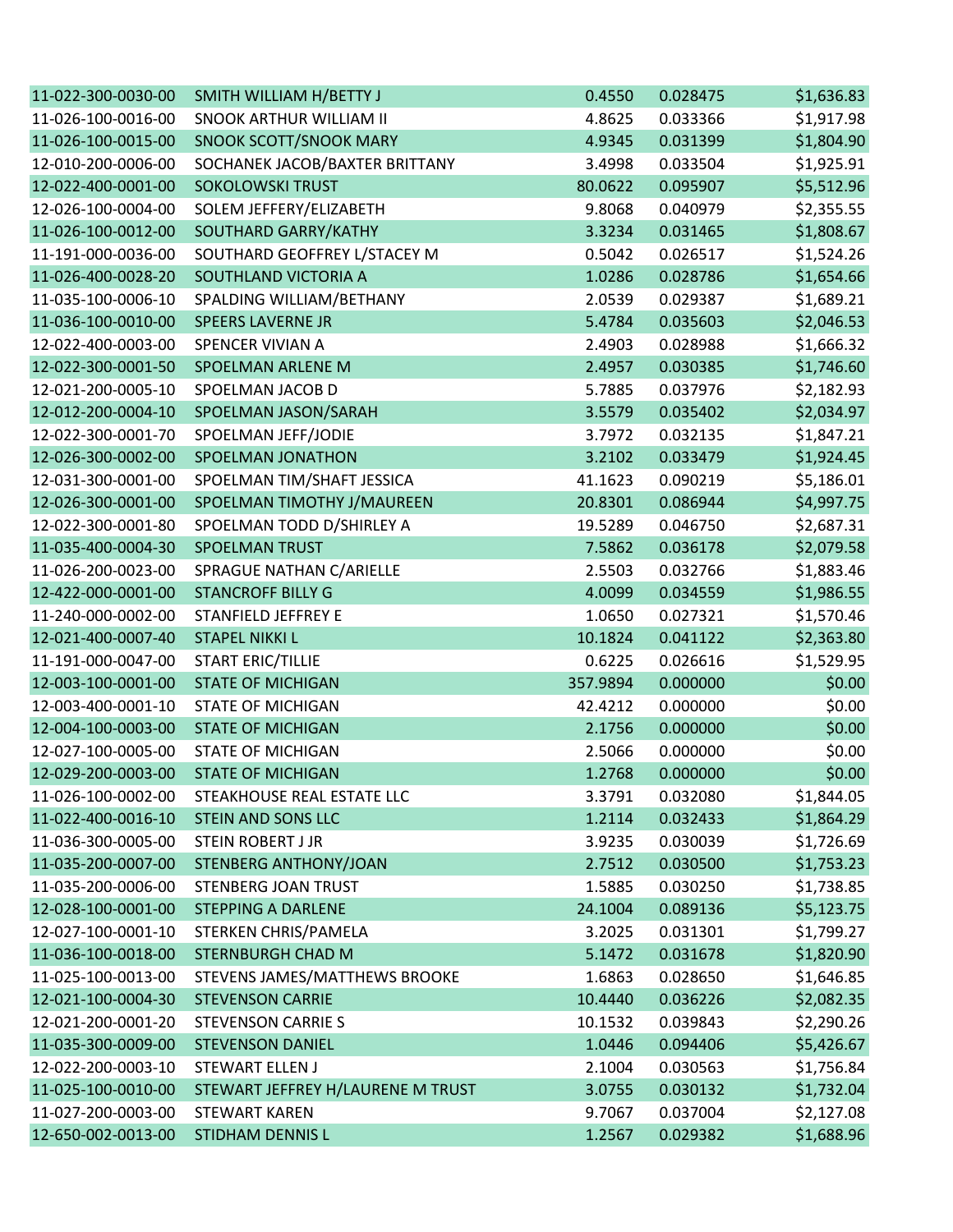| 11-035-200-0011-00 | STOCK BRANDON B/AMY M                | 1.1476  | 0.029097 | \$1,672.55 |
|--------------------|--------------------------------------|---------|----------|------------|
| 12-027-400-0002-00 | <b>STOCKING RUTH A</b>               | 0.6228  | 0.027724 | \$1,593.64 |
| 12-021-400-0007-10 | <b>STOCKREEF MARY</b>                | 2.6927  | 0.031023 | \$1,783.25 |
| 12-012-200-0001-10 | STOCKWELL MARK S/CYNTHIA             | 10.3412 | 0.040749 | \$2,342.34 |
| 11-022-300-0023-00 | <b>STOLBERG DONALD</b>               | 2.3101  | 0.032138 | \$1,847.35 |
| 12-011-100-0007-00 | <b>STOLBERG TAMMY D CARE</b>         | 5.0236  | 0.033205 | \$1,908.70 |
| 11-025-100-0008-00 | STONE DONALD L/GERALDINE M           | 5.0010  | 0.032933 | \$1,893.09 |
| 11-026-400-0022-20 | STRAIT RICHARD/KAREN                 | 1.2122  | 0.029266 | \$1,682.27 |
| 12-015-100-0003-00 | <b>STRANDBERG ROGER L</b>            | 4.9294  | 0.036747 | \$2,112.31 |
| 12-016-400-0002-20 | STRASSER RYAN/KAYLA                  | 5.0875  | 0.030354 | \$1,744.79 |
| 11-035-100-0017-00 | STRICKLER JACEY/MELISSA              | 3.1490  | 0.129058 | \$7,418.57 |
| 13-005-300-0003-10 | STUART CALVIN L/SARAH RL             | 2.6027  | 0.032903 | \$1,891.34 |
| 13-005-300-0003-00 | STUART LYAL A/MARY L                 | 16.4136 | 0.069029 | \$3,967.96 |
| 13-007-100-0001-00 | STUART LYAL A/MARY L                 | 58.6023 | 0.150808 | \$8,668.77 |
| 13-007-200-0001-10 | <b>STUART RALPH</b>                  | 4.9423  | 0.037514 | \$2,156.39 |
| 12-422-000-0013-00 | STUEMKE EDWARD/SANDRA                | 1.0280  | 0.028302 | \$1,626.84 |
| 12-015-300-0002-40 | STYGSTRA JEREMY A                    | 4.3879  | 0.034840 | \$2,002.69 |
| 12-021-400-0002-00 | SUCHOWIAN STEPHEN/SMOCK KALEY        | 9.7224  | 0.044153 | \$2,538.02 |
| 12-032-400-0002-00 | <b>SUGARBAKER LYLE</b>               | 61.5990 | 0.160776 | \$9,241.76 |
| 12-028-300-0005-00 | <b>SWANSON DOLORES J TRUST</b>       | 29.7257 | 0.103851 | \$5,969.57 |
| 12-001-400-0005-00 | SWARTZ WALTER J/SHEESLEY NANETTE     | 27.4842 | 0.064918 | \$3,731.60 |
| 12-009-200-0001-55 | SWOPE EUGENE W/DARCY G TRUST         | 10.1971 | 0.035609 | \$2,046.88 |
| 12-021-400-0005-00 | <b>TARDANI JOSHUA</b>                | 9.6429  | 0.041072 | \$2,360.93 |
| 12-011-100-0003-00 | <b>TAYLOR BARBYALLEN</b>             | 10.6704 | 0.038081 | \$2,189.01 |
| 11-021-400-0033-00 | TAYLOR DANIEL/TRACI V                | 3.6655  | 0.030295 | \$1,741.42 |
| 12-003-400-0001-30 | <b>TAYLOR RICHARD</b>                | 5.1870  | 0.039663 | \$2,279.92 |
| 12-003-400-0001-40 | <b>TAYLOR ROBERT</b>                 | 4.6927  | 0.031181 | \$1,792.37 |
| 12-010-200-0004-00 | <b>TAYLOR ROBERT L</b>               | 4.9157  | 0.033056 | \$1,900.16 |
| 12-027-300-0005-00 | <b>TAYLOR SHARI</b>                  | 18.8024 | 0.047443 | \$2,727.14 |
| 17-005-200-0001-00 | TENSEN NICHOLAS A / KATHLEEN N TRUST | 4.8376  | 0.038749 | \$2,227.38 |
| 12-023-200-0001-00 | <b>TERRIEN BRIAN J</b>               | 40.8266 | 0.100129 | \$5,755.63 |
| 11-620-000-0028-00 | THE BANK OF NEW YORK MELLON          | 0.5437  | 0.027688 | \$1,591.56 |
| 11-035-300-0010-00 | THEEUWES BONITA/HALL GEOFFREY        | 1.0480  | 0.094628 | \$5,439.45 |
| 12-021-200-0005-00 | THIEBOUT ANDREW                      | 0.3811  | 0.026813 | \$1,541.26 |
| 12-021-200-0006-00 | THIEBOUT ANDREW                      | 2.5327  | 0.031408 | \$1,805.42 |
| 11-021-300-0043-00 | THOMAS STEVE/STACY M TRUST           | 0.3820  | 0.027214 | \$1,564.33 |
| 11-026-400-0030-00 | THOMPSON LESLEY E/MARY J             | 4.9281  | 0.034246 | \$1,968.54 |
| 11-023-300-0001-00 | THOMPSON MICHAEL/PEGGY               | 3.9331  | 0.046671 | \$2,682.77 |
| 11-022-200-0030-10 | THOMPSON MICHAEL/THOMPSON JOSEPH M   | 1.0019  | 0.028716 | \$1,650.65 |
| 11-178-000-0020-00 | <b>THOMPSON NICOLE J</b>             | 0.2281  | 0.026286 | \$1,510.98 |
| 11-472-000-0008-00 | TIEMEYER JASON L                     | 0.4143  | 0.053188 | \$3,057.36 |
| 11-036-100-0001-00 | TIETSORT STEVEN J/MARGARET P         | 5.0266  | 0.037281 | \$2,142.97 |
| 11-178-000-0003-00 | <b>TOBIN ROBIN</b>                   | 0.8951  | 0.028717 | \$1,650.74 |
| 11-027-200-0018-10 | <b>TORREY ARTHUR T</b>               | 3.6365  | 0.029656 | \$1,704.68 |
| 11-022-400-0003-00 | <b>TOWNSHIP OF EGELSTON</b>          | 11.3381 | 0.035586 | \$2,045.54 |
| 11-025-100-0026-00 | <b>TOWNSHIP OF EGELSTON</b>          | 41.6660 | 0.060971 | \$3,504.78 |
| 11-025-300-0002-00 | TOWNSHIP OF EGELSTON                 | 5.0549  | 0.030326 | \$1,743.22 |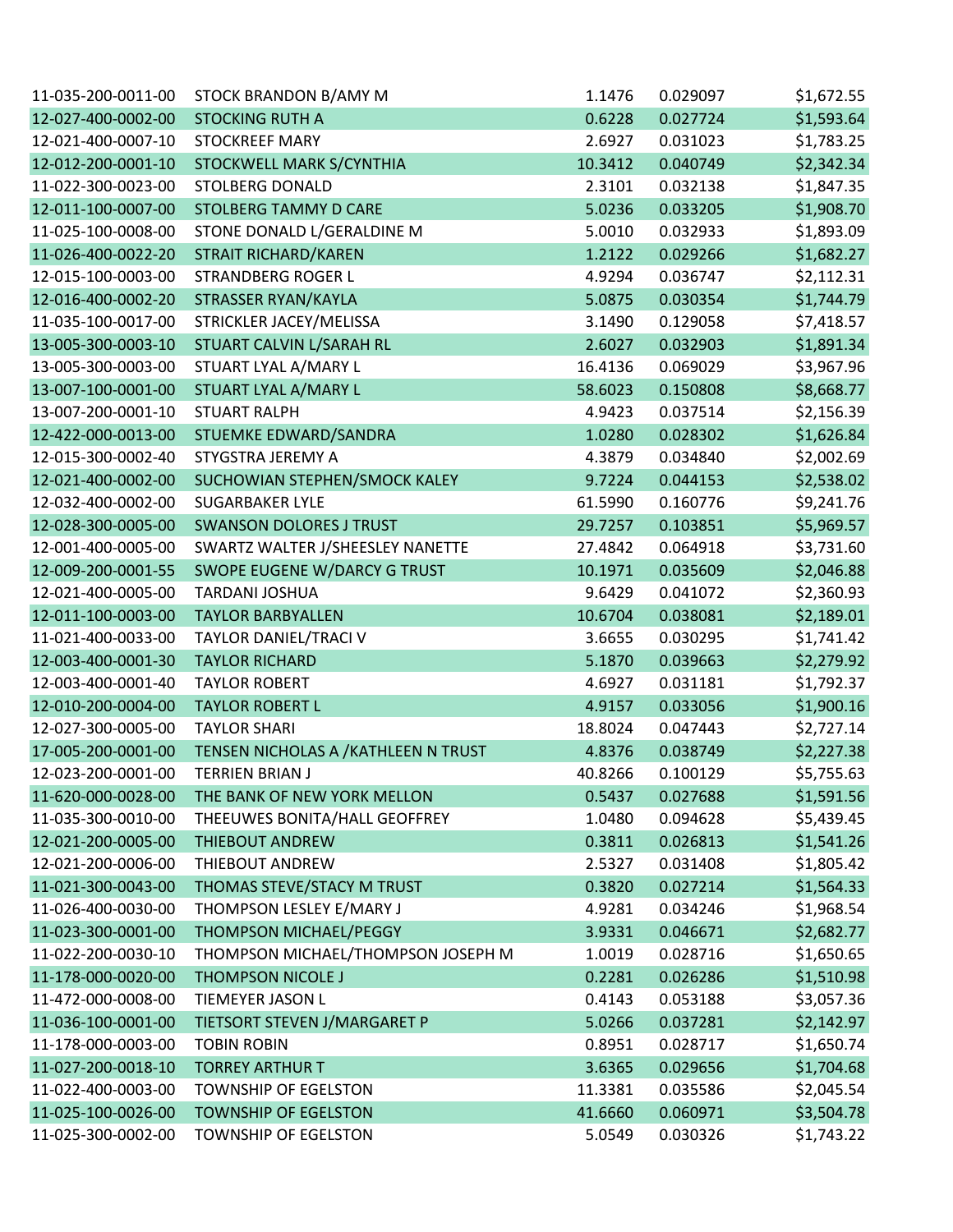| 11-025-300-0003-00 | <b>TOWNSHIP OF EGELSTON</b>        | 5.0676   | 0.031186 | \$1,792.62  |
|--------------------|------------------------------------|----------|----------|-------------|
| 11-026-100-0009-00 | <b>TOWNSHIP OF EGELSTON</b>        | 20.0879  | 0.042910 | \$2,466.54  |
| 11-026-100-0026-00 | <b>TOWNSHIP OF EGELSTON</b>        | 39.9832  | 0.059563 | \$3,423.81  |
| 12-021-400-0004-00 | <b>TRAXLER WAYNE A TRUST</b>       | 10.7508  | 0.042057 | \$2,417.52  |
| 11-022-400-0023-00 | TREMONT HOLDINGS LLC               | 0.5810   | 0.029135 | \$1,674.72  |
| 11-026-300-0012-00 | TRIPLE R CONSTRUCTION              | 7.9035   | 0.037021 | \$2,128.07  |
| 13-018-100-0002-20 | <b>TROUT DIANA</b>                 | 6.1552   | 0.038626 | \$2,220.33  |
| 12-021-300-0007-10 | TROYER CHASTITY/DARON K            | 38.1400  | 0.067303 | \$3,868.75  |
| 12-026-300-0004-00 | TRUAX PAULETTE/ROSSING KENNETH     | 0.1102   | 0.026303 | \$1,511.93  |
| 12-004-400-0003-00 | <b>TRUSOCK MARK/ANN</b>            | 20.1265  | 0.043934 | \$2,525.40  |
| 12-027-300-0004-00 | TS RENTALS LLC                     | 10.3477  | 0.037437 | \$2,151.98  |
| 12-033-200-0003-00 | TS RENTALS LLC                     | 42.1855  | 0.101124 | \$5,812.83  |
| 12-033-200-0004-00 | TS RENTALS LLC                     | 25.6196  | 0.052462 | \$3,015.61  |
| 11-023-100-0008-00 | <b>TUCKER MICHAEL</b>              | 0.5652   | 0.027573 | \$1,584.98  |
| 12-021-300-0005-00 | <b>TUMELE MICHAEL/WENDY</b>        | 4.8744   | 0.032379 | \$1,861.24  |
| 11-022-300-0033-00 | <b>TURGEON CAELYNN</b>             | 1.6552   | 0.028764 | \$1,653.41  |
| 12-014-100-0002-00 | <b>TURGEON MICHAEL</b>             | 3.0217   | 0.030599 | \$1,758.88  |
| 11-025-100-0023-00 | <b>TWINING ADAM L</b>              | 10.3418  | 0.036613 | \$2,104.60  |
| 11-191-000-0042-00 | TWINING JUSTIN/WENDY I             | 0.5750   | 0.026819 | \$1,541.62  |
| 12-021-100-0010-00 | <b>TYERS RANDALL/SHEILLA</b>       | 5.5063   | 0.035308 | \$2,029.60  |
| 11-026-100-0014-20 | <b>UNDERHILL BRIAN A</b>           | 0.9946   | 0.028426 | \$1,634.00  |
| 12-021-400-0007-60 | VAINAVICZ JEFFREY/KRISTIN L        | 10.1985  | 0.037237 | \$2,140.45  |
| 11-021-400-0039-00 | <b>VALENTINE ELROY W</b>           | 1.8370   | 0.035705 | \$2,052.42  |
| 11-022-200-0013-00 | VALLIE MICHAEL W/SUSAN K TRUST     | 0.6577   | 0.026646 | \$1,531.65  |
| 12-027-200-0005-00 | <b>VAN ENS SCOTT</b>               | 56.2013  | 0.129670 | \$7,453.74  |
| 12-027-200-0007-00 | VAN ENS SCOTT                      | 171.4071 | 0.242939 | \$13,964.70 |
| 12-027-100-0008-10 | VAN HORN SALLY J/KEVIN J           | 2.4935   | 0.032035 | \$1,841.44  |
| 12-010-400-0002-00 | <b>VANBEEK LISA</b>                | 2.8482   | 0.029700 | \$1,707.23  |
| 11-035-200-0013-00 | <b>VANBERGEN MARYANN</b>           | 10.2627  | 0.041127 | \$2,364.08  |
| 11-035-200-0002-00 | VANDENBOSCH LAWRENCE RAY           | 5.2825   | 0.032937 | \$1,893.29  |
| 12-001-300-0001-20 | VANDERBERG BRENT C/JANIE M         | 10.1825  | 0.041094 | \$2,362.20  |
| 12-016-400-0004-30 | VANDERBERG ROBERT W/SHARON O       | 14.9800  | 0.040621 | \$2,334.99  |
| 11-026-400-0012-10 | <b>VANDERHEIDE THOMAS/ANNA</b>     | 2.2594   | 0.032005 | \$1,839.72  |
| 12-016-200-0005-00 | <b>VANDERJAGT LIVING TRUST</b>     | 13.6451  | 0.044641 | \$2,566.08  |
| 12-015-200-0002-00 | VANDERLAAN BERNARD J/JANET L TRUST | 7.1381   | 0.040668 | \$2,337.66  |
| 11-026-400-0017-00 | <b>VANDERLAAN CHRISTOPHER</b>      | 9.8803   | 0.046028 | \$2,645.78  |
| 12-012-100-0001-10 | VANDERLAAN LEE/WOODARD ANNA        | 5.7073   | 0.034363 | \$1,975.27  |
| 11-034-200-0007-00 | VANDERLINDE ADAM J/JESSICA A       | 3.0018   | 0.031140 | \$1,789.98  |
| 11-026-400-0032-00 | VANDERWAGEN CLAUDIA/KIRK           | 1.8844   | 0.031024 | \$1,783.34  |
| 11-025-300-0007-00 | VANDERWAGEN CRAIG/KAREN            | 4.9489   | 0.036626 | \$2,105.36  |
| 12-028-100-0004-20 | VANDERWAL MARK/JANICE              | 0.7795   | 0.027563 | \$1,584.39  |
| 12-028-100-0005-00 | VANDERWAL MARK/JANICE              | 42.1097  | 0.075060 | \$4,314.60  |
| 11-014-300-0010-00 | <b>VANDOORN GROUP LLC</b>          | 0.3385   | 0.026378 | \$1,516.29  |
| 11-190-000-0002-00 | <b>VANDYKE NICKLAUS J</b>          | 0.7070   | 0.028166 | \$1,619.06  |
| 13-018-300-0008-13 | <b>VANHOLSTYN CODY</b>             | 5.0691   | 0.032183 | \$1,849.95  |
| 12-027-100-0001-00 | <b>VANHOLSTYN MATT</b>             | 16.6268  | 0.046651 | \$2,681.58  |
| 11-023-100-0006-00 | VANHUIZEN LYNN J/WILLA J           | 4.9532   | 0.033635 | \$1,933.44  |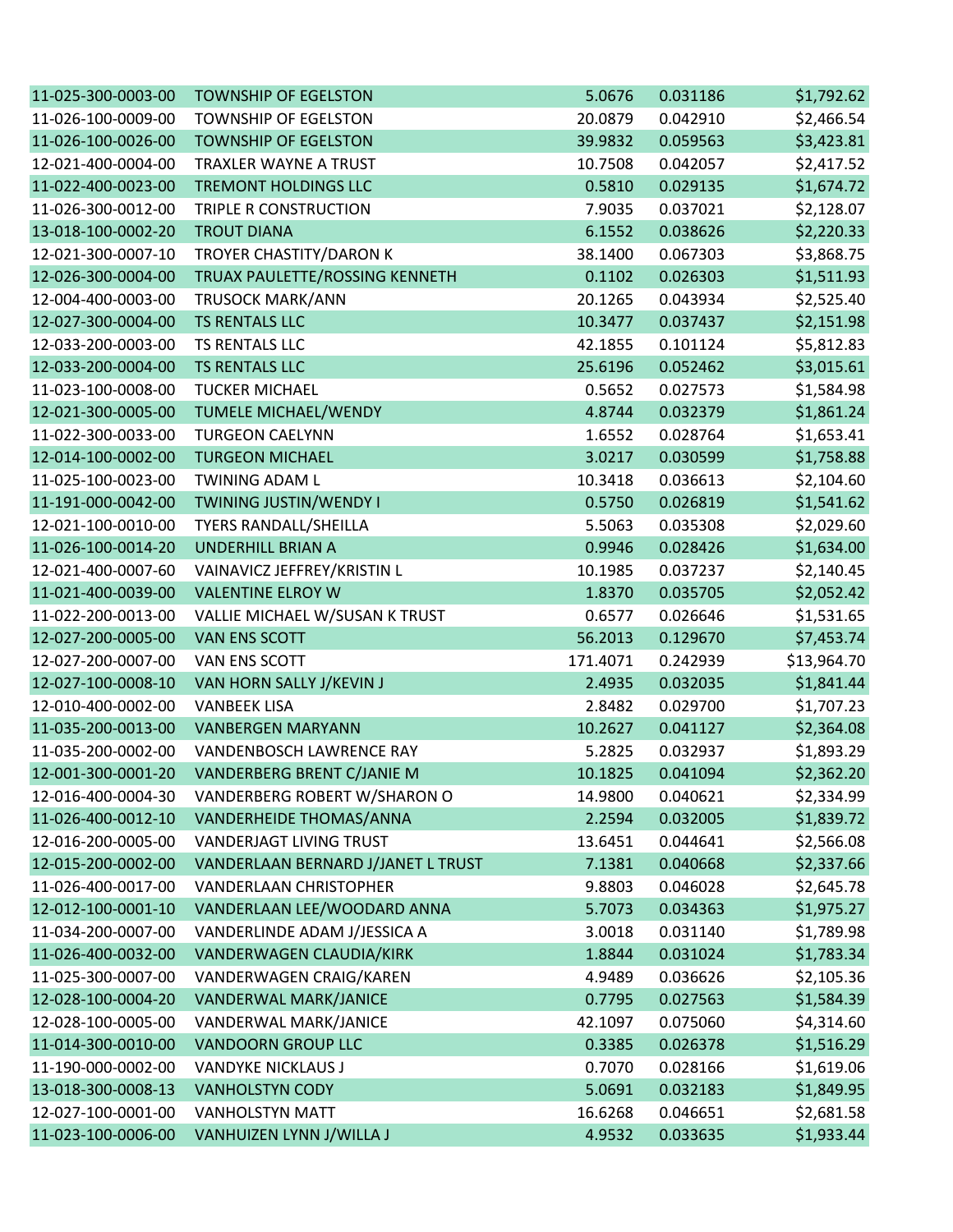| 13-018-100-0004-00 | VANLOON JEFF/PAM                    | 1.0432  | 0.028824 | \$1,656.86  |
|--------------------|-------------------------------------|---------|----------|-------------|
| 12-024-300-0003-00 | VANOEVEREN PAULLA/DAVID             | 3.0905  | 0.034179 | \$1,964.69  |
| 11-035-400-0004-20 | VANSLUYSTERS BENJAMIN/LLOYD CRYSTAL | 1.1296  | 0.029050 | \$1,669.85  |
| 11-190-000-0019-00 | VANVEELEN JOSHUA/KRISTYNNE          | 0.6602  | 0.028029 | \$1,611.18  |
| 11-026-200-0032-00 | VANVOORST TROY/KRISTIN              | 1.5039  | 0.030029 | \$1,726.13  |
| 11-022-200-0026-00 | <b>VARGO DANIEL</b>                 | 4.6237  | 0.031654 | \$1,819.53  |
| 11-035-100-0005-30 | <b>VAUGHN KC/JONI</b>               | 1.1524  | 0.027060 | \$1,555.45  |
| 11-191-000-0053-00 | VELDMAN KEVIN/DEBORAH GALY          | 0.5335  | 0.027658 | \$1,589.84  |
| 11-025-300-0001-35 | VERHAAR RICHARD W/SAMANTHA I        | 1.5555  | 0.030164 | \$1,733.89  |
| 11-028-200-0005-00 | VFW OF USA POST 7729                | 0.2827  | 0.027574 | \$1,585.01  |
| 11-028-200-0006-00 | VFW OF USA POST 7729                | 0.1882  | 0.027080 | \$1,556.60  |
| 12-015-300-0002-30 | <b>VISSER LACIE R</b>               | 3.9646  | 0.030058 | \$1,727.80  |
| 12-014-100-0001-30 | VISSER TODD/SHEREE                  | 4.5023  | 0.032855 | \$1,888.60  |
| 12-015-300-0002-60 | <b>WADDELL KENNETH/SHIRLEY</b>      | 18.6302 | 0.042972 | \$2,470.14  |
| 12-021-300-0008-00 | WADKINS JOHN E/VICKI L ET AL        | 3.4710  | 0.030596 | \$1,758.71  |
| 12-011-100-0008-00 | <b>WAGNER TRUST</b>                 | 4.9776  | 0.030262 | \$1,739.50  |
| 11-022-300-0014-00 | <b>WAGNER DUSTIN W</b>              | 0.3339  | 0.026968 | \$1,550.21  |
| 11-021-300-0045-00 | <b>WAGNER JOYCE H</b>               | 1.0191  | 0.029081 | \$1,671.62  |
| 11-036-100-0020-00 | WAHR RONALD/SHERRY                  | 10.1767 | 0.036262 | \$2,084.44  |
| 12-011-100-0004-10 | <b>WAIDNER ROBIN L</b>              | 20.3050 | 0.081115 | \$4,662.65  |
| 12-028-100-0002-00 | WAKEFIELD PAUL E/JENNIFER S         | 31.4688 | 0.141744 | \$8,147.79  |
| 12-028-100-0003-00 | <b>WAKEFIELD PAUL E/JENNIFER S</b>  | 4.6016  | 0.038132 | \$2,191.90  |
| 12-010-200-0003-00 | <b>WALDO SHERRY R</b>               | 4.9929  | 0.033080 | \$1,901.50  |
| 12-027-300-0010-00 | <b>WALKER TIMOTHY J</b>             | 5.9308  | 0.033151 | \$1,905.60  |
| 11-620-000-0013-00 | <b>WALKER TIMOTHY/SHERRI</b>        | 0.8002  | 0.028439 | \$1,634.76  |
| 12-023-200-0004-00 | <b>WALLACE BYRON L JR/SHIRLEY</b>   | 10.1429 | 0.037180 | \$2,137.21  |
| 12-015-300-0002-50 | <b>WALLER CHRIS/JUSTINE</b>         | 5.3011  | 0.036068 | \$2,073.29  |
| 12-013-400-0001-00 | WALTER GERALD/MARSHA                | 82.6559 | 0.229361 | \$13,184.19 |
| 12-013-400-0002-00 | WALTER GERALD/MARSHA                | 68.0202 | 0.178625 | \$10,267.76 |
| 12-014-300-0004-00 | <b>WALTER RICHARD D SR</b>          | 79.0412 | 0.145335 | \$8,354.18  |
| 11-026-400-0012-00 | WARD KELLY R/SCRAVER DANIEL         | 2.6110  | 0.030686 | \$1,763.90  |
| 12-022-200-0004-00 | WARDEN ANDREW/MARCIA                | 62.7075 | 0.082302 | \$4,730.88  |
| 11-022-300-0016-00 | WARREN JOSEPH A/ANNA E              | 1.2135  | 0.029269 | \$1,682.46  |
| 12-033-200-0001-10 | WATERS HARRYC/HELEN C/WATERS PAUL R | 2.6596  | 0.033052 | \$1,899.90  |
| 11-026-400-0006-20 | <b>WEAVER BECKY</b>                 | 1.0114  | 0.028741 | \$1,652.07  |
| 11-026-300-0018-00 | WEAVER LARRY LEE/GIBSON MICHELLE L  | 10.9416 | 0.041320 | \$2,375.17  |
| 11-191-000-0038-00 | <b>WEAVERS DREW/BRITTNEY</b>        | 0.6652  | 0.026652 | \$1,532.01  |
| 12-011-100-0004-00 | <b>WELLER RAYMOND/PATRICIA S</b>    | 10.0334 | 0.037892 | \$2,178.13  |
| 12-011-100-0004-30 | WELLER RAYMOND/PATRICIA S           | 51.4583 | 0.106593 | \$6,127.22  |
| 12-011-100-0005-00 | WELLMAN DONALD S/RENEE L            | 5.0217  | 0.033985 | \$1,953.54  |
| 12-021-300-0002-00 | WELLMAN JANET L                     | 3.4519  | 0.031284 | \$1,798.27  |
| 12-010-200-0002-00 | WEST DAVID D/PAMELA L               | 5.0160  | 0.033083 | \$1,901.68  |
| 11-025-300-0011-00 | <b>WHEELER PATRICIA J TRUST</b>     | 3.7484  | 0.032239 | \$1,853.20  |
| 12-024-300-0002-00 | <b>WHEELER PATRICIA J TRUST</b>     | 49.7650 | 0.151298 | \$8,696.92  |
| 12-001-400-0002-00 | WHEELER ROBERT L/PARTICIA J         | 21.0093 | 0.043681 | \$2,510.87  |
| 11-025-400-0004-00 | <b>WHELPLEY TERRY A</b>             | 5.7695  | 0.032246 | \$1,853.57  |
| 11-026-100-0010-00 | WHIPPLE KENNETH/LAURA               | 5.0605  | 0.032394 | \$1,862.08  |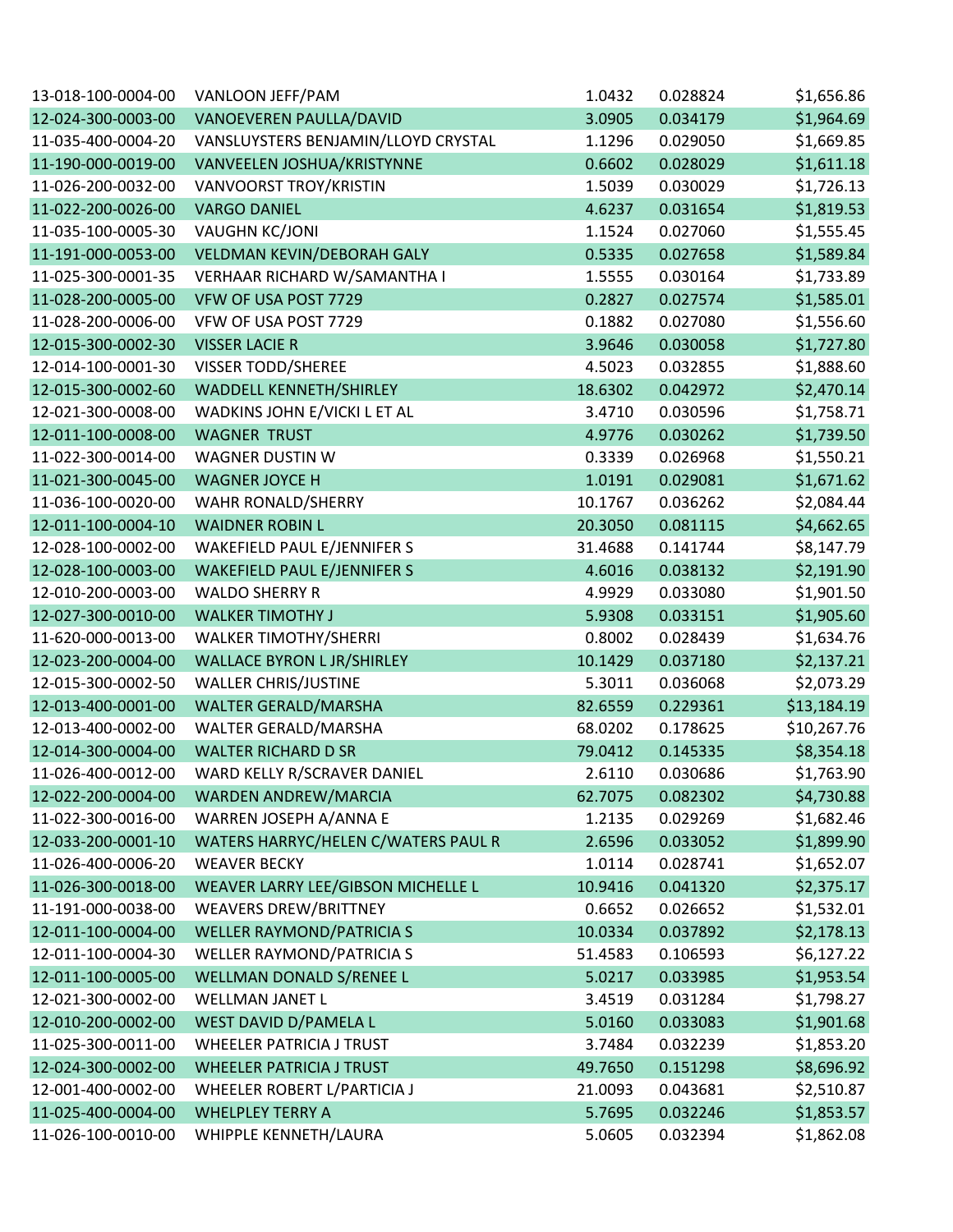| 11-021-300-0038-00 | WHIPPLE KENNETH/WHIPPLE RICH/KATHL  | 0.1519   | 0.026540 | \$1,525.58  |
|--------------------|-------------------------------------|----------|----------|-------------|
| 11-025-300-0001-30 | <b>WHIPPLE RON/DENISE</b>           | 1.4817   | 0.029971 | \$1,722.79  |
| 12-740-000-0000-00 | WHISPERING ACRES CONDOMINIUMS       | 54.3701  | 0.000000 | \$0.00      |
| 12-023-200-0005-00 | WHITE JAMES A/HELEN                 | 40.7861  | 0.112404 | \$6,461.24  |
| 12-023-400-0002-00 | WHITE JAMES A/HELEN                 | 40.9505  | 0.092751 | \$5,331.54  |
| 11-026-300-0009-00 | WHITE JASON A/DANIELLE S            | 8.8427   | 0.035377 | \$2,033.55  |
| 11-015-400-0016-00 | <b>WHITTEN MELVIN JR</b>            | 0.1733   | 0.026548 | \$1,526.06  |
| 11-015-400-0017-00 | WHITTEN MELVIN JR                   | 1.2695   | 0.029416 | \$1,690.88  |
| 11-022-200-0018-00 | <b>WHITTEN RYAN P</b>               | 2.2753   | 0.030388 | \$1,746.76  |
| 11-022-200-0024-00 | WHITTEN WILLIAM R/CALKINS PAULA     | 3.9078   | 0.032410 | \$1,863.03  |
| 11-036-300-0009-00 | <b>WIERENGO JEFF/JULIE</b>          | 7.5872   | 0.037849 | \$2,175.66  |
| 12-010-100-0012-00 | <b>WIGGERS SCOTT</b>                | 2.5091   | 0.031219 | \$1,794.56  |
| 11-026-100-0004-00 | <b>WILBURN BEN</b>                  | 2.4076   | 0.029223 | \$1,679.80  |
| 11-026-100-0005-00 | WILBURN BENJERMAN E/COLBY ELLEN     | 3.6062   | 0.030535 | \$1,755.22  |
| 11-026-200-0004-20 | WILCOX KENNETH E/CARRIE A           | 1.0044   | 0.028722 | \$1,651.02  |
| 11-026-400-0006-10 | <b>WILDE ROBERT/LIZA</b>            | 2.0509   | 0.031460 | \$1,808.37  |
| 12-022-100-0002-00 | <b>WILES BILLIE J</b>               | 2.5367   | 0.032730 | \$1,881.42  |
| 12-022-100-0010-00 | <b>WILES LARRY L</b>                | 10.4273  | 0.047498 | \$2,730.29  |
| 11-021-300-0042-00 | <b>WILK KARRIE</b>                  | 0.3771   | 0.027200 | \$1,563.51  |
| 11-036-100-0011-00 | <b>WILKERSON LYNETTE</b>            | 20.3848  | 0.046020 | \$2,645.33  |
| 11-026-200-0004-00 | <b>WILLIAMS LINDA</b>               | 1.5081   | 0.030040 | \$1,726.76  |
| 12-022-200-0005-00 | <b>WILLIAMS RON/LEEANN</b>          | 10.0246  | 0.038733 | \$2,226.44  |
| 11-026-400-0001-00 | WILLIAMS SHELLY A/LARRY M           | 5.0505   | 0.033691 | \$1,936.65  |
| 11-027-100-0005-00 | <b>WILLIAMSEN KRISTEN</b>           | 0.4257   | 0.027209 | \$1,564.01  |
| 11-191-000-0061-00 | <b>WILLIAMSON WENDY</b>             | 0.5058   | 0.026518 | \$1,524.34  |
| 12-011-100-0008-10 | <b>WILLICK CHARLES</b>              | 20.6266  | 0.046338 | \$2,663.59  |
| 12-022-300-0006-00 | <b>WILSON KEITH</b>                 | 1.0003   | 0.028712 | \$1,650.41  |
| 11-178-000-0020-20 | WILSON KENNETH/JANET                | 0.4548   | 0.027427 | \$1,576.59  |
| 11-178-000-0007-00 | WINCHESTER JOYCE M/LEWIS RONALD     | 0.5498   | 0.027706 | \$1,592.59  |
| 12-024-300-0001-00 | WINDY VIEW REAL ESTATE LLC          | 46.5599  | 0.163384 | \$9,391.70  |
| 12-422-000-0011-00 | <b>WISEMAN JOHN/ELLEN</b>           | 1.0289   | 0.027279 | \$1,568.07  |
| 12-422-000-0012-00 | WISEMAN JOHN/ELLEN                  | 1.0295   | 0.028297 | \$1,626.60  |
| 11-190-000-0029-00 | WISEMAN NICKOLAS W/ALESIA L         | 0.5767   | 0.027785 | \$1,597.12  |
| 11-472-000-0001-00 | WISNIEWSKI SYLVESTER                | 0.3831   | 0.051148 | \$2,940.08  |
| 11-472-000-0002-00 | <b>WISNIEWSKI SYLVESTER</b>         | 0.3794   | 0.034034 | \$1,956.37  |
| 11-472-000-0003-00 | WISNIEWSKI SYLVESTER/GARNET L TRUST | 0.3795   | 0.050912 | \$2,926.55  |
| 12-022-200-0003-20 | WOLGAMOTT ANDY/PATRICIA L           | 10.8076  | 0.042087 | \$2,419.26  |
| 11-026-100-0007-00 | WOLOVIEK FRANCIS J JR/DEBRA K       | 0.6173   | 0.027710 | \$1,592.82  |
| 12-009-200-0001-75 | <b>WOLTERS GARY</b>                 | 63.2173  | 0.085639 | \$4,922.70  |
| 12-009-200-0001-65 | <b>WOLTERS STEVEN D/SUSAN</b>       | 3.8131   | 0.030050 | \$1,727.34  |
| 12-009-200-0001-70 | <b>WOLTERS STEVEN D/SUSAN</b>       | 0.0215   | 0.026113 | \$1,501.03  |
| 12-034-100-0002-00 | <b>WOLVERTON DALE/CATHY</b>         | 6.8586   | 0.038539 | \$2,215.32  |
| 12-002-100-0001-00 | WOODARD HOWARD E/HAROLD V           | 292.7794 | 0.469138 | \$26,967.09 |
| 11-028-100-0030-00 | WOODRING CHRISTOPHER / KELM JOSEPH  | 0.5601   | 0.027560 | \$1,584.22  |
| 11-026-200-0003-00 | <b>WOODRUFF CHRISTOPHER</b>         | 4.7965   | 0.031678 | \$1,820.91  |
| 11-026-400-0021-00 | WOODRUN PAUL A/MARLENE              | 1.9737   | 0.031258 | \$1,796.77  |
| 11-027-400-0003-00 | WOODS WARREN/MELISSA                | 11.7798  | 0.037746 | \$2,169.70  |